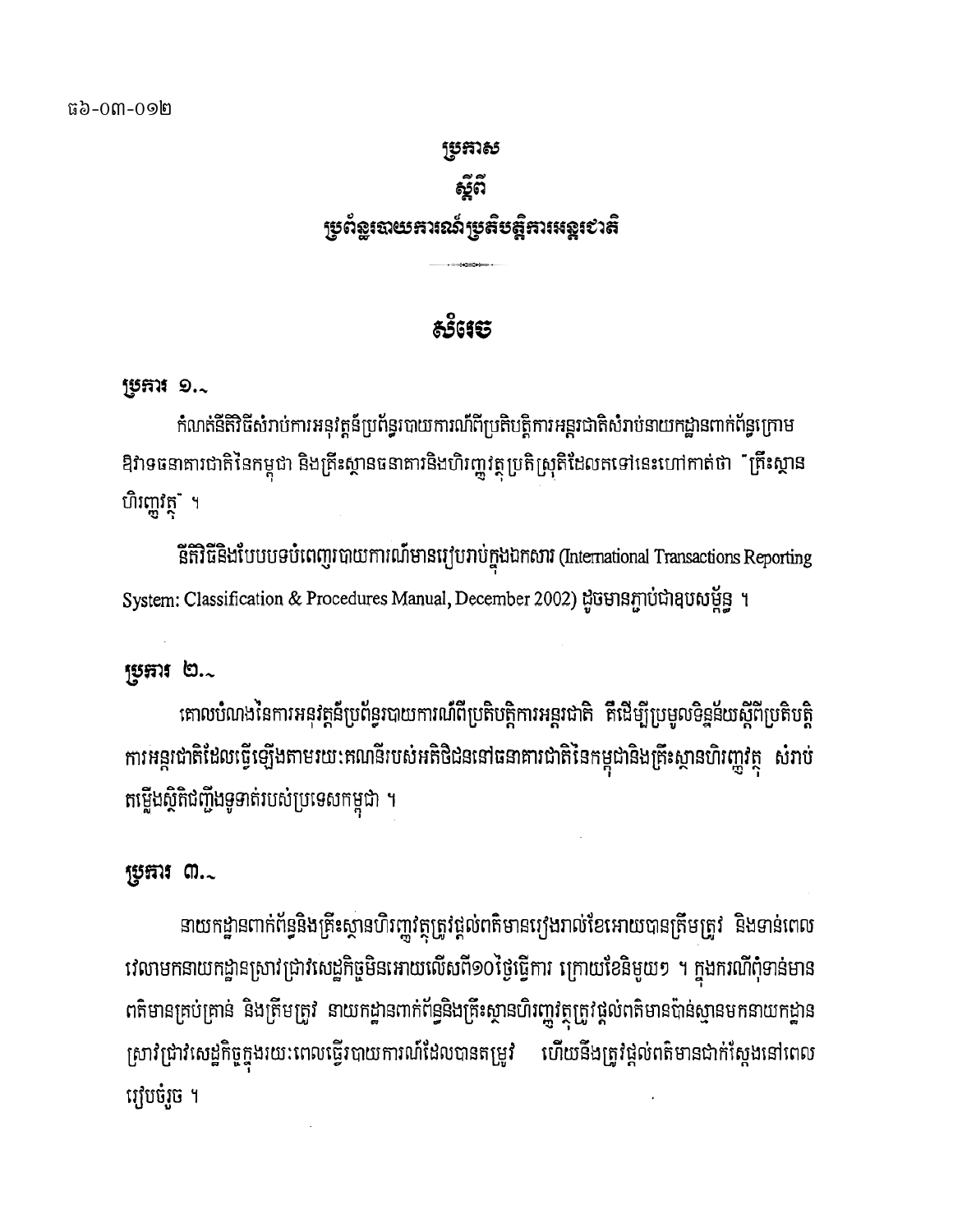### ប្រគារ ៤. $\scriptstyle\sim$

នាយកដ្ឋានស្រាវជ្រាវសេដ្ឋកិច្ចត្រូវបានារក្សាការសម្ងាត់ចំពោះពតិមានដែលទទួលបានពីនាយកដ្ឋាន ពាក់ព័ន្ធនិងគ្រឹះស្ថានហិរញ្ញវត្ថុ ។ ពតិមាននេះនឹងត្រូវបានប្រើប្រាស់សំរាប់តែការតម្លើងស្ថិតិ និងចេញផ្សាយក្នុង រូបភាពជារបាយការណ៍ និងស្ថិតិសរុបរួមប៉ុណ្ណោះ ។

នាយកដ្ឋានស្រាវជ្រាវសេដ្ឋកិច្ចត្រូវពិនិត្យ និងបូកសរុបរបាយការណ៍ដែលនាយកដ្ឋានពាក់ព័ន្ធនិងគ្រឹះស្ថាន ហិរញ្ញវត្ថុបានថ្មើមក ហើយត្រូវបញ្ចូលក្នុងស្ថិតិជញ្ជីងទូទាត់ប្រចាំគ្រារបស់ប្រទេសកម្ពុជា ។

### ប្រុការ ៥..

នាយកដ្ឋានស្រាវជ្រាវសេដ្ឋកិច្ចអាចនឹងពិនិត្យមើលឡើងវិញនូវប្រព័ន្ធរបាយការណ៍ពីប្រតិបត្តិការ អន្តរជាតិ សំដៅកែលំអ និងសំរាលបន្ទុកចំណាយក្នុងការធ្វើរបាយការណ៍ ។

### ប្រុកអរ  $\mathbf{b}$ . $\sim$

ឯកសារដែលមានភ្ជាប់ជាឧបសម្ព័ន្ធ (ITRS Classification & Procedures Manual, December 2002) និងឯកសារទាំងអស់ដែលបានទទួល ឬរៀបចំដោយធនាគារជាតិនៃកម្ពុជា គឺសំរាប់ប្រើប្រាស់តែក្នុងការតម្លើង ស្ថិតិជញ្ជីងទូទាត់របស់ប្រទេសកម្ពុជាប៉ុណ្ណោះ ហើយគឺជាកម្មសិទ្ធិថ្គាច់មុខរបស់ធនាគារជាតិនៃកម្ពុជាដែលមិនអាច ត្រូវថតចម្លង ឬបញ្ជូនដោយគ្មានការយល់ព្រមជាលាយលក្ខណ៍អក្សរជាមុន ពីធនាគារជាតិនៃកម្ពុជាឡើយ ។

### $15$ អារ $\alpha$  -  $\alpha$

អគ្គនាយកដ្ឋាន អគ្គលេខាធិការដ្ឋាន អគ្គបេឡា អគ្គាធិការដ្ឋាន គ្រប់នាយកដ្ឋាន-អង្គភាព និងគ្រប់ ត្រឹះស្ថានធនាគារនិងហិរញ្ញវត្ថុ នៅក្រោមឱវាទនិងក្រោមអាណាព្យាបាលធនាគារជាតិនៃកម្ពុជាត្រូវអនុវត្តម៉ឹងម៉ាត់ នូវប្រកាសនេះ តាមភារកិច្ចរៀង១ខ្លួន ។

### <u> ಗ್</u>ರಚಾಃ ಡೆ.್

ប្រកាសនេះមានប្រសិទ្ធភាពអនុវត្តចាប់ពីថ្ងៃចុះហត្ថលេខាតទៅ ។<sup>វី</sup>^

រាជធានីភ្នំពេញ ថ្ងៃទី ១ $\grave{\supset}$  ខែមករា ឆ្នាំ២០០៣

### <u>នេសាតិបាល</u>

ហត្ថលេខា និង ត្រា **៩រ ចាន់ត្**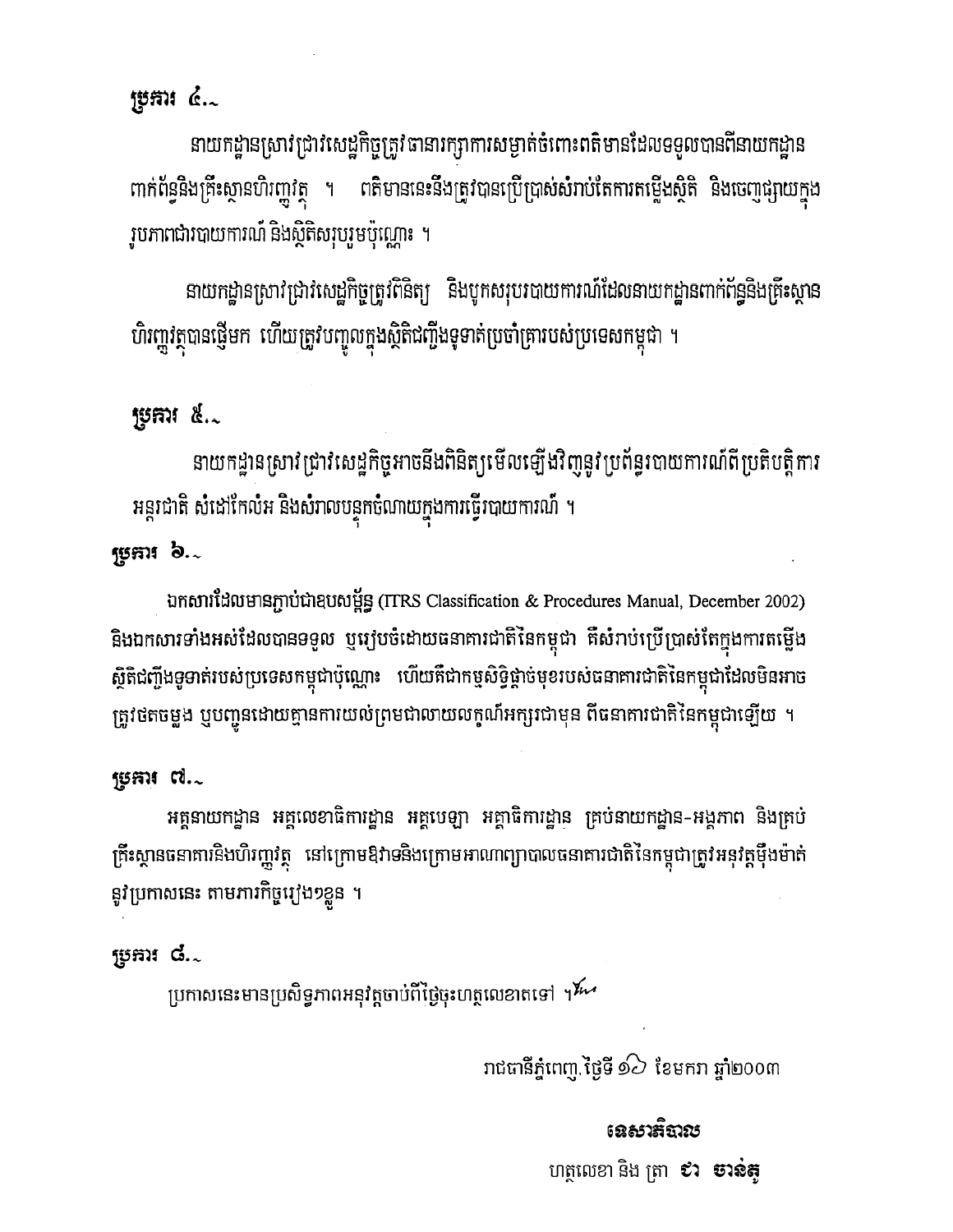

National Bank of Cambodia

# INTERNATIONAL TRANSACTIONS REPORTING SYSTEM

FOR THE CAMBODIAN BANKING SECTOR

CLASSIFICATION & PROCEDURES MANUAL (December 2002)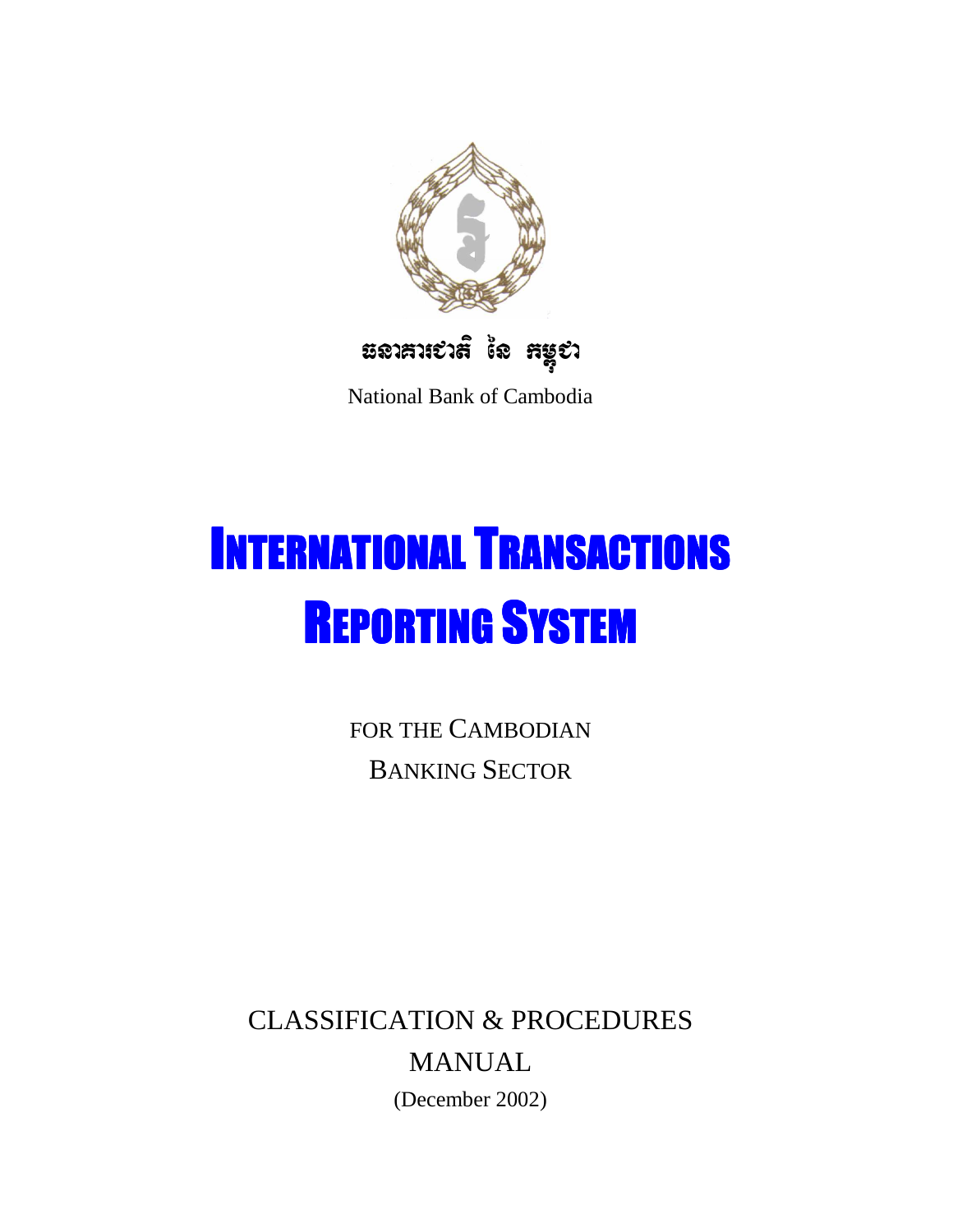### **Table of Contents**

*Content*  Introduction Background and Consultation Definition, Types and Quality of ITRS Purpose of Cambodia's ITRS Authority for the ITRS and Compliance Confidentiality of Individual Information Scope of Cambodia's ITRS Definition of Resident and Nonresident Threshold Practices Recording and Reporting of Transactions Bundling of Transactions Data Items to be Collected Currency Conversion Valuation Time of Recording Commencement Date Assistance and Future Training Forms Classification Codes Transactor Codes for the Cambodian Party Other Party Codes for the Nonresident Party Currency Codes Country Codes Transaction Codes Current and Capital Account Transactions Goods Transportation Services Travel Other Services Income **Transfers**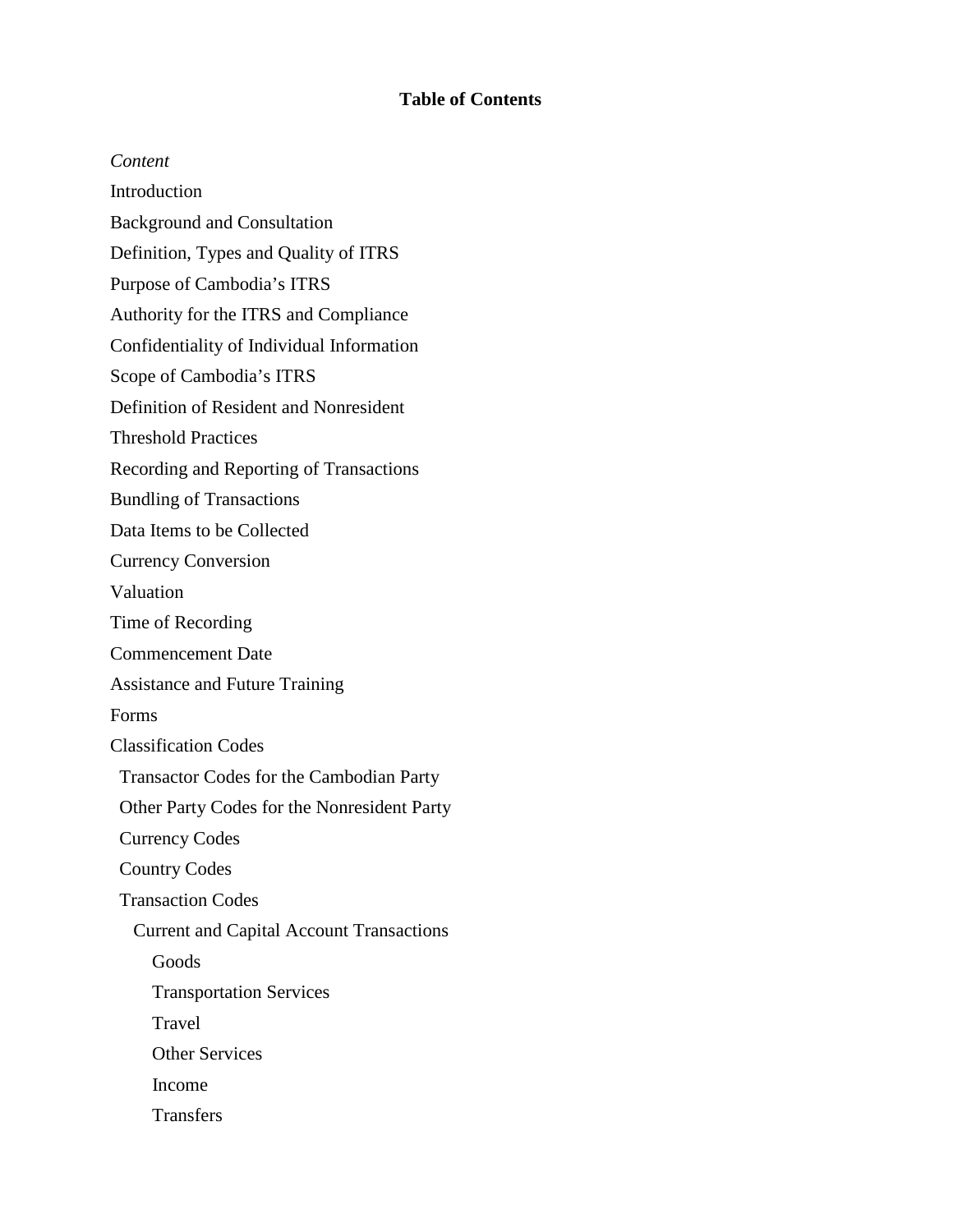Financial Account Transactions Assets/Claims on Nonresidents Liabilities to Nonresidents Transactions that could not be classified

### **Appendices:**

- I. Frequently Asked Questions
- II. Practical Exercises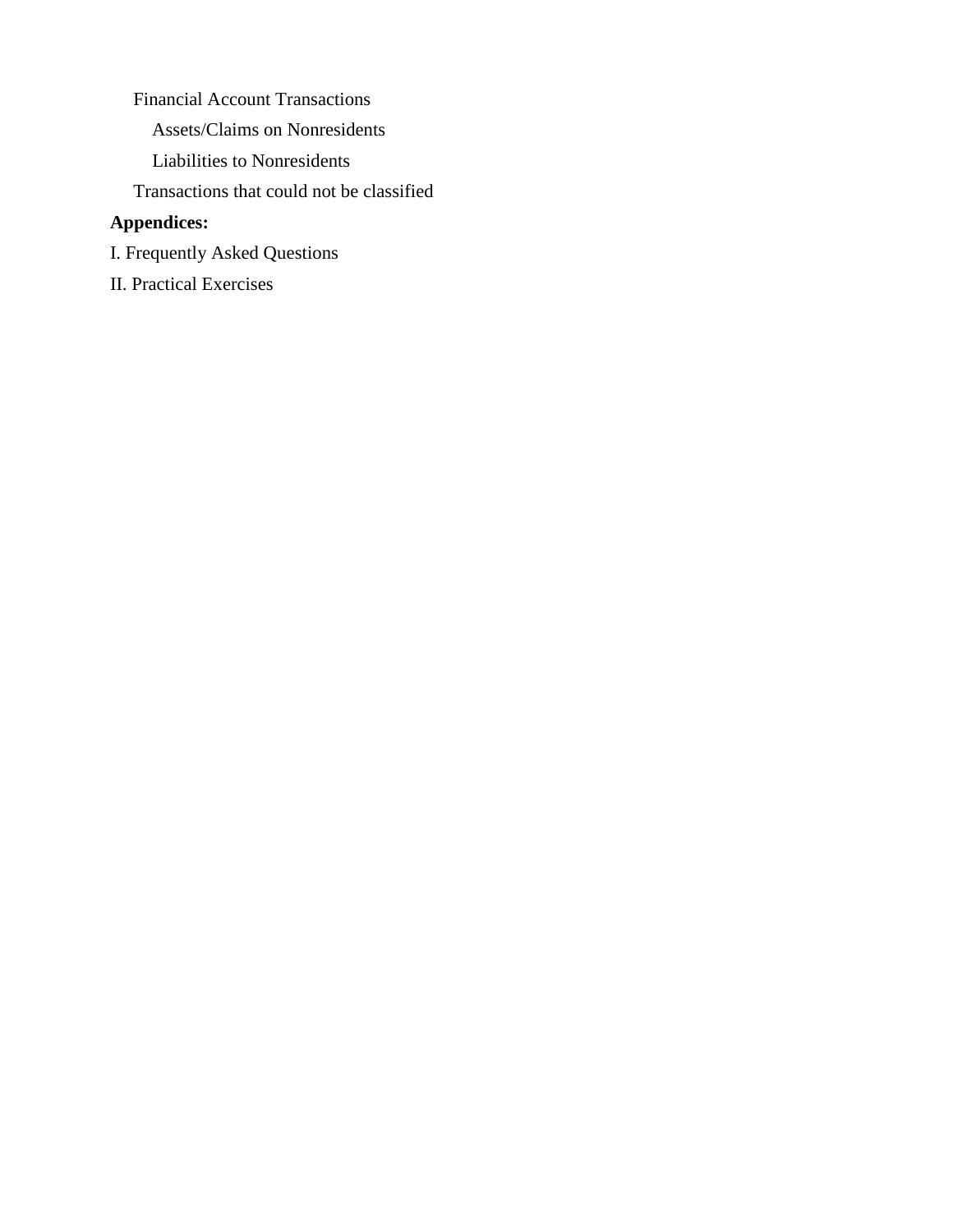### **Introduction**

*1. This manual outlines the classifications and procedures to be used by the commercial banks and the National Bank of Cambodia (NBC) in reporting International Transactions Reporting System (ITRS) transactions. In addition to procedures, classification codes have been provided for country, currency, transactors and transactions. The transactor and transaction codes have been devised for the purpose of classifying transactions between residents of Cambodia and the rest of the world into different types in order to facilitate the analysis of these transactions according to broad balance of payments components.* 

2. In devising the classification system and the transactions codes for the ITRS, this manual has broadly followed the classification system adopted by the International Monetary Fund's *Balance of Payments Manual, Fifth Edition 1993 (BPM 5).* The broad balance of payments classifications consist of the following: *(a) current (b) capital and (c) financial transactions.* These are further sub-divided into other categories and transactions. However, the classification system used in this manual and consequently the transactions codes are not as elaborate as specified in *BPM5*. The transactions codes have been simplified taking into consideration circumstances that are relevant for Cambodia, as well as to facilitate ease of reporting. Hence the current and capital transactions have been combined. Also, some sub-categories such as acquisition/disposal of *non-produced, non-financial assets* have been left out because they are not relevant to Cambodia at present or because data on these are best obtained through sources other than the ITRS (e.g. inquiries from embassies for purchase of land to build embassy offices/ housing for employees or enterprise surveys for the purchase/sale of copyrights, patents, and royalties). Similarly, the elaborate classification system followed in *BPM5* for the financial account has not been followed for the purpose of the ITRS. In *BPM5,* the financial account is further sub-divided into *(a) direct investment (b) portfolio investment (c) financial derivatives (d) other investment and (e) reserve assets.* These are further categorized into *(a) assets and (b) liabilities* that in turn are further sub-divided into different *financial instruments* by *sectors.* 

3. The transactions codes together with information provided in forms 1R/1P-3R/3P and the various classification codes will normally enable the balance of payments statisticians to slot the information provided on the ITRS into the elaborate classification system of balance of payments transactions as presented in *BPM5*. In some instances where clear or inadequate information is not provided, further investigation needs to be conducted by the balance of payments statisticians. Such investigation may also become necessary as data confrontation exercises are conducted. Data confrontation means comparison of data from two or more sources for reasonableness and for avoidance of duplication.

4. While a very general, overall idea of the balance of payments statistics may be helpful, it is not necessary at all for an ITRS compiler in a commercial bank to know the concepts, detailed classifications and the various exceptions to the rules associated with these statistics. Therefore, in this manual an attempt is made to define the various transactors and transactions to enable the ITRS compilers to assign the appropriate transactor and transaction codes. It is the responsibility of the balance of payments statisticians to slot these transactions into the appropriate balance of payments classification system.

### **Background and Consultation**

5. The ITRS is being introduced from January 1, 2003 by the NBC following a review of the data sources and methods used in compiling Cambodia's official balance of payments (BOP) statistics, with the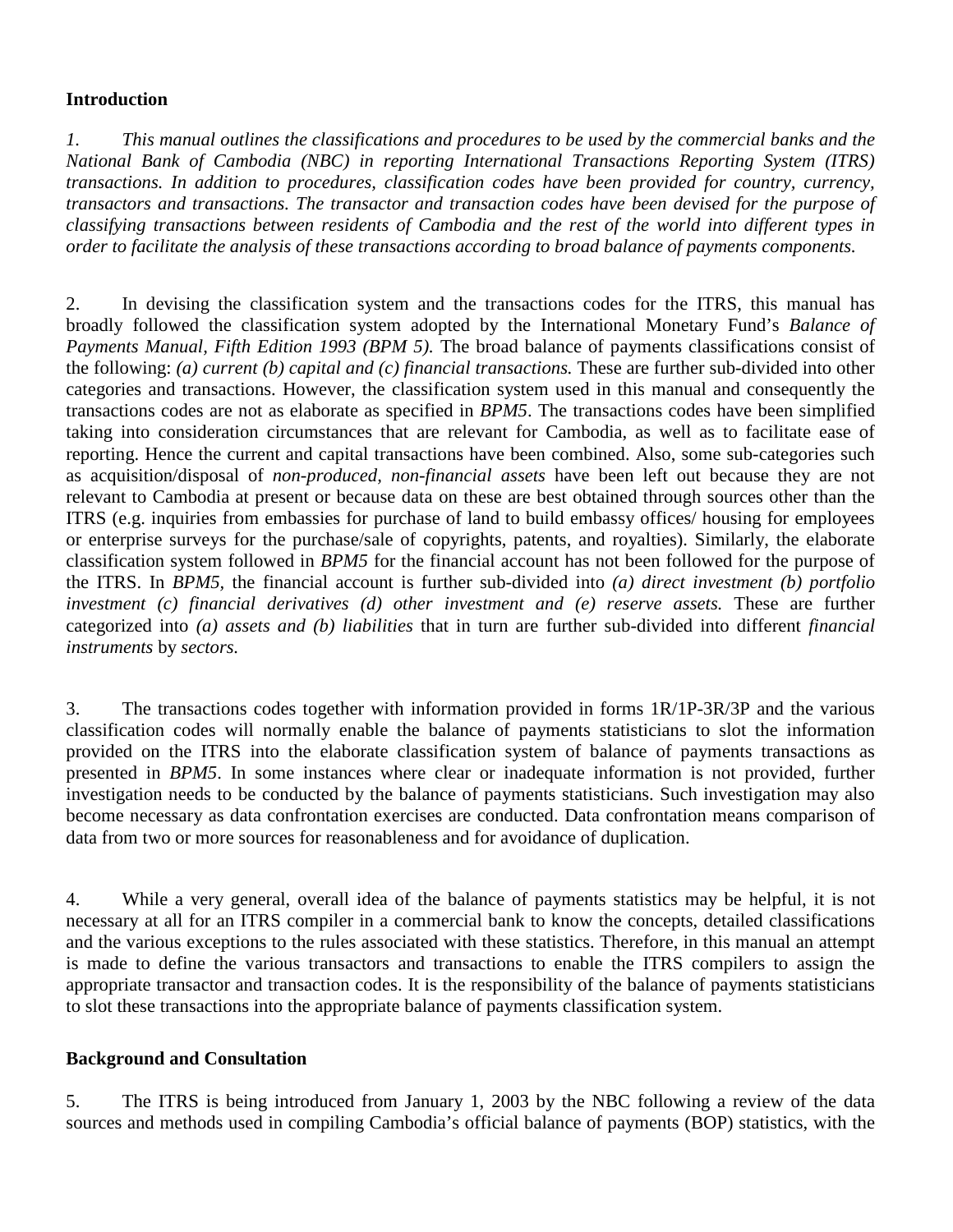assistance of International Monetary Fund (IMF) statistics advisors. This ITRS for the banking sector is a data collection system which requires the NBC and commercial banks to record details of the purpose and transacting parties for each international payment and receipt made through the banking system (e.g. SWIFT payments and receipts). The information is reported by banks for their own accounts and on behalf of Cambodian residents paying or receiving funds. The confidentiality of individual information is protected under Cambodia's Banking and Statistics Laws. Only aggregated data are used in compiling balance of payments statistics.

6. On June 6 and October 25, 2002, the IMF MSA and the mission held meetings with representatives of the commercial banks to discuss the introduction of an ITRS for Cambodia. The meetings agreed to:

- A cut off level for identifying single transactions of US\$10,000, which is expected to capture 80 percent of transactions by value that would be coded and classified by nature of transactions.
- Transactions less than US\$10,000 being included in the "other" category and on the basis of a rotating sample to be sampled once a year for each bank with the sampling exercise evenly spread throughout the year.
- Transactions of the Western Union offices being surveyed separately, with data for these transactions being provided separately by the three banks that have these agencies.
- Separate ITRS forms being used by the banks to report receipts and payments and the classification and coding system being further simplified to include "other" categories.
- The banks providing monthly-consolidated statements, via Excel spreadsheets on floppy discs.
- The commencement of the survey from January 1, 2003.
- Just in time training provided to the commercial banks and NBC staff in late November 2002 for 2 days.

*7. Based on this agreement with the commercial banks and further discussions with officials from the various departments within NBC, the overall assessment of the IMF resident Multi-sector Statistics Advisor and the BOP STA mission was that it is feasible to introduce an ITRS for the banking sector from January 2003.* 

### **Definition, Types and Quality of ITRS**

8. An ITRS measures: (a) individual balance of payments (BOP) cash transactions that pass through domestic banks and through enterprise accounts with banks abroad, (b) non-cash transactions, and (c) stock positions. Statistics are compiled from forms submitted to domestic banks and from forms submitted by enterprises. An ITRS can provide comprehensive and timely BOP statistics.

9. There are two types of ITRS: (a) *closed ITRS* that accounts for all transactions and reconciles all transactions with corresponding changes in stock positions, and (b) an *open ITRS* that does not allow such complete accounting and reconciliation. An open ITRS is a *partial system* because certain BOP transactions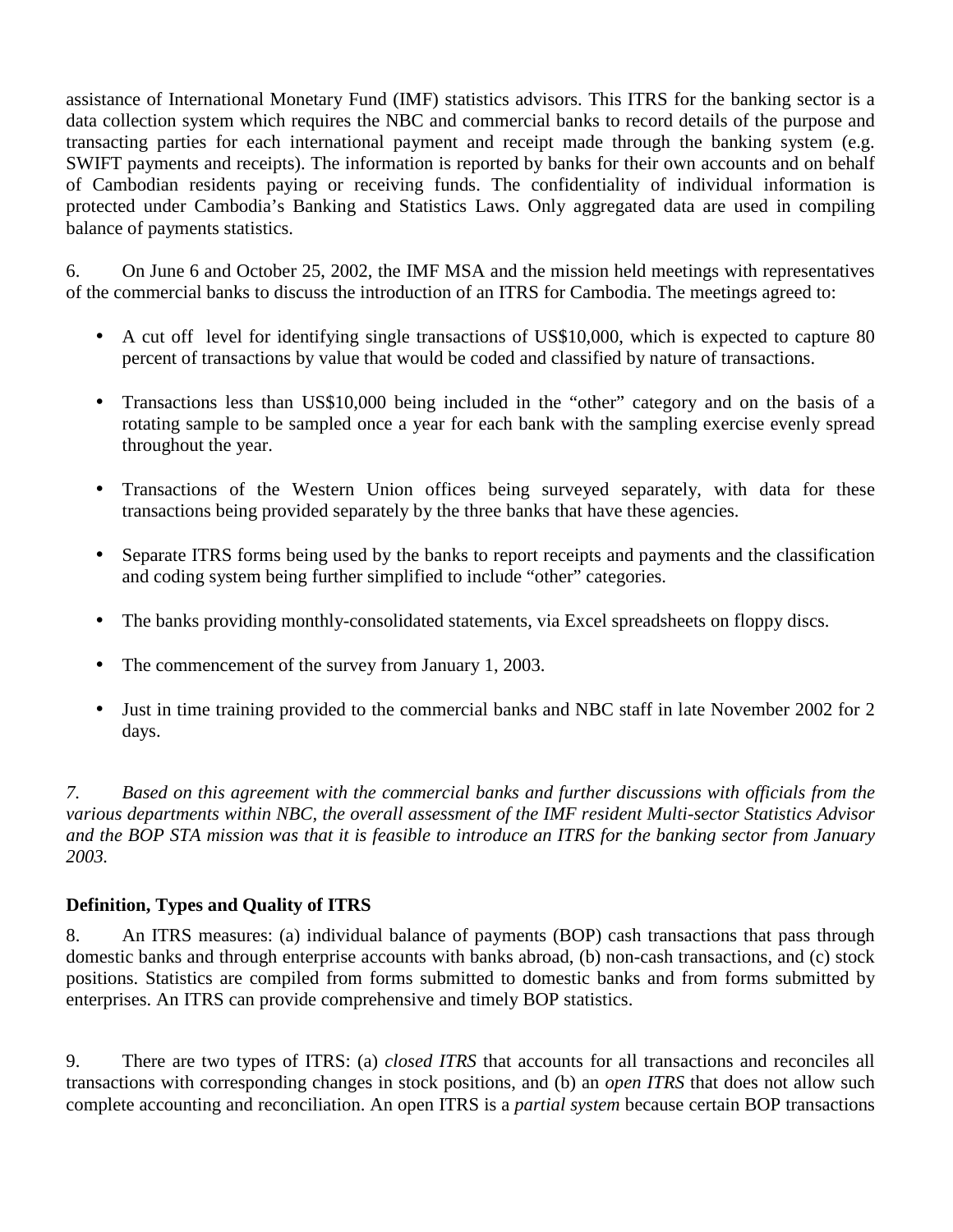are not recorded. For e.g. the German system does not include export of goods and short-term financial transactions, although it provides for reconciliation of data on certain flows and stock positions.

10. The quality of ITRS depends on (a) clearly defined rules, (b) a sound legal basis, (c) well-designed collection forms and procedures, (d) cooperative reporters, (e) adequate resources, and (f) well-trained staff.

### **Purpose of Cambodia's ITRS**

11. The primary purpose of Cambodia's ITRS is to collect international transactions data in order to compile Cambodia's balance of payments statistics. In addition, a monthly summary report of aggregate statistics for the whole of the banking sector will be produced for the NBC and the commercial banks in order to monitor the growth in international transactions (i.e. total value and volume), as well as changes in the nature of these transactions. The information reported by the banking sector will only be used for statistical purposes.

### **Authority for the ITRS and Compliance**

12. The information reported by the banks and the NBC, on their own account transactions or on behalf of their clients, is to be collected under the authority of the National Bank's own legislation, as well as the *Statistics Law of Cambodia.* The Law provides for the compulsory provision of individual information to institutions and ministries of the Royal Government of Cambodia, for statistical purposes under Article 24. The article states that "ministries and government institutions may conduct statistical activities to obtain statistical information from respondents". Furthermore, the Law states under Article 29 that the "respondents must provide accurate, complete, timely and truthful information to a designated statistical officer of the National Institute of Statistics of the Ministry of Planning or any other ministry or institution of the Royal Government. Where accurate and complete information is not available within the time required, respondents must provide approximate information. Articles 30 and 31 state that, "Penalties shall apply to any respondent who knowingly violates Article 29" and "any individual who deliberately and without legal justification prevents or prohibits statistical activities conducted by the National Institute of Statistics, Ministries, or other government institutions under the provisions of this Law, will be subject to penalties as determined under the judicial code".

13. The NBC has the authority to collect the ITRS data under Article 39.1 of the *Law on the Organization and Conduct of the National Bank of Cambodia*. This article states that "a bank or financial institution must furnish to the Central Bank such information and data as the Central Bank may require for the discharge of its functions and responsibilities". Further in Title II of the Law, which describes the general functions, and duties of the NBC, the establishment of the balance of payments is listed in article 7.8 as one of the functions and duties. Also, article 33.4 states that "the Central Bank shall be empowered to take remedial actions or sanctions according to the existing laws if there has been an infraction by a bank or financial institution of its officers or employees with respect to the violation of a provision of the existing laws or regulations of the Central Bank".

### **Confidentiality of Individual Information**

14. The *Statistics Law* provides for the confidentiality of all individual information collected under this Law. Individual data remain confidential to the NBC and the data are only to be released in the form of aggregated statistics. Article 25 of the Law specifically guarantees "the confidentiality of all individual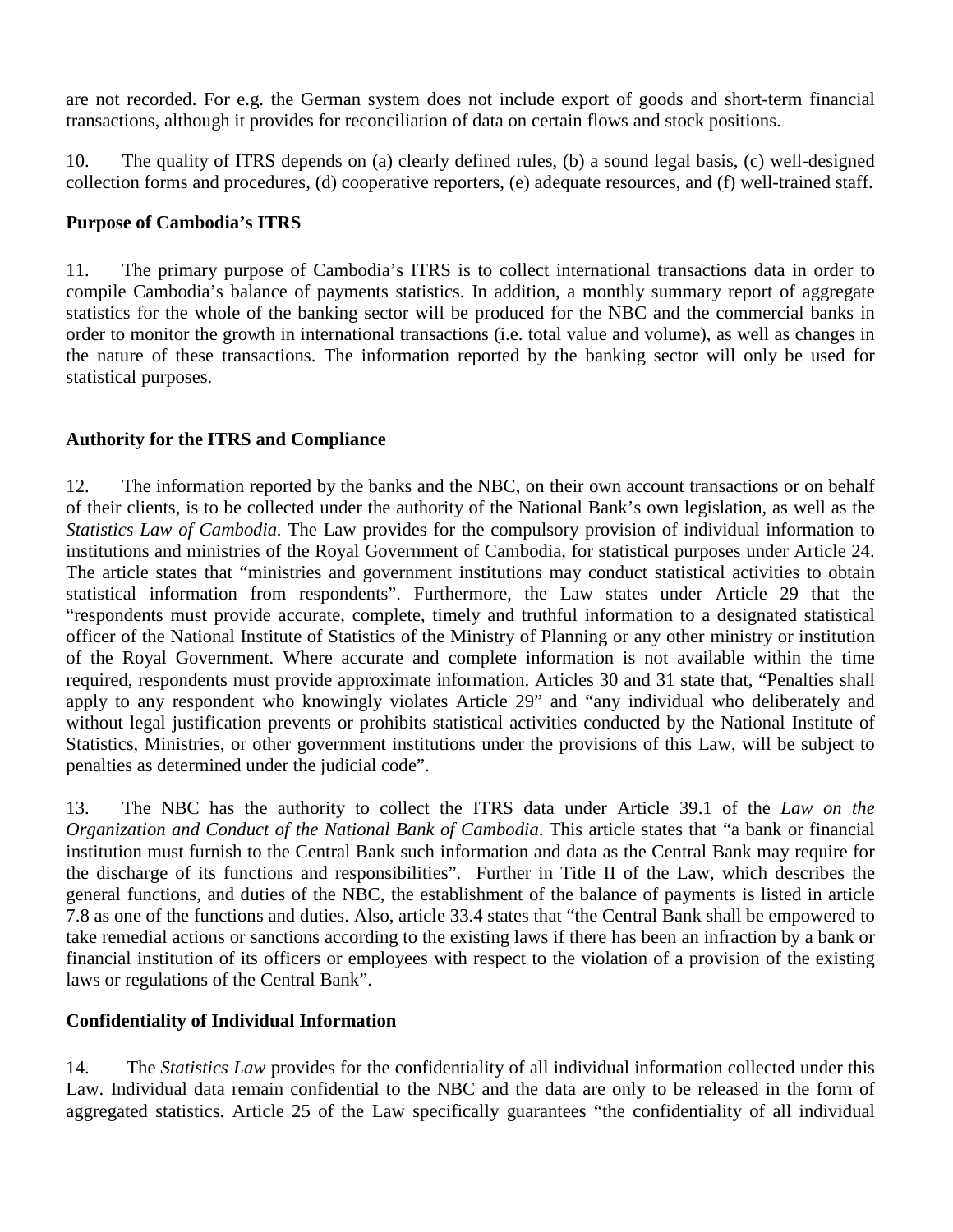information obtained from respondents" and that "the information collected under this Law is used only for statistical purposes".

15. Furthermore, Article 30 specifies that "Government employees and designated statistical officers of the National Institute of Statistics and statistical units in ministries or institutions of the Royal Government who violate Article 25 .... will be subject to penalties as determined under the judicial code".

### **Scope of Cambodia's ITRS**

16. Under Cambodian banking regulations, both residents and non-residents can have foreign currency accounts with resident banks. In most instances, large international transactions are managed through these accounts. The scope of the proposed ITRS is to collect information from the NBC and commercial banks on the following international transactions, where:

- A bank client buys foreign exchange from, or makes a withdrawal from a foreign currency account at, a resident bank to make a payment to a nonresident.
- A bank client sells foreign exchange, or makes a deposit to a foreign currency account, which has been received as a payment from a nonresident, to a resident bank.
- A Cambodian resident intending to travel abroad acquires foreign currency from, or makes a withdrawal from a foreign currency account at, a resident bank.
- A resident bank buys foreign currency travelers' checks or cash from a nonresident who is traveling in the domestic economy.
- A resident bank undertakes a foreign exchange transaction with a correspondent nonresident bank abroad, including where the transaction is undertaken to exchange foreign exchange assets denominated in one currency for those denominated in another or to acquire (or sell) goods, services, other financial assets, etc.
- A resident bank undertakes a foreign exchange transaction with another resident bank, including where this transaction is undertaken to settle balances in various currencies or to sell (or buy) foreign exchange to (from) the NBC.

### **Definition of Resident and Nonresident**

17. For the purposes of balance of payments statistics and the ITRS, residents of Cambodia comprise the following types of economic units:

- Households and individuals who make up a household;
- Enterprises, which are corporations and quasi-corporations, such as branch offices of non-resident direct investors: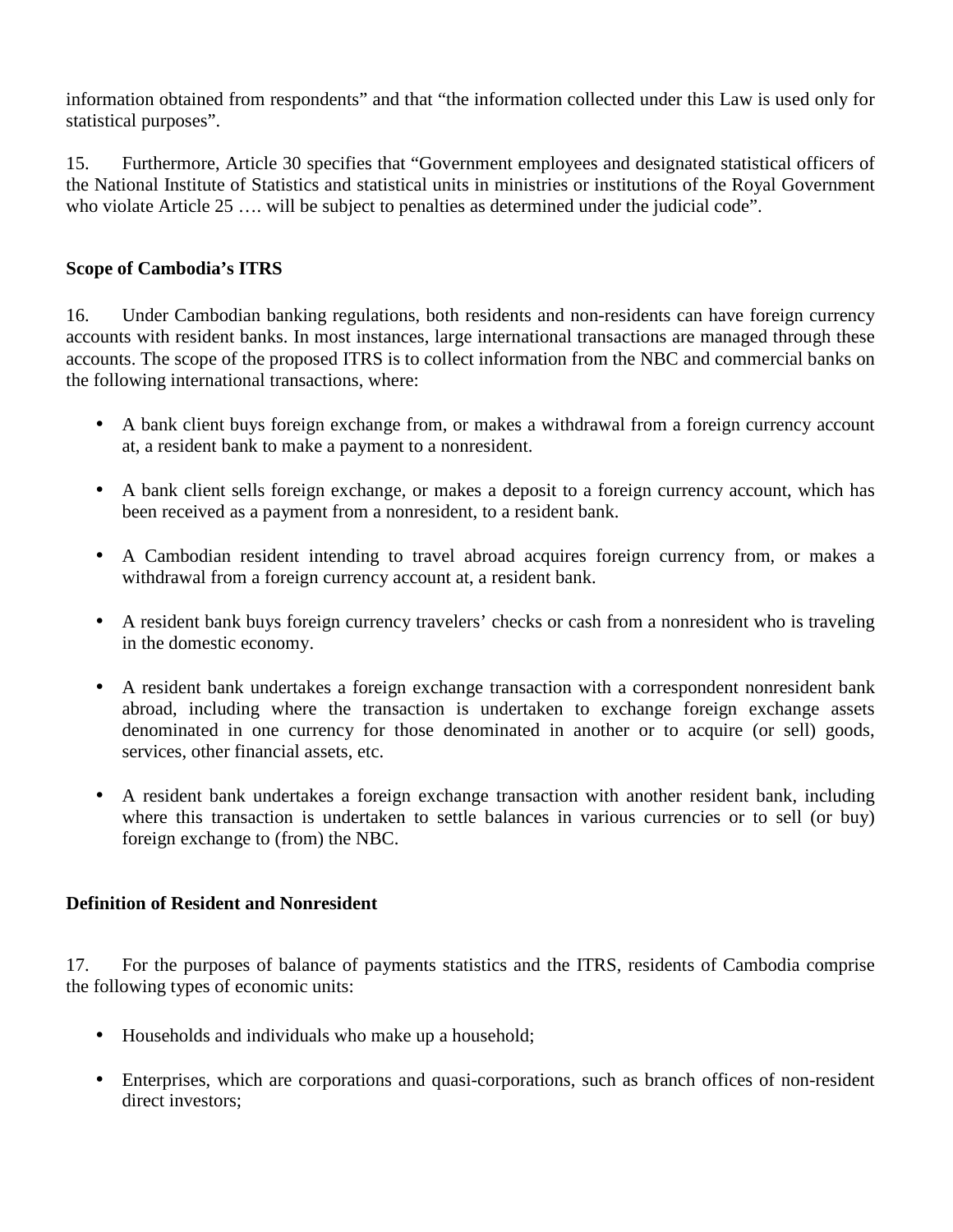- Nonprofit organizations; and
- The Royal Government of Cambodia.

18. To be a resident of Cambodia, an economic unit must have a center of economic interest in Cambodia. A household has a center of economic interest when members of that household maintain, within Cambodia, a dwelling that the members use as their principal residence. For simplicity, the one-year rule is applied. That is, individuals and members of a household are considered to be residents of Cambodia if they stay in Cambodia for one year or more, or intend to stay in Cambodia for one year or more (regardless of their nationality). However, foreign officials, diplomats, consular representatives, members of foreign armed forces, and other foreign government personnel (except for technical assistance personnel) in Cambodia are to be treated as non-residents.

19. An enterprise or nonprofit organization is treated as a resident when it is engaged in a significant amount of production/provision of goods and/or services in Cambodia, or transactions in land in Cambodia. That is, the enterprise or non-profit organization maintains at least one production unit in Cambodia and intends to operate that unit for more than one year.

20. Embassies and international organizations (e.g. ADB, IMF, UN agencies and World Bank) located in Cambodia are to be treated as nonresidents.

### **Threshold Practices**

21. In many ITRS, thresholds are used so that transactions of less than certain amounts need only to be aggregated as in the system proposed for Cambodia or need not be reported. BOP compilers have generally found large numbers of transactions that, in aggregate account for small values. The use of thresholds prevents undue reporting burdens and processing costs. However, while it may be unnecessary to report small transactions individually, an aggregate record of small transactions may be necessary for classification purposes and to determine the appropriate level of the threshold. This information may be gathered from periodic sample surveys. In the case of Cambodia, each commercial bank will provide detailed information on the under-threshold transactions for a selected week of the year. It is important that judgment be applied in adopting thresholds so that overall data quality remains acceptable.

22. The US\$10,000 threshold amount has been agreed for Cambodia's ITRS. This amount is the same as that collected on Customs declaration forms for international passengers entering or leaving Cambodia. Based on the information provided by the banks, this threshold is expected to capture approximately 80 percent of the value of international transactions of commercial banks. This threshold level will be reviewed on an annual basis in order to ensure that individual transactions information is available for 80 percent by value of transactions.

### **Recording and Reporting of Transactions**

23. With the exception of the NBC which will report information on all international transactions, on its own accounts and on behalf of its clients, a threshold of US\$10,000 or more will be applied for collecting individual transaction details on *ITRS Form 1R – Receipts* and *ITRS Form 1P – Payments*. Section A of the form should be completed by the bank customer or the commercial bank representative on behalf of the customer. Section B should be completed by the commercial bank representative. Where commercial banks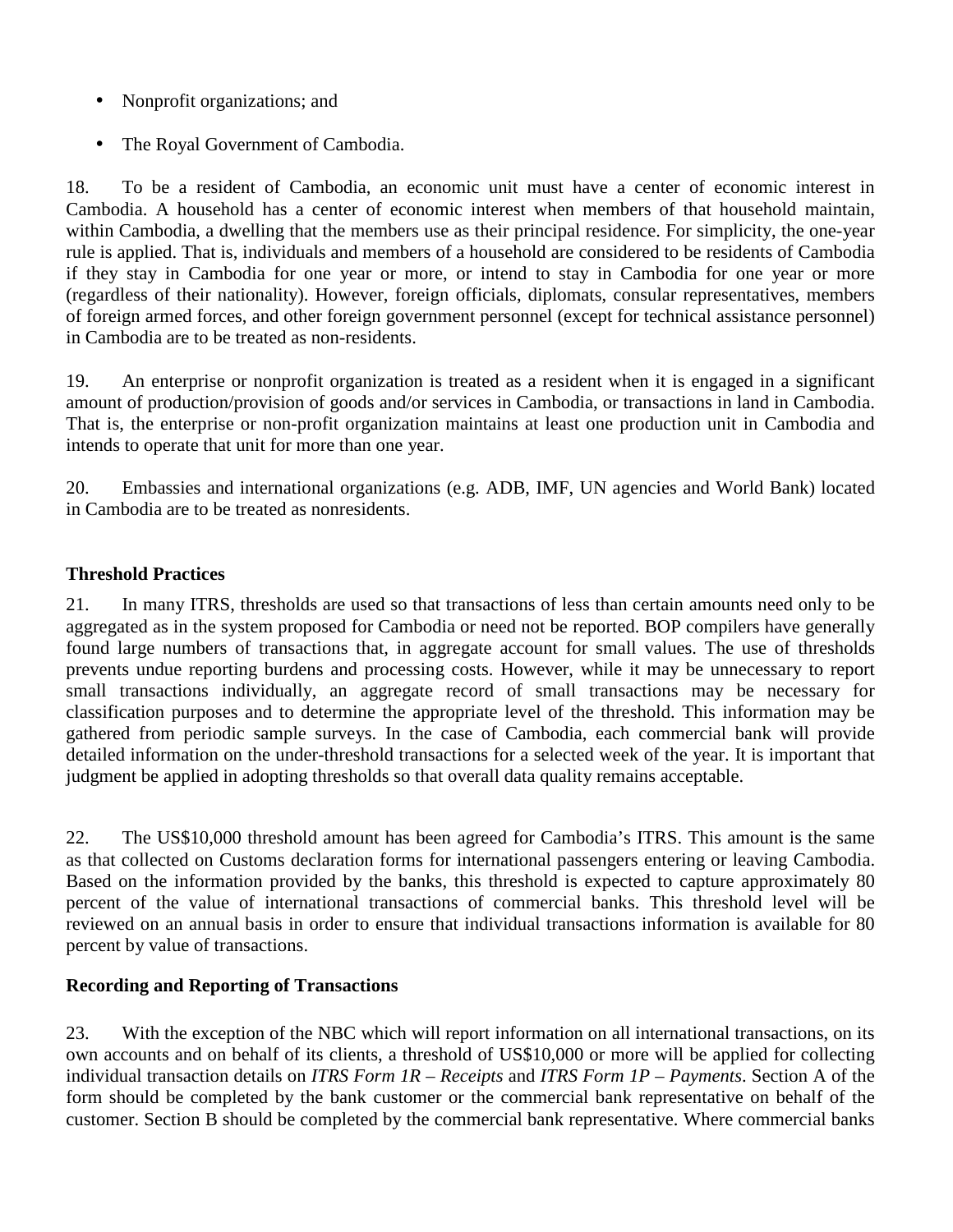already collect the information required on their own transaction forms, they are free to use their own forms rather than Forms 1R and 1P.

24. For commercial banks, only the total number and value in millions of Riel will be reported on a monthly basis for transactions of less than US\$10,000. However, once a year it is proposed that each bank provide details of individual transactions under US\$10,000 for a period of one week, using the daily summary forms *ITRS Form 2R – Receipts* and *ITRS Form 2P – Payments*, or any existing forms that the commercial banks already have to collect the information required.

- *March* Canadia Bank, Advanced Bank, Cambodian Commercial Bank and Cambodia Mekong Bank
- *June* Foreign Trade Bank, Cambodia Asia Bank, Cambodian Public Bank, and Credit Agricole Indosuez
- *September* Union Commercial Bank, Emperor International Bank, First Overseas Bank, Krung Thai Bank, Maybank and Rural Development Bank
- *December* First Commercial Bank, Singapore Banking Corporation, ACLEDA Bank and Peng Heng S.M.E. Bank

25. In addition, it is proposed that the Singapore Banking Corporation, Acleda Bank, and Cambodia Asia Bank (acting as agents for Western Union) will report all individual transactions on behalf of Western Union clients for the third week of January, April, July and October of each year, also using ITRS Forms 2R and 2P.

26. Commercial banks are required to provide consolidated monthly summary reports, *ITRS Form 3R – Receipts* and *ITRS Form 3P - Payments*, on a regular monthly basis ten (10) working days after the end of the reference month to the BOP Division of NBC. The reports are to be provided on floppy discs using the Excel spreadsheets provided for this purpose. The information collected on ITRS Forms 1R, 1P, 2R and 2P (or other forms used by the banks for ITRS purposes) are to be retained by each bank for a period of two years, in case balance of payments compilers need to access the individual transaction information for data quality or validation checks.

### **Bundling of Transactions**

27. Most transactions are likely to have a single purpose, e.g. payment for imported goods or receipts for exported goods. However, where the customer indicates that there is more than one purpose for a payment or receipt (bundling of transactions), the bank representative should ask for a breakdown of the payment or receipt by purpose in order to unbundled the transactions. Bundling of transactions occurs when several transactions relating to more than one classification category are covered by a single payment. For example, an importer may make a single payment of \$30,000, including three separate payments for: imports (\$25,000); freight (\$4,000); and insurance (\$1,000). Another example could be when a payment on a loan may include the loan repayment, an interest repayment, and some fees for financial services. It is necessary for transactors to report the separate components. The bank should report these as separate ITRS transactions.

28. A further example of bundling is the recording of transactions on a net, rather than a gross, basis. Some foreign exchange payments may cover a number of offsetting gross credit and debit transactions. This may often be the case with transactions undertaken by transportation, travel, and finance enterprises and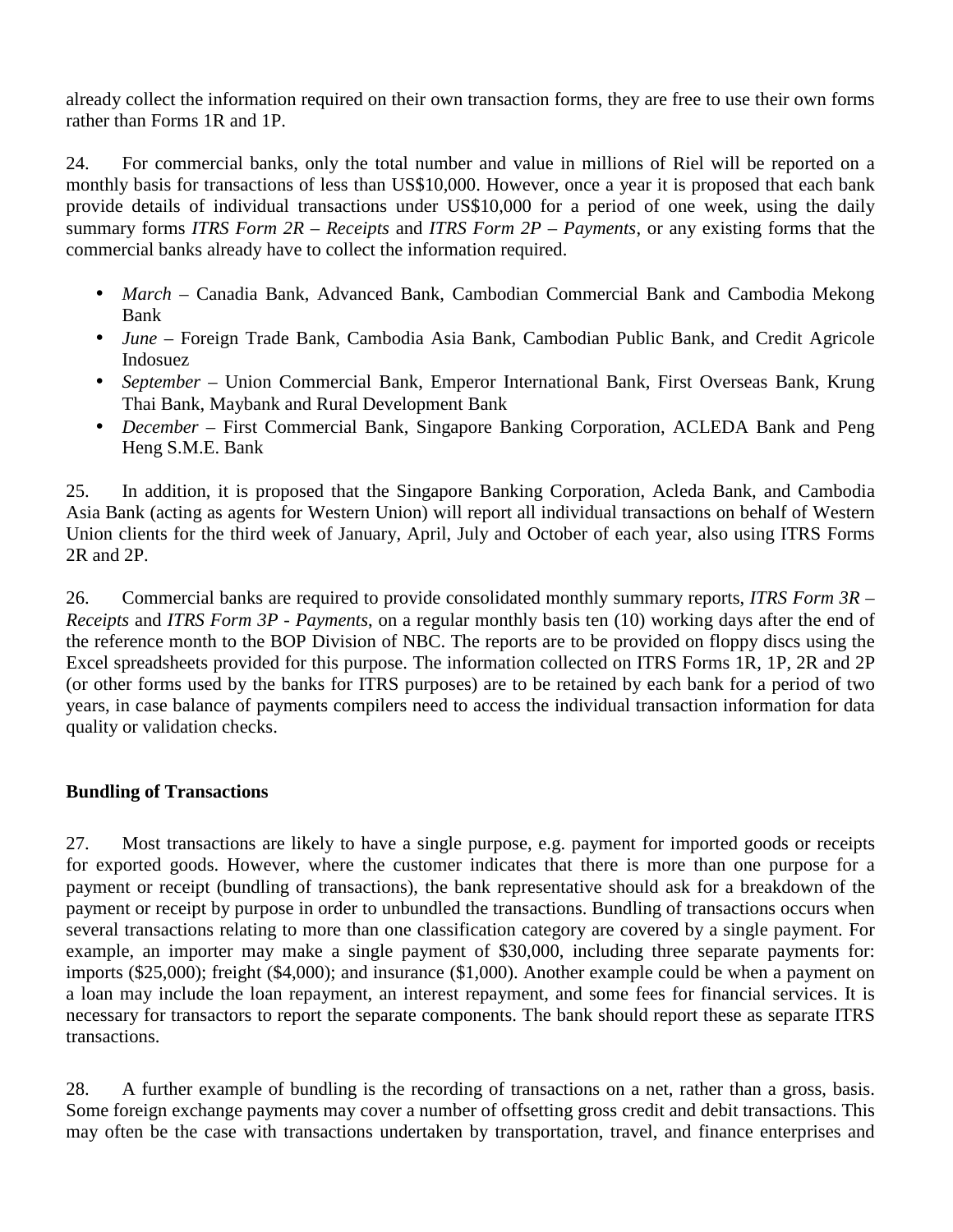direct investment enterprises. Therefore, it may be necessary to collect additional information in respect of certain types of transactions or from certain types of enterprises**.** 

### **Data Items to be Collected**

- 29. The proposed data items to be reported for each transaction include:
	- Description of reason for the transaction.
	- Institutional sector of the transactor.
	- Transaction code.
	- Country of non-resident counterpart(s).
	- Affiliation of counterpart with resident transactor.
	- Currency of transaction.
	- Amount in original currency.
	- Amount in Riel (millions).

30. In order to compile balance of payments statistics, it is necessary to ensure that the reporting classifications (i.e. transactor codes, other party codes, and transaction codes) used in the ITRS conforms, as closely as possible, to the classification used for the balance of payments statement. The list of transactor, other party and transaction codes and their descriptors are provided below. Also provided are currency and country codes.

31. Since the ITRS system envisaged for Cambodia is an *open system*, it is not necessary for the banks to record corresponding details of their own transactions-for purposes of matching their transactions with those of clients- and details of their foreign currency (and other external asset and liability) positions since the ITRS envisaged for Cambodia does not intend to reconcile transactions and stock positions or to obtain international investment position (IIP).

### **Currency Conversion**

32. All individual transactions of US\$10,000 or more are to be converted to Riel at the buying (receipt) or selling (payment) exchange rate used for the transaction. Where the receipt or deposit is not converted into Riel, the bank should use the midpoint of its buying or selling rate for both receipts and payments. This should also be the methodology used where banks are reporting individual transactions under US\$10,000 in value.

### Valuation

33. Cambodia's ITRS may not achieve uniform valuations. For example, goods may be recorded, depending on the contract price in individual transactions, or on an f.o.b., c.i.f., or some other basis. The BOP compiler has to record goods on a uniform, namely the f.o.b., basis. Therefore, the compiler may have to make certain valuation adjustments to ITRS statistics to compile a BOP statement.

### **Time of Recording**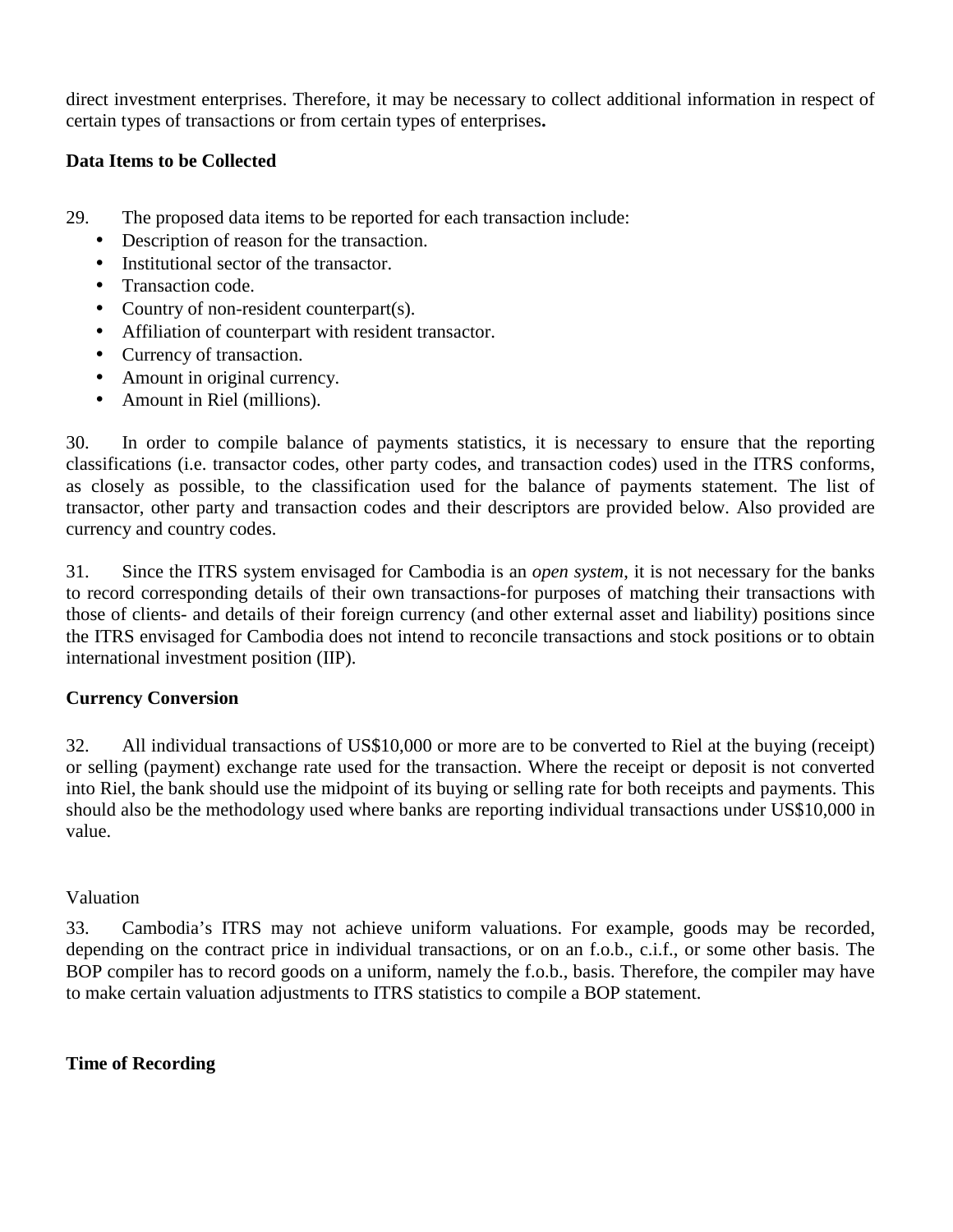34. All transactions taking place within a particular month should be included in the monthly summary report for that month.

### **Commencement Date**

35. The commencement date for the ITRS is January 1, 2003.

### **Assistance and Future Training**

36. For assistance in completing the ITRS forms or for any other queries relating to the ITRS, please contact the Balance of Payments Division, NBC on 023 722 563 extension to 1118.

37. Just-in-time training was provided for commercial banks' and NBC staff on 26 and 27 November 2002. Further training is available on request and can be arranged by contacting Balance of Payments Statistics Division of the Economic Research and Statistics Department.

### **Forms**

38. Copies of the ITRS forms are provided below. An Excel spreadsheet version of the monthly summary reports (Forms 3R and 3P) is also attached.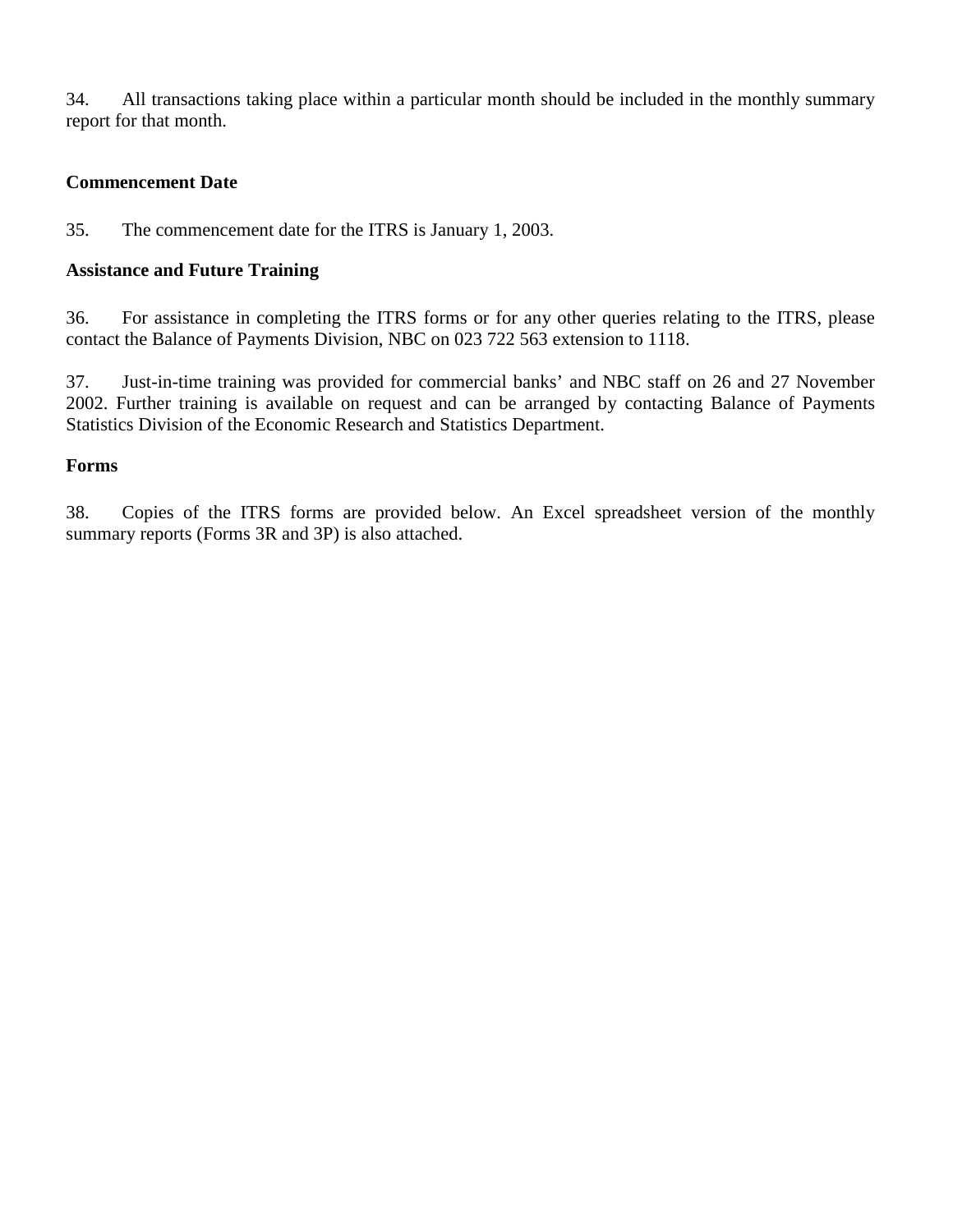

### **IN CONFIDENCE ITRS FORM 1R - RECEIPTS**

|       |     |       | Reference number:                                                                                               | For more information, please contact: |
|-------|-----|-------|-----------------------------------------------------------------------------------------------------------------|---------------------------------------|
| Bank: |     |       | the contract of the contract of the contract of the contract of the contract of the contract of the contract of | <b>Balance of Payments Division</b>   |
|       |     |       |                                                                                                                 | National Bank of Cambodia             |
| Date: |     |       |                                                                                                                 | Telephone: 012 955 911                |
|       | day | month | year                                                                                                            |                                       |

### Receipts in Foreign Exchange or Receipts from Nonresidents

*(Please refer to the instructions on completing this form.)* 

**Section A** (To be completed by bank customer) **Section B** (To be completed by bank officer)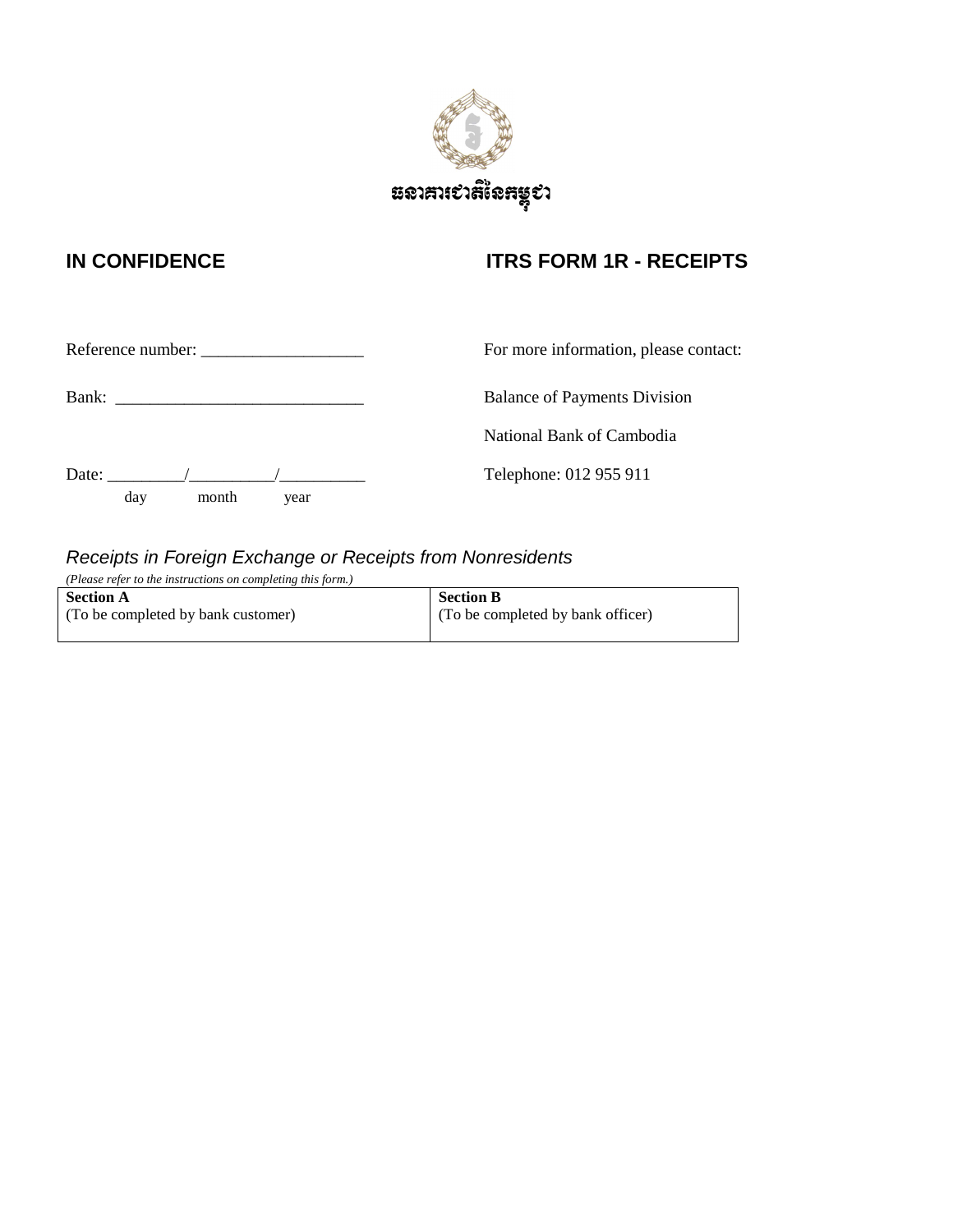| 1. Resident Name:                              | 1. Transactor Code:                                    |
|------------------------------------------------|--------------------------------------------------------|
| 2. Other Party Name:                           | 2. Other Party Code:                                   |
| 3. Country of Other Party:                     | 3. Country Code:                                       |
| 4. Currency of Transaction:                    | 4. Currency Code:                                      |
| 5. Value of Transaction:                       | 5a.<br>0<br>0<br>Value:                                |
| 6. Purpose of transaction (brief description): | 5b. Value in Riel<br>$(mil)$ :                         |
|                                                | 6. Transaction Code:                                   |
|                                                | Please<br>addition<br>provide<br>any<br>clarification: |
|                                                |                                                        |
|                                                |                                                        |

The ITRS collects information to be used for statistical purposes only. This information is collected under the authority of the *Law on the Organization and Conduct of the National Bank of Cambodia* and the *Statistics Law of Cambodia*, which provide for the compulsory provision of a completed form. The legislation also ensures that individual information will remain confidential to authorized NBC staff and the data are only released in the form of aggregated statistics.

**Instructions for Section A:** 

**Question 1: Please provide the name of the individual or organization in Cambodia.** 

**Question 2: Please provide the name of the individual or organization of the other party to the transaction.** 

**Question 3: Please provide the name of the country of the other party to the transaction.** 

**Question 4: Please specify the currency used for the transaction (e.g. US \$, Australian \$, Thai Baht).**

**Question 5: Please specify the value of the transaction in the original currency (i.e. Question 4).** 

**Question 6: Please provide a brief description of the purpose for the transaction (e.g. payment received for exports, salary, profits, loans, development grant, private transfers, gifts etc.).** 

**If you require assistance in completing this form, please ask your bank officer to assist you.** 

THANK YOU FOR YOUR COOPERATION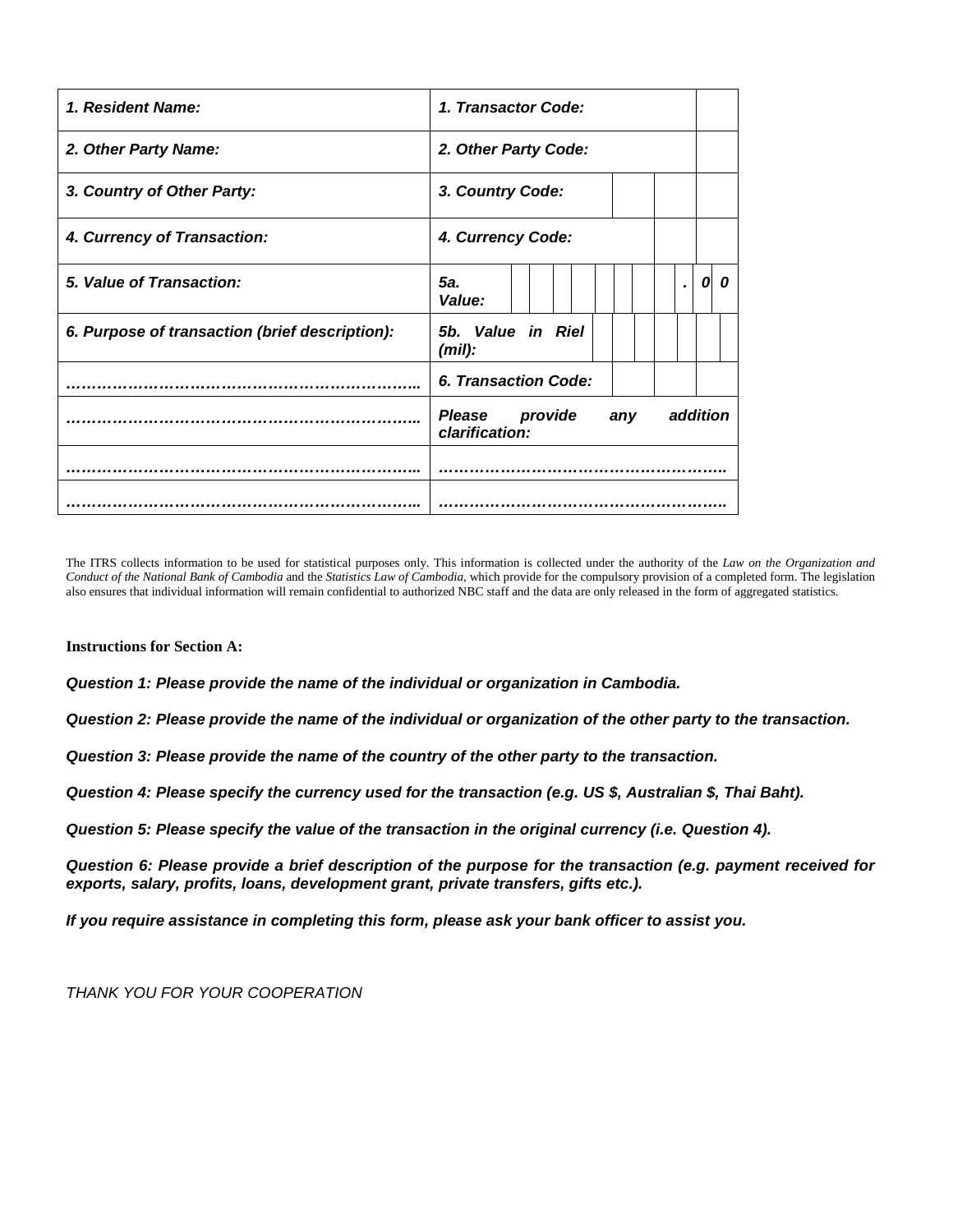

## IN CONFIDENCE ITRS FORM 1P – PAYMENTS Reference number: \_\_\_\_\_\_\_\_\_\_\_\_\_\_\_\_\_\_\_ For more information, please contact: Bank: \_\_\_\_\_\_\_\_\_\_\_\_\_\_\_\_\_\_\_\_\_\_\_\_\_\_\_\_\_Balance of Payments Division National Bank of Cambodia Date: **\_\_\_\_\_\_\_\_\_/\_\_\_\_\_\_\_\_\_\_/\_\_\_\_\_\_\_\_\_\_** Telephone: 012 955 911 day month year

### Payments in Foreign Exchange or Payments to Nonresidents

| (Please refer to the instructions on completing this form.) |                                                               |
|-------------------------------------------------------------|---------------------------------------------------------------|
| <b>Section A</b><br>(To be completed by bank customer)      | <b>Section B</b><br>(To be completed by bank officer)         |
| 1. Resident Name:                                           | 1. Transactor Code:                                           |
| 2. Other Party Name:                                        | 2. Other Party Code:                                          |
| 3. Country of Other Party:                                  | 3. Country Code:                                              |
| 4. Currency of Transaction:                                 | 4. Currency Code:                                             |
| 5. Value of Transaction:                                    | 5а.<br>0<br>0<br>Value:                                       |
| 6. Purpose of transaction (brief description):              | 5b. Value in Riel<br>$(mil)$ :                                |
|                                                             | 6. Transaction Code:                                          |
|                                                             | <b>Please</b><br>provide<br>addition<br>any<br>clarification: |
|                                                             |                                                               |
|                                                             |                                                               |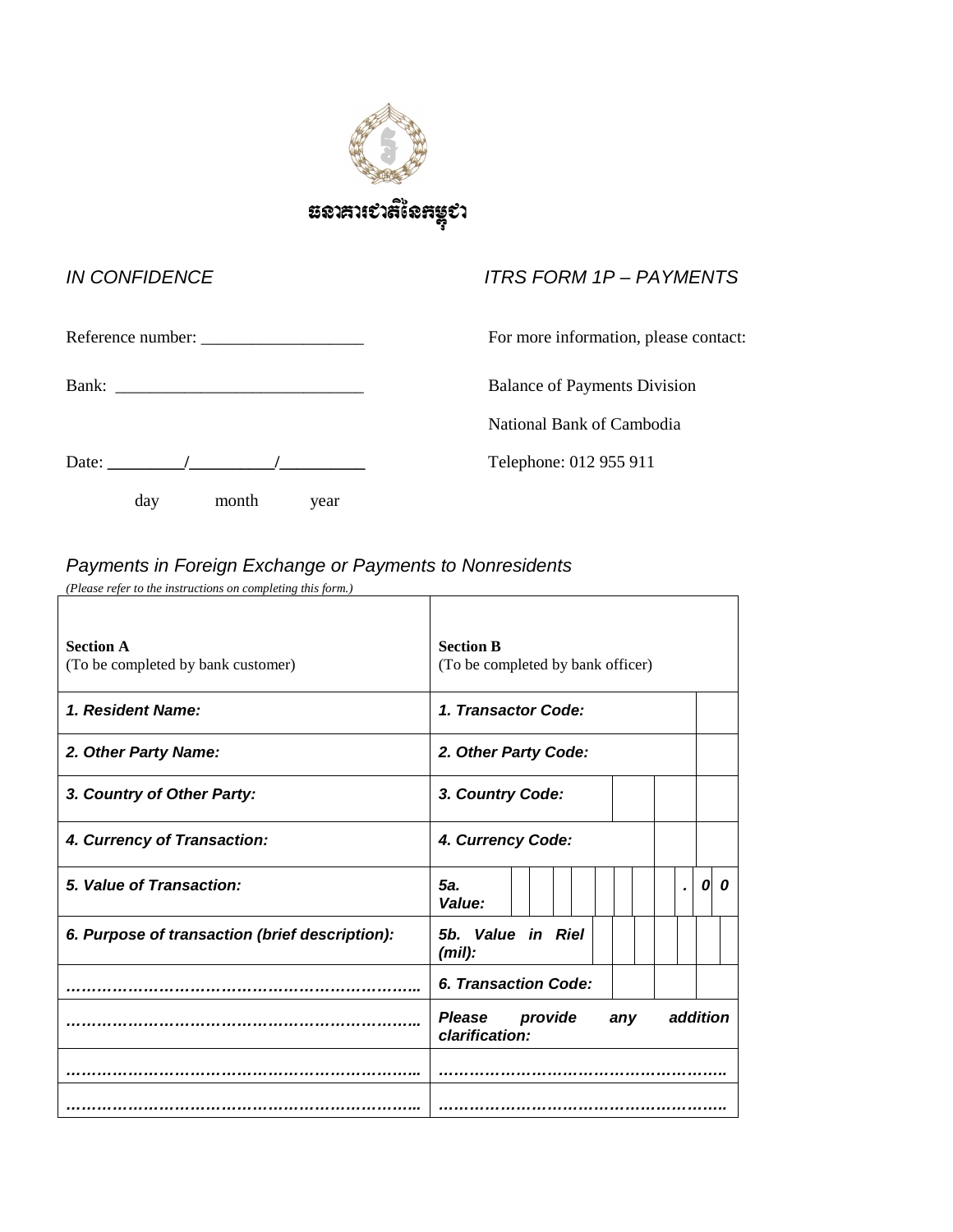The ITRS collects information to be used for statistical purposes only. This information is collected under the authority of the *Law on the Organization and Conduct of the National Bank of Cambodia* and the *Statistics Law of Cambodia*, which provide for the compulsory provision of a completed form. The legislation also ensures that individual information will remain confidential to authorized NBC staff and the data are only released in the form of aggregated statistics.

Instructions for Section A**:** 

**Question 1: Please provide the name of the individual or organization in Cambodia.** 

**Question 2: Please provide the name of the individual or organization of the other party to the transaction.** 

**Question 3: Please provide the name of the country of the other party to the transaction.** 

**Question 4: Please specify the currency used for the transaction (e.g. US \$, Australian \$, Thai Baht).**

**Question 5: Please specify the value of the transaction in the original currency (i.e. Question 4).** 

**Question 6: Please provide a brief description of the purpose for the transaction (e.g. payment for imports, salary, profits remitted, investment in shares abroad, loans extended, loan repaid, private transfers, gifts etc.).** 

**If you require assistance in completing this form, please ask your bank officer to assist you.** 

THANK YOU FOR YOUR COOPERATION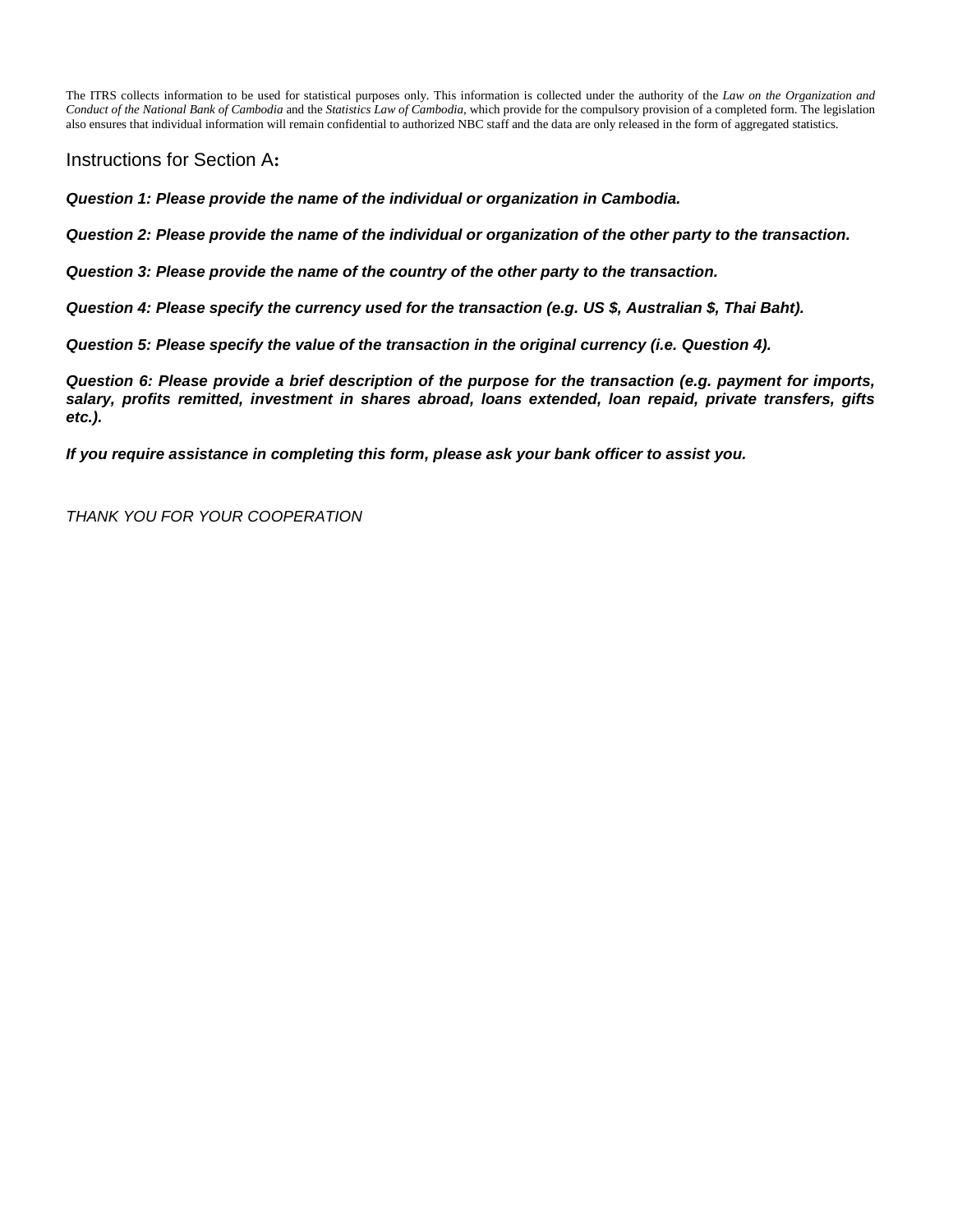### Form 2R: ITRS Receipts – Daily Summary Sheet

| Name of bank officer:                                                             |                                                       |                                              |                                                    |                                                    |                                    |                                      |                                  |
|-----------------------------------------------------------------------------------|-------------------------------------------------------|----------------------------------------------|----------------------------------------------------|----------------------------------------------------|------------------------------------|--------------------------------------|----------------------------------|
| Date:                                                                             | Total number of transactions:                         |                                              |                                                    |                                                    |                                    |                                      |                                  |
| Description of receipt transactions -<br>e.g. exports, gifts, salary, loans, etc. | Trans-<br>actor<br>$\operatorname{code}$<br>$(1 - 9)$ | Trans-<br>action<br>code<br>$(110 -$<br>999) | Country<br>of non-<br>resident<br>Counter-<br>part | Other<br>party<br>$\operatorname{code}$<br>$(1-8)$ | Currency<br>of<br>transact-<br>ion | Amount<br>in<br>original<br>currency | Amount<br>in<br>Riel<br>millions |
| 1.                                                                                |                                                       |                                              |                                                    |                                                    |                                    |                                      |                                  |
| $\overline{2}$ .                                                                  |                                                       |                                              |                                                    |                                                    |                                    |                                      |                                  |
| 3.                                                                                |                                                       |                                              |                                                    |                                                    |                                    |                                      |                                  |
| 4.                                                                                |                                                       |                                              |                                                    |                                                    |                                    |                                      |                                  |
| 5.                                                                                |                                                       |                                              |                                                    |                                                    |                                    |                                      |                                  |
| 6.<br>7.                                                                          |                                                       |                                              |                                                    |                                                    |                                    |                                      |                                  |
| 8.                                                                                |                                                       |                                              |                                                    |                                                    |                                    |                                      |                                  |
| 9.                                                                                |                                                       |                                              |                                                    |                                                    |                                    |                                      |                                  |
| 10.                                                                               |                                                       |                                              |                                                    |                                                    |                                    |                                      |                                  |
| 11.                                                                               |                                                       |                                              |                                                    |                                                    |                                    |                                      |                                  |
| $\overline{12}$ .                                                                 |                                                       |                                              |                                                    |                                                    |                                    |                                      |                                  |
| 13.                                                                               |                                                       |                                              |                                                    |                                                    |                                    |                                      |                                  |
| 14.                                                                               |                                                       |                                              |                                                    |                                                    |                                    |                                      |                                  |
| 15.                                                                               |                                                       |                                              |                                                    |                                                    |                                    |                                      |                                  |
| $\overline{16}$ .                                                                 |                                                       |                                              |                                                    |                                                    |                                    |                                      |                                  |
| 17.                                                                               |                                                       |                                              |                                                    |                                                    |                                    |                                      |                                  |
| 18.                                                                               |                                                       |                                              |                                                    |                                                    |                                    |                                      |                                  |
| 19.                                                                               |                                                       |                                              |                                                    |                                                    |                                    |                                      |                                  |
| 20.                                                                               |                                                       |                                              |                                                    |                                                    |                                    |                                      |                                  |
| $\overline{21}$                                                                   |                                                       |                                              |                                                    |                                                    |                                    |                                      |                                  |
| 22.                                                                               |                                                       |                                              |                                                    |                                                    |                                    |                                      |                                  |
| 23.                                                                               |                                                       |                                              |                                                    |                                                    |                                    |                                      |                                  |
| 24.                                                                               |                                                       |                                              |                                                    |                                                    |                                    |                                      |                                  |
| 25.<br>26.                                                                        |                                                       |                                              |                                                    |                                                    |                                    |                                      |                                  |
| 27.                                                                               |                                                       |                                              |                                                    |                                                    |                                    |                                      |                                  |
| 28.                                                                               |                                                       |                                              |                                                    |                                                    |                                    |                                      |                                  |
| 29.                                                                               |                                                       |                                              |                                                    |                                                    |                                    |                                      |                                  |
| 30.                                                                               |                                                       |                                              |                                                    |                                                    |                                    |                                      |                                  |
| 31.                                                                               |                                                       |                                              |                                                    |                                                    |                                    |                                      |                                  |
| 32.                                                                               |                                                       |                                              |                                                    |                                                    |                                    |                                      |                                  |
| 33.                                                                               |                                                       |                                              |                                                    |                                                    |                                    |                                      |                                  |
| 34.                                                                               |                                                       |                                              |                                                    |                                                    |                                    |                                      |                                  |
| 35.                                                                               |                                                       |                                              |                                                    |                                                    |                                    |                                      |                                  |
| 36.                                                                               |                                                       |                                              |                                                    |                                                    |                                    |                                      |                                  |
| 37.                                                                               |                                                       |                                              |                                                    |                                                    |                                    |                                      |                                  |
| 38.                                                                               |                                                       |                                              |                                                    |                                                    |                                    |                                      |                                  |
| 39.                                                                               |                                                       |                                              |                                                    |                                                    |                                    |                                      |                                  |
| 40.                                                                               |                                                       |                                              |                                                    |                                                    |                                    |                                      |                                  |
| Total value                                                                       | $\overline{NA}$                                       | $\rm NA$                                     | $\rm NA$                                           | $\rm NA$                                           | $\rm NA$                           | $\rm NA$                             |                                  |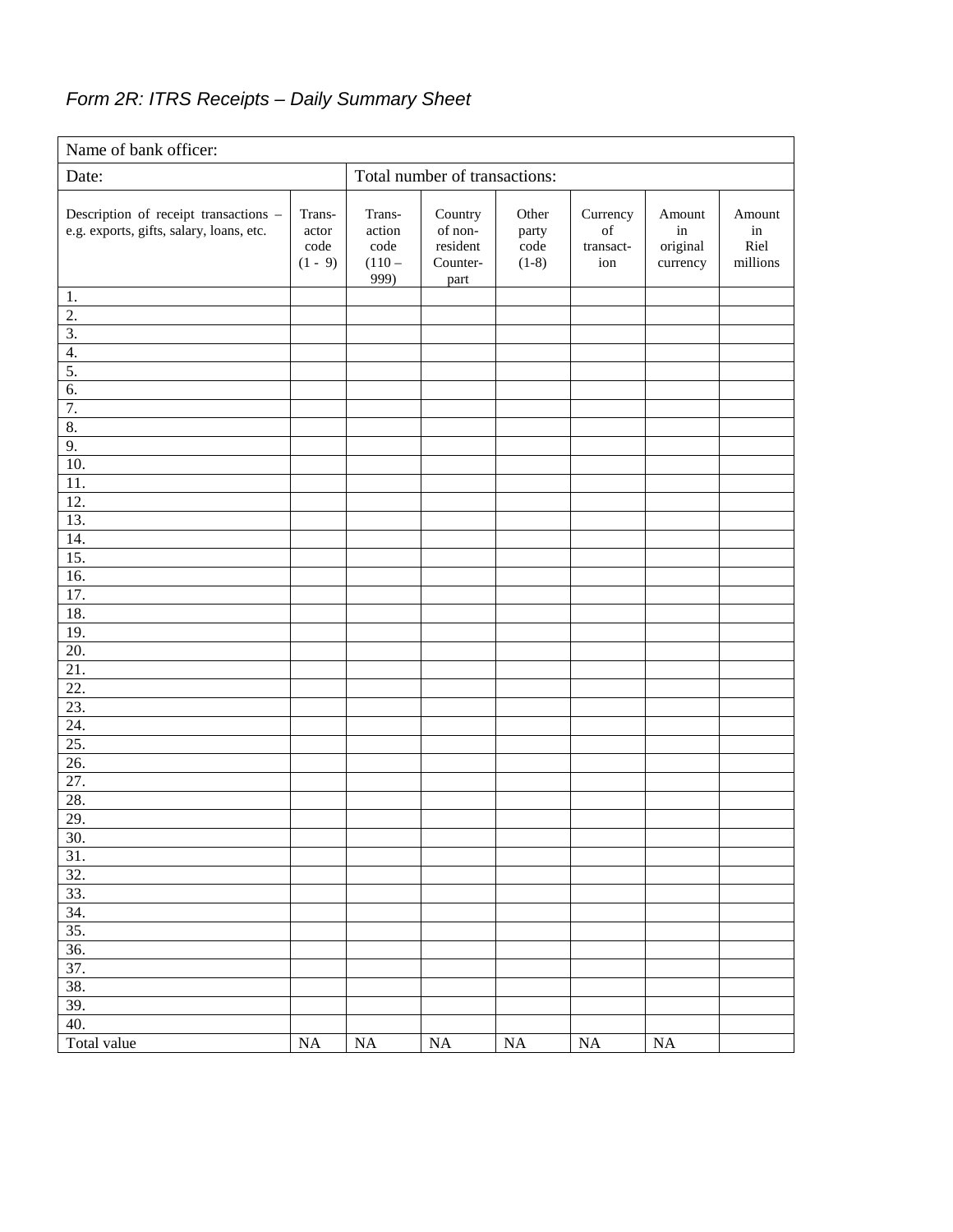### *Form 2P: ITRS Payments – Daily Summary Sheet*

| Name of bank officer:                                                             |                                      |                                              |                                                    |                                                    |                                                                                                                                    |                                      |                                  |
|-----------------------------------------------------------------------------------|--------------------------------------|----------------------------------------------|----------------------------------------------------|----------------------------------------------------|------------------------------------------------------------------------------------------------------------------------------------|--------------------------------------|----------------------------------|
| Date:                                                                             | Total number of transactions:        |                                              |                                                    |                                                    |                                                                                                                                    |                                      |                                  |
| Description of payment transactions -<br>e.g. imports, gifts, salary, loans, etc. | Trans-<br>actor<br>code<br>$(1 - 9)$ | Trans-<br>action<br>code<br>$(110 -$<br>999) | Country<br>of non-<br>resident<br>Counter-<br>part | Other<br>party<br>$\operatorname{code}$<br>$(1-8)$ | Currency<br>$% \left( \left( \mathcal{A},\mathcal{A}\right) \right) =\left( \mathcal{A},\mathcal{A}\right)$ of<br>transact-<br>ion | Amount<br>in<br>original<br>currency | Amount<br>in<br>Riel<br>millions |
| 1.                                                                                |                                      |                                              |                                                    |                                                    |                                                                                                                                    |                                      |                                  |
| 2.                                                                                |                                      |                                              |                                                    |                                                    |                                                                                                                                    |                                      |                                  |
| 3.                                                                                |                                      |                                              |                                                    |                                                    |                                                                                                                                    |                                      |                                  |
| 4.                                                                                |                                      |                                              |                                                    |                                                    |                                                                                                                                    |                                      |                                  |
| 5.<br>6.                                                                          |                                      |                                              |                                                    |                                                    |                                                                                                                                    |                                      |                                  |
| 7.                                                                                |                                      |                                              |                                                    |                                                    |                                                                                                                                    |                                      |                                  |
| $\overline{8}$ .                                                                  |                                      |                                              |                                                    |                                                    |                                                                                                                                    |                                      |                                  |
| 9.                                                                                |                                      |                                              |                                                    |                                                    |                                                                                                                                    |                                      |                                  |
| 10.                                                                               |                                      |                                              |                                                    |                                                    |                                                                                                                                    |                                      |                                  |
| 11.                                                                               |                                      |                                              |                                                    |                                                    |                                                                                                                                    |                                      |                                  |
| $\overline{12}$ .                                                                 |                                      |                                              |                                                    |                                                    |                                                                                                                                    |                                      |                                  |
| 13.                                                                               |                                      |                                              |                                                    |                                                    |                                                                                                                                    |                                      |                                  |
| $\overline{14}$ .                                                                 |                                      |                                              |                                                    |                                                    |                                                                                                                                    |                                      |                                  |
| 15.                                                                               |                                      |                                              |                                                    |                                                    |                                                                                                                                    |                                      |                                  |
| 16.                                                                               |                                      |                                              |                                                    |                                                    |                                                                                                                                    |                                      |                                  |
| 17.                                                                               |                                      |                                              |                                                    |                                                    |                                                                                                                                    |                                      |                                  |
| 18.<br>19.                                                                        |                                      |                                              |                                                    |                                                    |                                                                                                                                    |                                      |                                  |
| $\overline{20}$ .                                                                 |                                      |                                              |                                                    |                                                    |                                                                                                                                    |                                      |                                  |
| $\overline{21}$                                                                   |                                      |                                              |                                                    |                                                    |                                                                                                                                    |                                      |                                  |
| 22.                                                                               |                                      |                                              |                                                    |                                                    |                                                                                                                                    |                                      |                                  |
| 23.                                                                               |                                      |                                              |                                                    |                                                    |                                                                                                                                    |                                      |                                  |
| 24.                                                                               |                                      |                                              |                                                    |                                                    |                                                                                                                                    |                                      |                                  |
| 25.                                                                               |                                      |                                              |                                                    |                                                    |                                                                                                                                    |                                      |                                  |
| $\overline{26}$                                                                   |                                      |                                              |                                                    |                                                    |                                                                                                                                    |                                      |                                  |
| 27.                                                                               |                                      |                                              |                                                    |                                                    |                                                                                                                                    |                                      |                                  |
| 28.                                                                               |                                      |                                              |                                                    |                                                    |                                                                                                                                    |                                      |                                  |
| 29.                                                                               |                                      |                                              |                                                    |                                                    |                                                                                                                                    |                                      |                                  |
| 30.                                                                               |                                      |                                              |                                                    |                                                    |                                                                                                                                    |                                      |                                  |
| 31.<br>32.                                                                        |                                      |                                              |                                                    |                                                    |                                                                                                                                    |                                      |                                  |
| 33.                                                                               |                                      |                                              |                                                    |                                                    |                                                                                                                                    |                                      |                                  |
| 34.                                                                               |                                      |                                              |                                                    |                                                    |                                                                                                                                    |                                      |                                  |
| 35.                                                                               |                                      |                                              |                                                    |                                                    |                                                                                                                                    |                                      |                                  |
| 36.                                                                               |                                      |                                              |                                                    |                                                    |                                                                                                                                    |                                      |                                  |
| 37.                                                                               |                                      |                                              |                                                    |                                                    |                                                                                                                                    |                                      |                                  |
| 38.                                                                               |                                      |                                              |                                                    |                                                    |                                                                                                                                    |                                      |                                  |
| 39.                                                                               |                                      |                                              |                                                    |                                                    |                                                                                                                                    |                                      |                                  |
| 40.                                                                               |                                      |                                              |                                                    |                                                    |                                                                                                                                    |                                      |                                  |
| Total value                                                                       | NA                                   | NA                                           | $\rm NA$                                           | $\rm NA$                                           | $\rm NA$                                                                                                                           | $\rm NA$                             |                                  |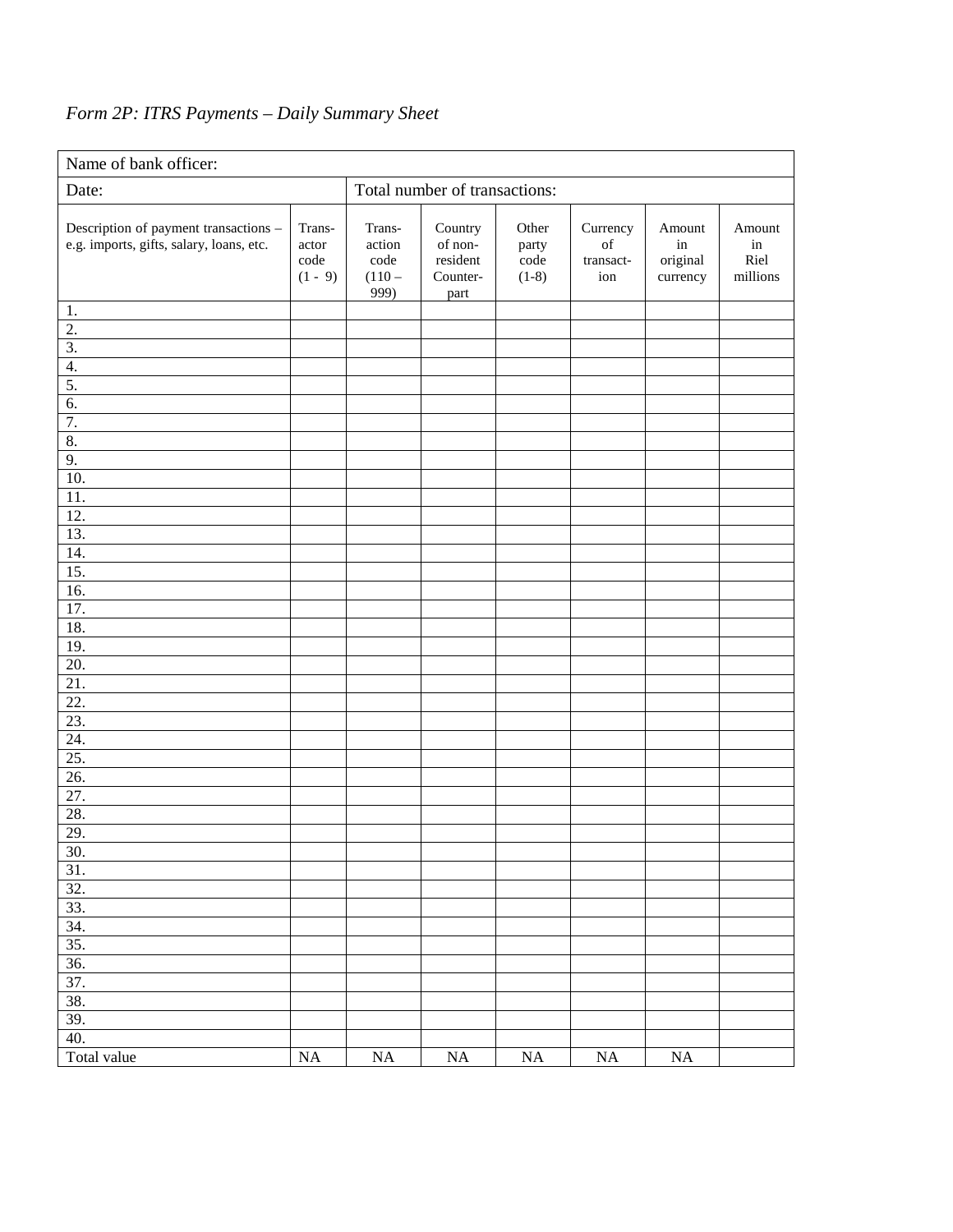### *Form 3R: ITRS Receipts – Monthly Summary Report*

#### Name of resident bank: Transactions verified (Initials): <br> Approved (Bank Manager's Initials): Month: Year: Year: Total number of other transactions: Description of receipt transactions – e.g. exports, gift, salary, loan, etc. Transactor code  $(1 - 9)$ Transaction code (110 -  $999)$ Country of nonresident Counterparty Other party code  $(1-8)$ **Currency** of transact -ion Amount in original currency Amount in Riel millions 1. 2. 3. 4. 5. 6. 7. 8. 9. 10. 11. 12. 13. 14. 15. 16. 17. 18. 19. 20. 21. 22. 23. 24. 25. 26. 27. 28. 29. 30. 31. 32. 33. 34. 35. 36. 37. 38. 39. Total value of other transactions NA NA NA NA NA NA Total value

#### **(Please report each transaction \$10,000 or more and total number and value for transactions less than \$10,000.)**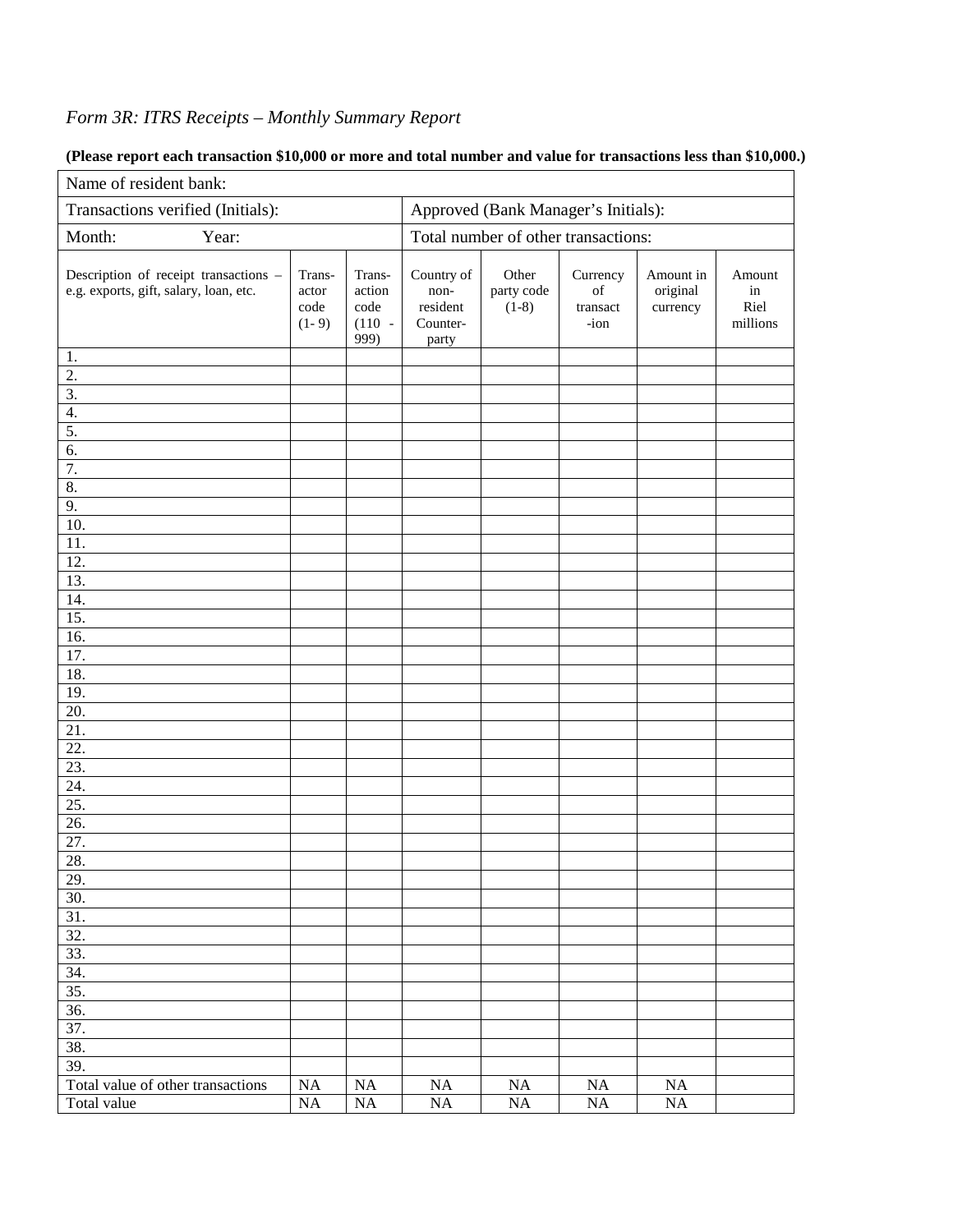### *Form 3P: ITRS Payments – Monthly Summary Report*

| Name of resident bank:                                                          |                                    |                                              |                                                     |                                |                                    |                                   |                                  |  |
|---------------------------------------------------------------------------------|------------------------------------|----------------------------------------------|-----------------------------------------------------|--------------------------------|------------------------------------|-----------------------------------|----------------------------------|--|
| Transactions verified (Initials):                                               |                                    |                                              | Approved (Bank Manager's Initials):                 |                                |                                    |                                   |                                  |  |
| Month:<br>Year:                                                                 |                                    |                                              | Total number of other transactions:                 |                                |                                    |                                   |                                  |  |
| Description of payment transactions -<br>e.g. imports, gift, salary, loan, etc. | Trans-<br>actor<br>code<br>$(1-9)$ | Trans-<br>action<br>code<br>$(110 -$<br>999) | Country of<br>non-<br>resident<br>Counter-<br>party | Other<br>party code<br>$(1-8)$ | Currency<br>of<br>transact<br>-ion | Amount in<br>original<br>currency | Amount<br>in<br>Riel<br>millions |  |
| 1.                                                                              |                                    |                                              |                                                     |                                |                                    |                                   |                                  |  |
| 2.                                                                              |                                    |                                              |                                                     |                                |                                    |                                   |                                  |  |
| $\overline{3}$ .                                                                |                                    |                                              |                                                     |                                |                                    |                                   |                                  |  |
| $\overline{4}$ .                                                                |                                    |                                              |                                                     |                                |                                    |                                   |                                  |  |
| 5.                                                                              |                                    |                                              |                                                     |                                |                                    |                                   |                                  |  |
| 6.                                                                              |                                    |                                              |                                                     |                                |                                    |                                   |                                  |  |
| $\overline{7}$ .                                                                |                                    |                                              |                                                     |                                |                                    |                                   |                                  |  |
| 8.                                                                              |                                    |                                              |                                                     |                                |                                    |                                   |                                  |  |
| 9.                                                                              |                                    |                                              |                                                     |                                |                                    |                                   |                                  |  |
| $\overline{10}$ .                                                               |                                    |                                              |                                                     |                                |                                    |                                   |                                  |  |
| 11.                                                                             |                                    |                                              |                                                     |                                |                                    |                                   |                                  |  |
| $\overline{12}$ .                                                               |                                    |                                              |                                                     |                                |                                    |                                   |                                  |  |
| 13.                                                                             |                                    |                                              |                                                     |                                |                                    |                                   |                                  |  |
| $\overline{14}$ .                                                               |                                    |                                              |                                                     |                                |                                    |                                   |                                  |  |
| 15.                                                                             |                                    |                                              |                                                     |                                |                                    |                                   |                                  |  |
| $\overline{16}$ .                                                               |                                    |                                              |                                                     |                                |                                    |                                   |                                  |  |
| 17.                                                                             |                                    |                                              |                                                     |                                |                                    |                                   |                                  |  |
| 18.                                                                             |                                    |                                              |                                                     |                                |                                    |                                   |                                  |  |
| 19.                                                                             |                                    |                                              |                                                     |                                |                                    |                                   |                                  |  |
| 20.<br>$\overline{21}$ .                                                        |                                    |                                              |                                                     |                                |                                    |                                   |                                  |  |
| $\overline{22}$ .                                                               |                                    |                                              |                                                     |                                |                                    |                                   |                                  |  |
| 23.                                                                             |                                    |                                              |                                                     |                                |                                    |                                   |                                  |  |
| 24.                                                                             |                                    |                                              |                                                     |                                |                                    |                                   |                                  |  |
| $\overline{25}$ .                                                               |                                    |                                              |                                                     |                                |                                    |                                   |                                  |  |
| 26.                                                                             |                                    |                                              |                                                     |                                |                                    |                                   |                                  |  |
| $\overline{27}$ .                                                               |                                    |                                              |                                                     |                                |                                    |                                   |                                  |  |
| 28.                                                                             |                                    |                                              |                                                     |                                |                                    |                                   |                                  |  |
| 29.                                                                             |                                    |                                              |                                                     |                                |                                    |                                   |                                  |  |
| 30.                                                                             |                                    |                                              |                                                     |                                |                                    |                                   |                                  |  |
| 31.                                                                             |                                    |                                              |                                                     |                                |                                    |                                   |                                  |  |
| 32.                                                                             |                                    |                                              |                                                     |                                |                                    |                                   |                                  |  |
| 33.                                                                             |                                    |                                              |                                                     |                                |                                    |                                   |                                  |  |
| 34.                                                                             |                                    |                                              |                                                     |                                |                                    |                                   |                                  |  |
| 35.                                                                             |                                    |                                              |                                                     |                                |                                    |                                   |                                  |  |
| 36.                                                                             |                                    |                                              |                                                     |                                |                                    |                                   |                                  |  |
| 37.                                                                             |                                    |                                              |                                                     |                                |                                    |                                   |                                  |  |
| 38.                                                                             |                                    |                                              |                                                     |                                |                                    |                                   |                                  |  |
| 39.                                                                             |                                    |                                              |                                                     |                                |                                    |                                   |                                  |  |
| Total value of other transactions                                               | $\rm NA$                           | $\rm NA$                                     | NA                                                  | NA                             | NA                                 | NA                                |                                  |  |
| Total value                                                                     | $\rm NA$                           | $\rm NA$                                     | NA                                                  | NA                             | NA                                 | $\rm NA$                          |                                  |  |

#### **(Please report each transaction \$10,000 or more and total number and value for transactions less than \$10,000.)**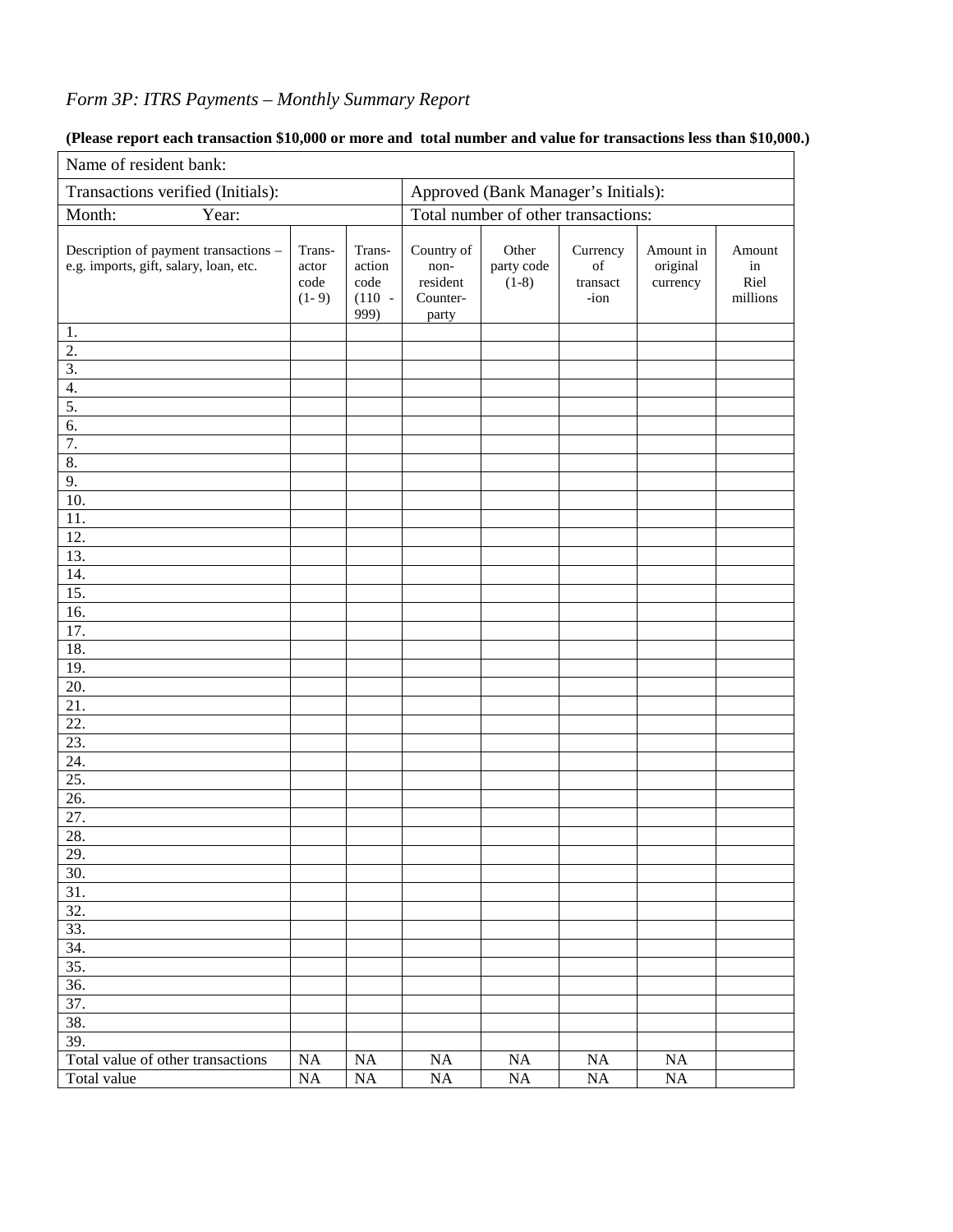### **Classification Codes**

39. Descriptions of the various classification codes to be used in recording and reporting ITRS data are provided below. Further clarification or assistance can be provided by contacting Mr. Mak Vannak, ITRS Officer, Balance of Payments Division, NBC on 012 955 911.

Transactor Codes for the Cambodian Party

**40. The following classification codes are to be used to classify the Cambodian party involved in each ITRS transaction:**

| Type of Transactor                  | <b>Transactor Code</b> |  |
|-------------------------------------|------------------------|--|
| National Bank of Cambodia           |                        |  |
| <b>Other Depository Corporation</b> | 2                      |  |
| <b>Other Financial Institution</b>  | 3                      |  |
| Government                          | 4                      |  |
| <b>State Owned Enterprise</b>       |                        |  |
| Other Enterprise                    | 6                      |  |
| <b>Individual Resident</b>          |                        |  |
| Other Resident                      | 8                      |  |
| Nonresident                         | q                      |  |

*1. National Bank of Cambodia* – is the central bank of Cambodia in Phnom Penh, including its central office in Phnom Penh and its branch offices. The central bank is the national financial institution that exercises control over key aspects of the financial system and carries out such activities as issuing currency, managing international reserves, transacting with the IMF, and providing credit to other depository corporations.

*2. Other Depository Corporation* – is any other resident depository corporation (except the NBC) or quasicorporation. Included are all resident units engaging in financial intermediation as a principal activity and having liabilities in the form of deposits or financial instruments (such as short-term certificates of deposit) that are close substitutes to deposits. Deposits include those payable on demand and transferable by check or otherwise usable for making payments and those that, while not readily transferable, may be viewed as substitutes for transferable deposits. Thus, in addition to commercial banks, the definition includes merchant banks, savings banks, savings and loan associations, building societies, credit unions or credit cooperatives, rural and agricultural banks, travelers' check companies that mainly engage in financial corporation activities, and post office savings banks or other government controlled savings banks (as long as these banks are separate from government).

*3. Other Financial Institution* – is any resident insurance corporation or quasi-corporation, pension fund, other non-depository financial intermediary or financial auxiliary. Included are finance companies, financial leasing companies, investment pools, securities underwriters and dealers, financial derivative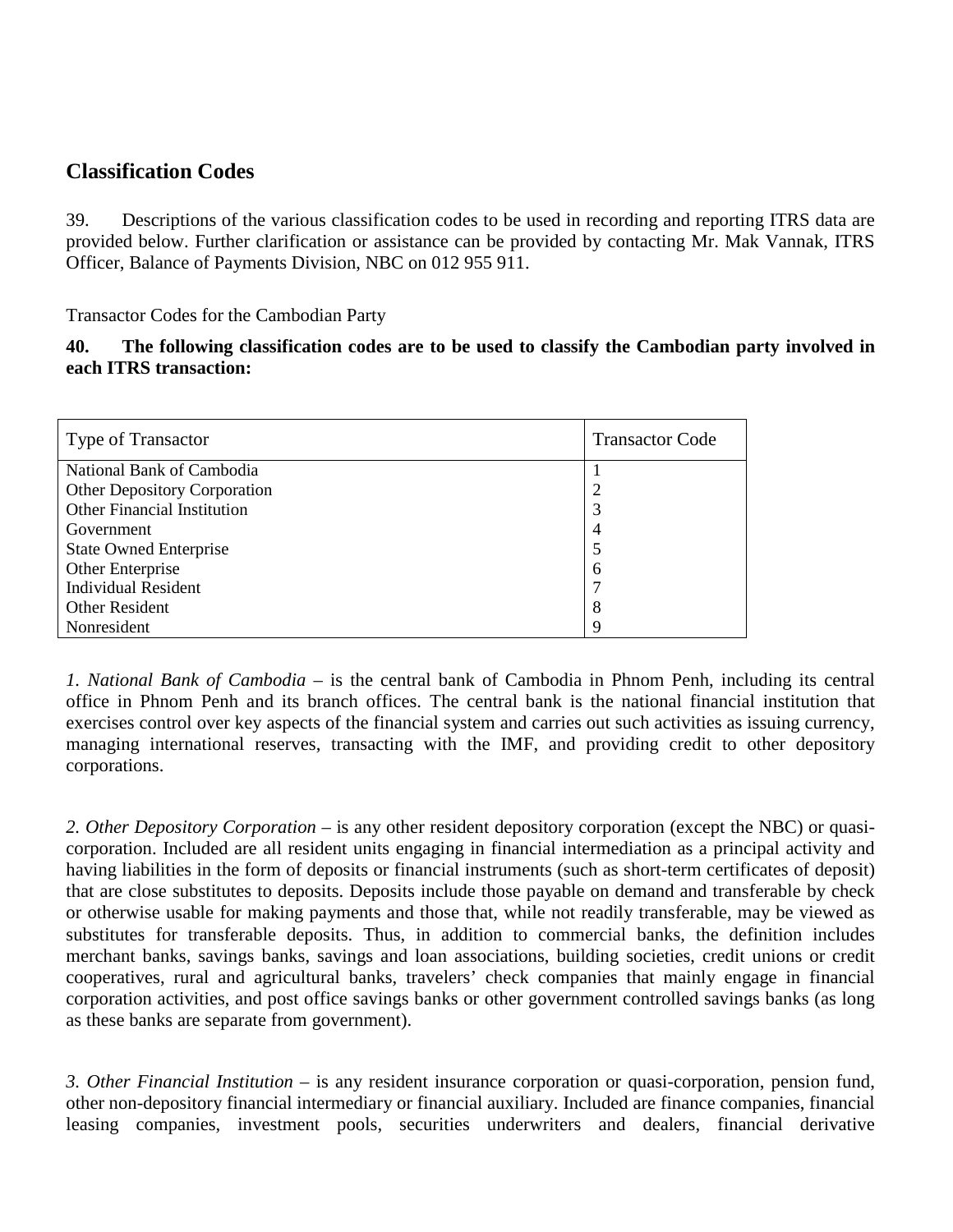intermediaries, specialized financial intermediaries (including money lenders), public exchanges and securities markets, financial agents and brokers, foreign exchange dealers and retailers, financial guarantee corporations, and insurance and pension adjustors and agents.

*4. Government* – is any government authority, council, institution, ministry or other unit at the central, provincial, district or commune level within the Cambodian economy (including social security funds). Government units exercise legislative, judicial or executive authority over other institutional units within the Cambodian economy.

*5. State Owned Enterprise* – is any non-financial government owned enterprise or unincorporated enterprise that is owned and operated by government and that produces goods and services, including collective services or public goods. Examples include, the Phnom Penh and Sihanoukville Port Authorities, state owned rubber plantations, and Electricity du Cambodge. Non-profit organizations that are majority controlled and financed by government should also be reported under this category.

*6. Other Enterprise* – is any resident non-financial corporation or quasi-corporation that is foreign controlled or owned, or privately Cambodian controlled or owned. Examples include affiliates and branches of foreign companies operating in Cambodia, casinos, garment factories and other manufacturers, hotels, import-export companies, restaurants, retailers, wholesalers.

*7. Individual Resident* – is any resident individual, individuals or household in Cambodia, including foreign nationals residing or expecting to reside in Cambodia for a period of one year or more (refer to the residency criteria in paragraphs 14 to 17 above). Foreign long-term technical assistance experts and volunteers should be included in this category.

*8. Other Resident* – is any resident non-profit organization (including resident charities, NGOs, religious institutions, social clubs, cultural clubs, recreational clubs or sporting clubs) providing goods or services to Cambodian households for free or at significantly less than market prices.

*9. Nonresident* – is any enterprise, individual, institution or other entity that is not a resident of Cambodia (refer to the residency criteria in paragraphs 14 to 17 above). Nonresidents living or operating in Cambodia include foreign officials, diplomats, consular representatives, members of foreign armed forces, and other foreign government personnel (except for technical assistance personnel), foreign students, foreign national receiving medical treatment in Cambodia, embassies and international organizations (e.g. ADB, IMF, UN agencies and World Bank).

Other Party Codes for the Nonresident Party

41. The following classification codes are to be used to classify the nonresident party involved in each ITRS transaction: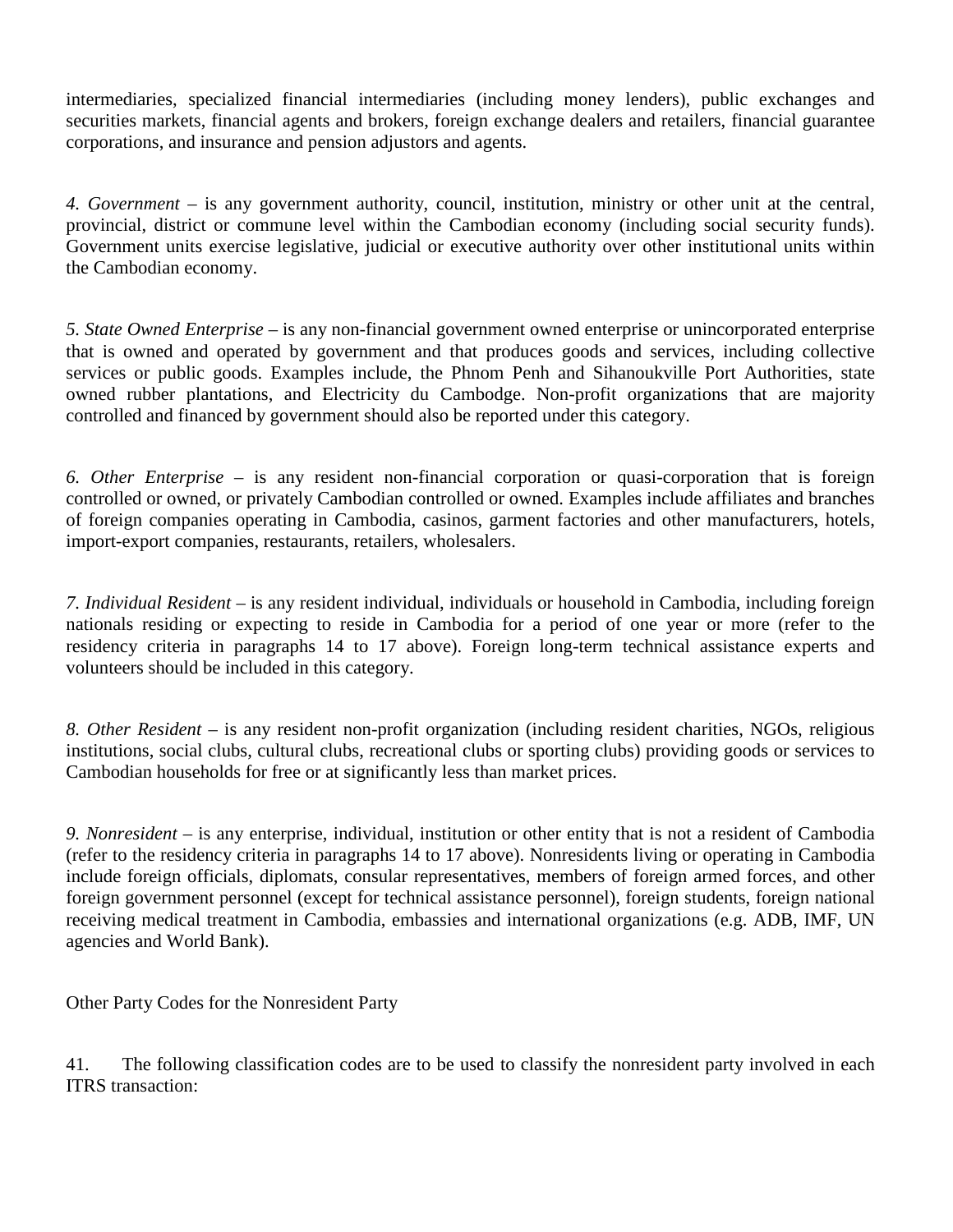| <b>Type of Transactor</b>                                          | <b>Transactor Code</b> |
|--------------------------------------------------------------------|------------------------|
| Nonresident Central Bank                                           |                        |
| Other Nonresident Depository Corporation                           | $\overline{2}$         |
| Other Nonresident Financial Institution                            | 3                      |
| Foreign Government                                                 | 4                      |
| <b>International Institution</b>                                   | 5                      |
| Nonresident Head Office/Parent Company/Major Shareholder/Affiliate | 6                      |
| <b>Individual Nonresident</b>                                      |                        |
| <b>Other Nonresident</b>                                           | 8                      |
| Resident Entity or Individual                                      | q                      |

*1. Nonresident Central Bank* - is the central bank of another country or a regional central bank. The central bank is the national financial institution (or institutions) that exercises control over key aspects of the financial system and carries out such activities as issuing currency, managing international reserves, transacting with the IMF, and providing credit to other depository corporations.

*2. Other Nonresident Depository Corporation* – is any other nonresident depository corporation (except central banks) or quasi-corporation. Included are all nonresident units engaging in financial intermediation as a principal activity and having liabilities in the form of deposits or financial instruments (such as shortterm certificates of deposit) that are close substitutes to deposits. Deposits include those payable on demand and transferable by check or otherwise usable for making payments and those that, while not readily transferable, may be viewed as substitutes for transferable deposits. Thus, in addition to commercial banks, the definition includes merchant banks, savings banks, savings and loan associations, building societies, credit unions or credit cooperatives, rural and agricultural banks, travelers' check companies that mainly engage in financial corporation activities, and post office savings banks or other government controlled savings banks (as long as these banks are separate from government).

*3. Other Nonresident Financial Institution* – is any nonresident insurance corporation or quasi-corporation, pension fund, other non-depository financial intermediary or financial auxiliary. Included are finance companies, financial leasing companies, investment pools, securities underwriters and dealers, financial derivative intermediaries, specialized financial intermediaries (including money lenders), public exchanges and securities markets, financial agents and brokers, foreign exchange dealers and retailers, financial guarantee corporations, and insurance and pension adjustors and agents.

*4. Foreign Government* – is any government authority, council, institution, ministry or other unit at the central, provincial, or local level within the nonresident economy (including social security funds). Government units exercise legislative, judicial or executive authority over other institutional units within the Cambodian economy. Also included is any non-financial government owned enterprise or unincorporated enterprise that is owned and operated by government and that produces goods and services, including collective services or public goods. Non-profit organizations that are majority controlled and financed by foreign governments should also be reported under this category.

*5. International Institution* – is an international or regional financial or other organization (e.g. ADB, IMF, UN agencies and World Bank).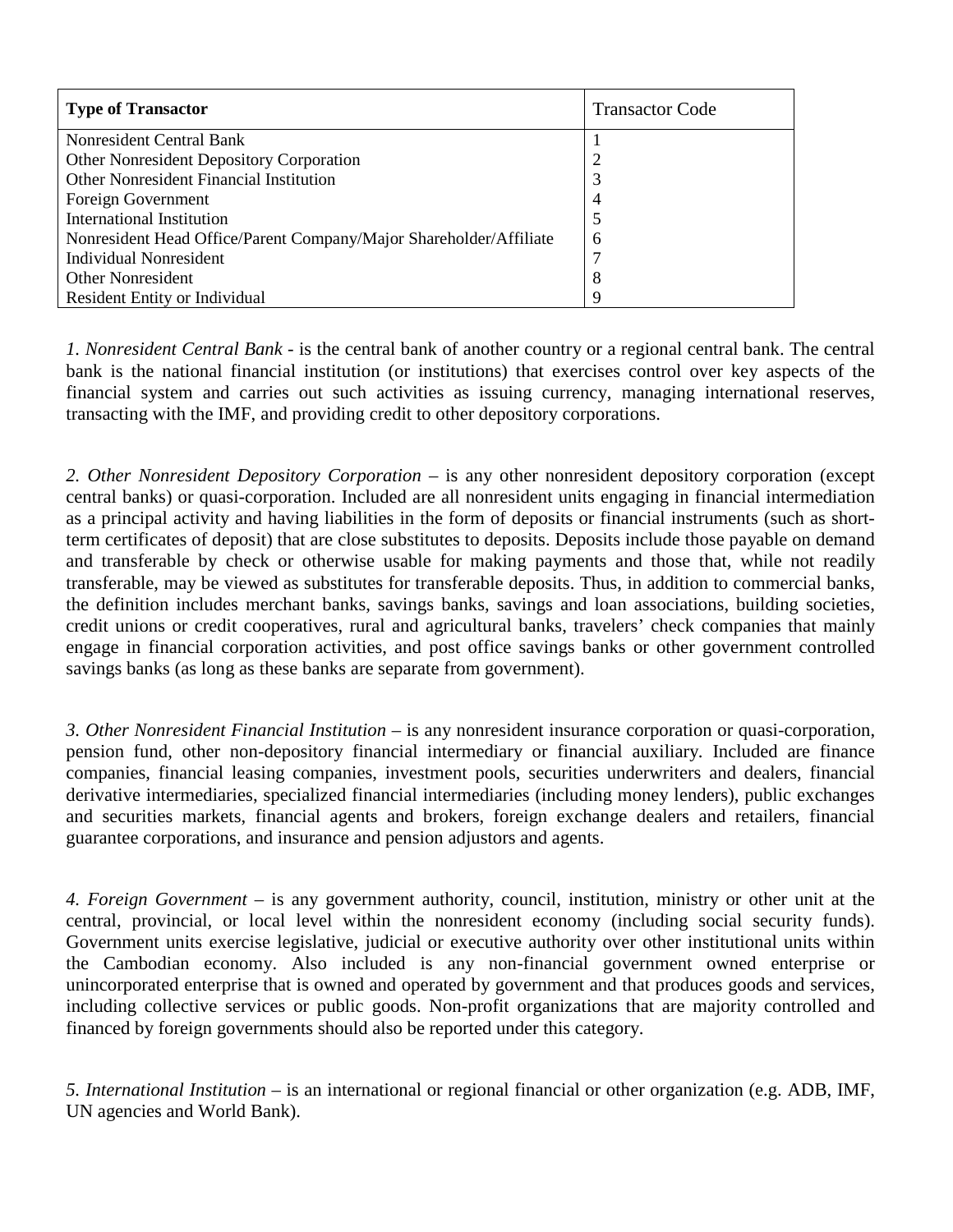*6. Nonresident Head Office/Parent Company/Major Shareholder/Affiliate* - is any nonresident individual, corporation or quasi-corporation that is affiliated with the Cambodian party involved in the transaction. Examples include overseas affiliates, branches and subsidiaries of Cambodian companies; enterprises in which the Cambodian party has 10% or more equity interest; foreign head office or parent company of the Cambodian party; or a foreign shareholder or owner with 10% or more equity interest in the Cambodian party.

*7. Individual Nonresident* – is any nonresident individual, individuals or household, including Cambodian nationals residing or expecting to reside overseas for a period of one year or more (refer to the residency criteria in paragraphs 14 to 17 above).

*8. Other Nonresident* – is any other nonresident corporation or quasi-corporation involved in the production or provision of goods and services at market prices, or non-profit organization (including resident charities, NGOs, religious institutions, social clubs, cultural clubs, recreational clubs or sporting clubs) providing goods or services to households for free or at significantly less than market prices.

*9. Resident* – is any individual or other entity that is a resident of Cambodia (refer to the residency criteria in paragraphs 14 to 17 above). Residents living or operating abroad include Cambodian officials, diplomats, consular representatives, members of armed forces, and other government personnel (except for technical assistance personnel), Cambodians working abroad for less than one year, Cambodians studying or receiving medical treatment abroad, and Cambodian counsels and embassies.

Currency Codes

42. The following numeric classification codes are to be used to classify the currency used in each ITRS transaction:

| Numerical Code | Currency                 |
|----------------|--------------------------|
| 01             | <b>Argentina Peso</b>    |
| 02             | <b>Australian Dollar</b> |
| 03             | <b>Bahraini Dinar</b>    |
| 04             | <b>Bangladesh Taka</b>   |
| 05             | <b>Brazilian Real</b>    |
| 06             | <b>Brunei Dollar</b>     |
| 07             | <b>Canadian Dollar</b>   |
| 08             | <b>Chile Peso</b>        |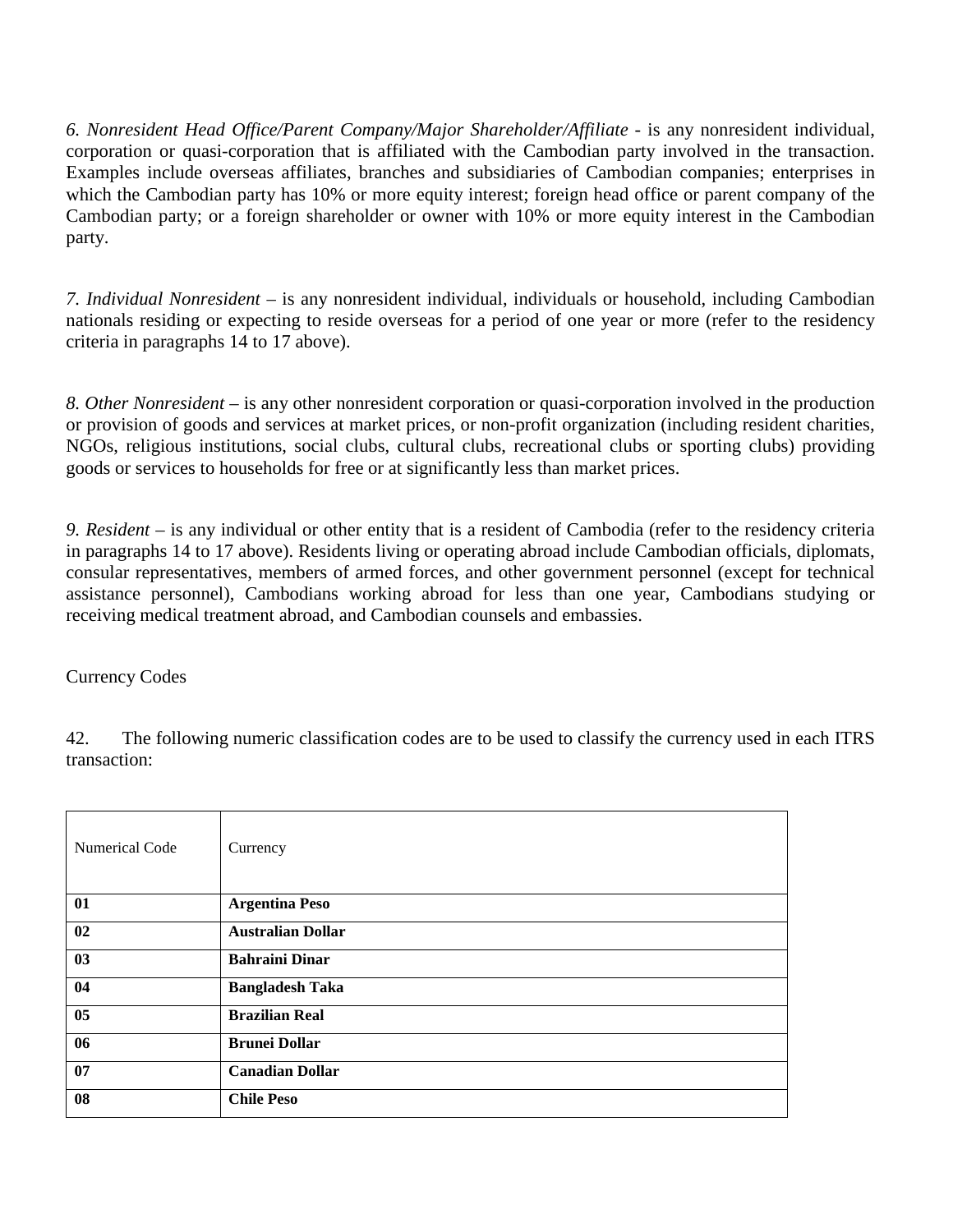| 09 | <b>Chinese Renminbi</b>             |
|----|-------------------------------------|
| 10 | <b>Colombian Peso</b>               |
| 11 | <b>Czech Republic Koruna</b>        |
| 12 | <b>Danish Krone</b>                 |
| 13 | Euro                                |
| 14 | <b>Eygptian Pound</b>               |
| 15 | <b>Great Britain Pound Sterling</b> |
| 16 | <b>Hong Kong Dollar</b>             |
| 17 | <b>Hungarian Forint</b>             |
| 18 | <b>Indian Rupee</b>                 |
| 19 | <b>Indonesian Rupiah</b>            |
| 20 | <b>Isreali Shekel</b>               |
| 21 | <b>Japanese Yen</b>                 |
| 22 | Korean (South) Won                  |
| 23 | <b>Kuwaiti Dinar</b>                |
| 24 | Lao Kip                             |
| 25 | <b>Lebanese Pound</b>               |
| 26 | <b>Malaysian Ringgit</b>            |
| 27 | <b>Maltese Lira</b>                 |
| 28 | <b>Mexican Peso</b>                 |
| 29 | <b>Myanmar Kyat</b>                 |
| 30 | <b>Nepalese Rupee</b>               |
| 31 | <b>New Zealand Dollar</b>           |
| 32 | <b>Norwegian Krone</b>              |
| 33 | <b>Oman Rial</b>                    |
| 34 | Pakistani Rupee                     |
| 35 | Peru New Sol                        |
| 36 | <b>Philippines Peso</b>             |
| 37 | <b>Polish Zloty</b>                 |
| 38 | <b>Qatari Rial</b>                  |
| 39 | <b>Russian Ruble</b>                |
| 40 | Saudi Arabian Riyal                 |
| 41 | <b>Singapore Dollar</b>             |
| 42 | <b>Slovak Republic Koruna</b>       |
| 43 | <b>South African Rand</b>           |
| 44 | <b>Sri Lankan Rupee</b>             |
| 45 | <b>Swedish Krona</b>                |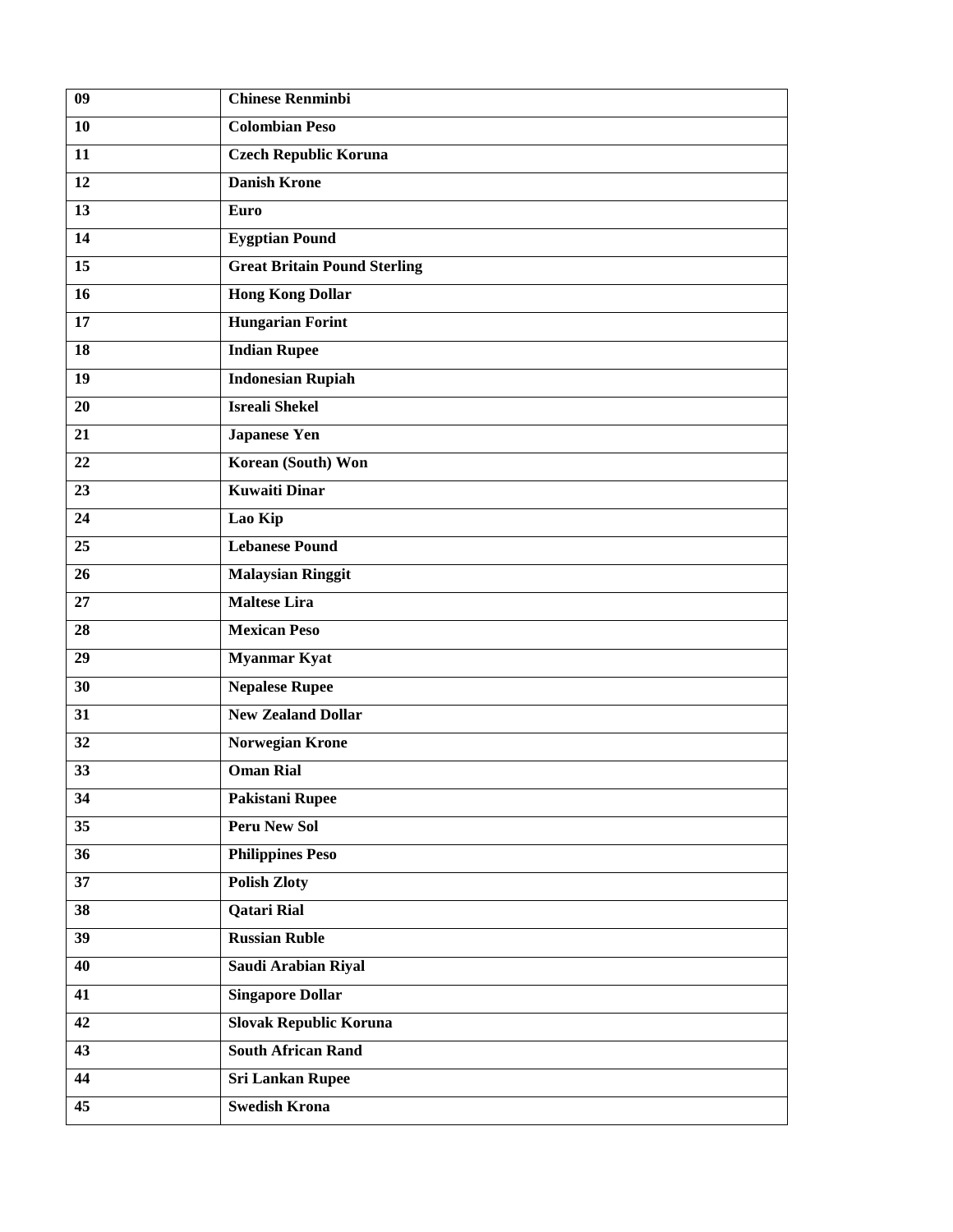| 46 | <b>Swiss Francs</b>                |
|----|------------------------------------|
|    |                                    |
| 47 | <b>Taiwan Dollar</b>               |
| 48 | <b>Thai Baht</b>                   |
| 49 | <b>Turkish Lira</b>                |
| 50 | <b>United Arab Emirates Dirham</b> |
| 51 | <b>United States Dollar</b>        |
| 52 | <b>Uruguay Peso</b>                |
| 53 | Venezuela Bolivar                  |
| 54 | <b>Vietnamese Dong</b>             |
| 90 | <b>Special Drawing Rights</b>      |
| 99 | Other                              |

Country Codes

**43. The following numeric classification codes are to be used to classify the country of the nonresident party in each ITRS transaction:** 

| Numerical code Country or area name |
|-------------------------------------|
|                                     |
| 004 Afghanistan                     |
| 008 Albania                         |
| 012 Algeria                         |
| 016 American Samoa                  |
| 020 Andorra                         |
| 024 Angola                          |
| 660 Anguilla                        |
| 028 Antigua and Barbuda             |
| 032 Argentina                       |
| 051 Armenia                         |
| 533 Aruba                           |
| 036 Australia                       |
| 040 Austria                         |
| 031 Azerbaijan                      |
| 044 Bahamas                         |
| 048 Bahrain                         |
| 050 Bangladesh                      |
| 052 Barbados                        |
| 112 Belarus                         |
| 056 Belgium                         |
| 084 Belize                          |
| 204 Benin                           |
| 060 Bermuda                         |
| 064 Bhutan                          |
| 068 Bolivia                         |
| 070 Bosnia and Herzegovina          |
| 072 Botswana                        |
| 076 Brazil                          |
| 092 British Virgin Islands          |
| 096 Brunei Darussalam               |
| 100 Bulgaria                        |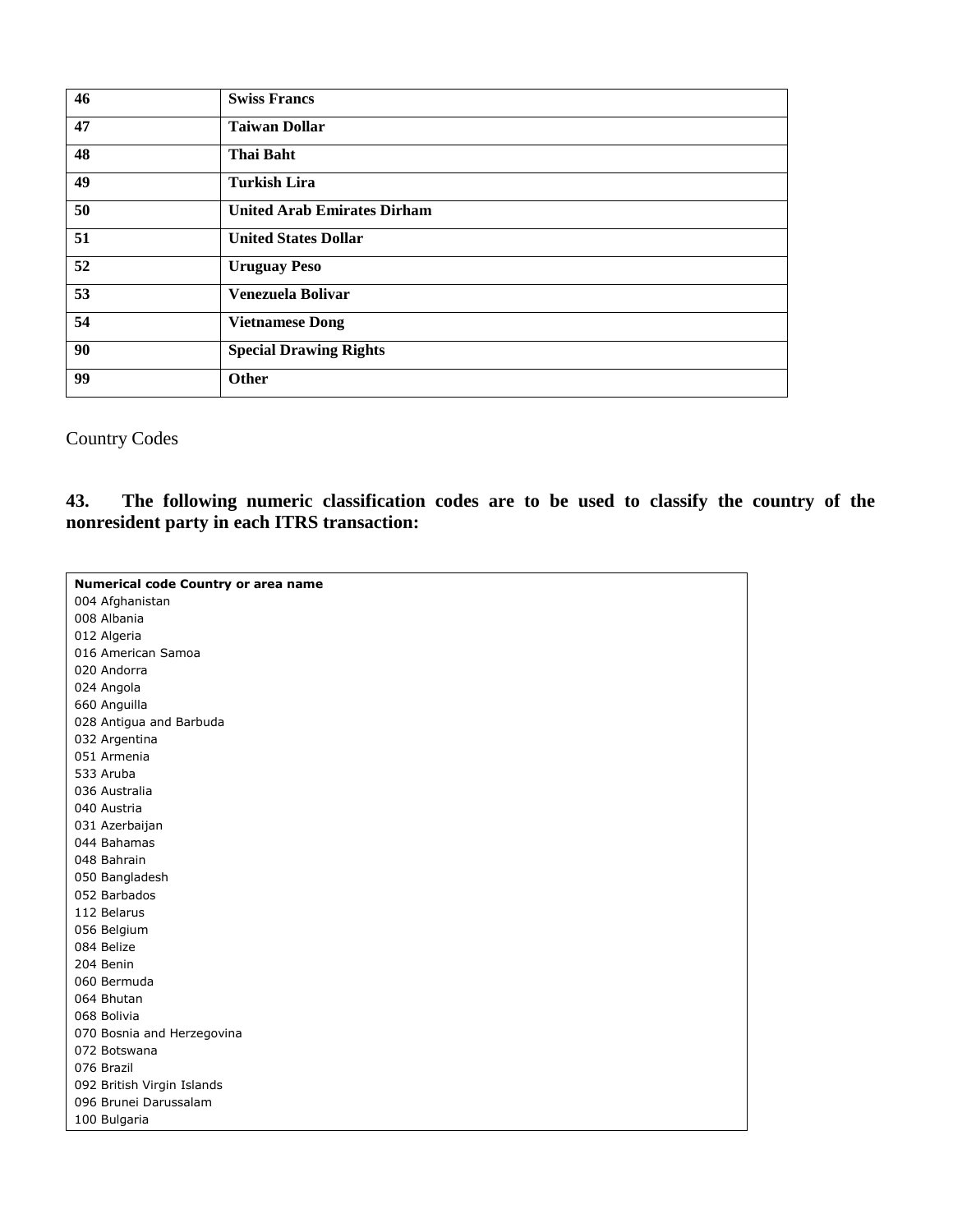854 Burkina Faso 108 Burundi 116 Cambodia 120 Cameroon 124 Canada 132 Cape Verde 136 Cayman Islands 140 Central African Republic 148 Chad 830 Channel Islands 152 Chile 156 China 344 Hong Kong Special Administrative Region of China 446 Macao Special Administrative Region of China 170 Colombia 174 Comoros 178 Congo 184 Cook Islands 188 Costa Rica 384 Côte d'Ivoire 191 Croatia 192 Cuba 196 Cyprus 203 Czech Republic 408 Democratic People's Republic of Korea 180 Democratic Republic of the Congo 208 Denmark 262 Djibouti 212 Dominica 214 Dominican Republic 626 East Timor 218 Ecuador 818 Egypt 222 El Salvador 226 Equatorial Guinea 232 Eritrea 233 Estonia 231 Ethiopia 234 Faeroe Islands 238 Falkland Islands (Malvinas) 242 Fiji 246 Finland 250 France 254 French Guiana 258 French Polynesia 266 Gabon 270 Gambia 268 Georgia 276 Germany 288 Ghana 292 Gibraltar 300 Greece 304 Greenland 308 Grenada 312 Guadeloupe 316 Guam 320 Guatemala 324 Guinea 624 Guinea-Bissau 328 Guyana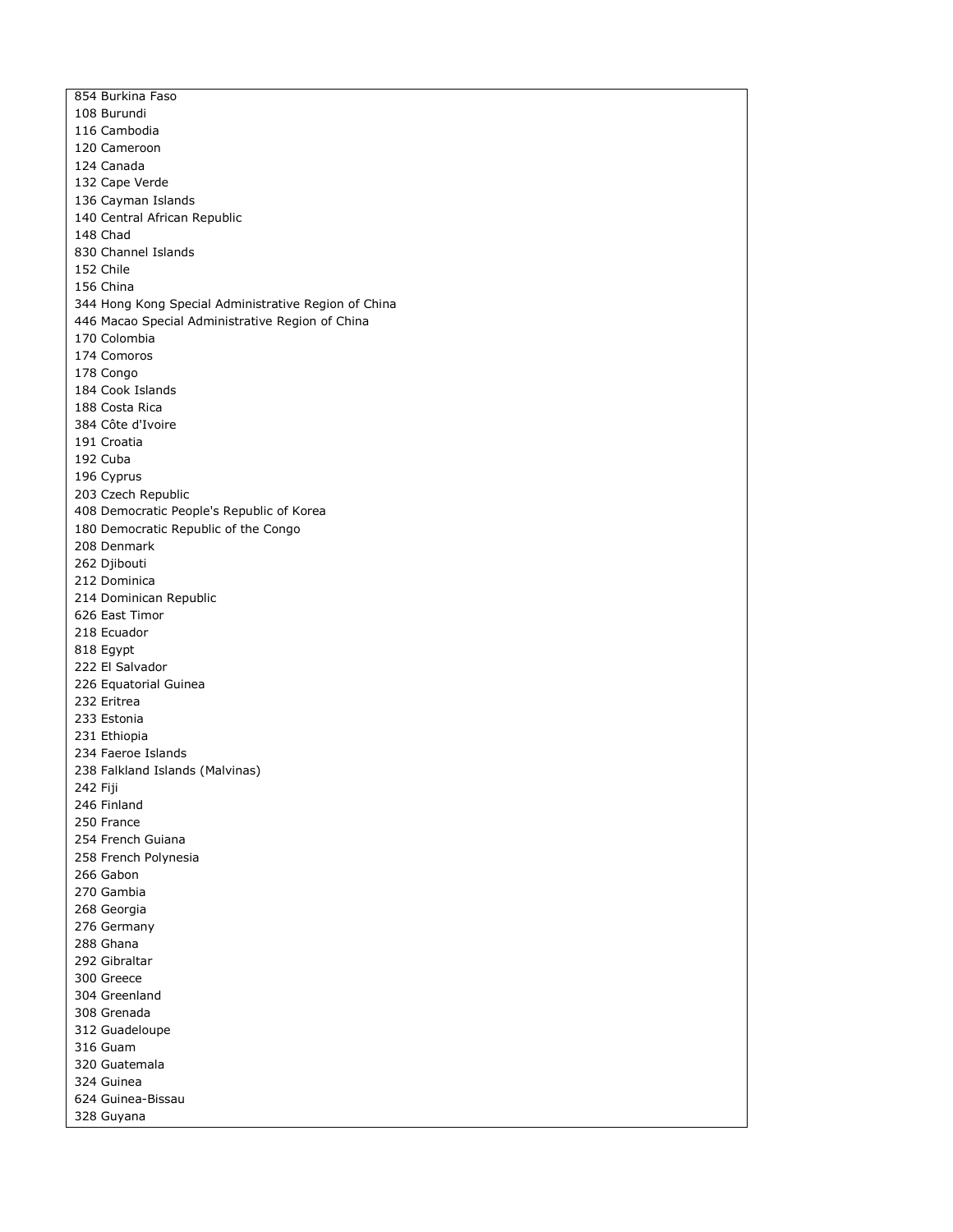332 Haiti 336 Holy See 340 Honduras 348 Hungary 352 Iceland 356 India 360 Indonesia 364 Iran (Islamic Republic of) 368 Iraq 372 Ireland 833 Isle of Man 376 Israel 380 Italy 388 Jamaica 392 Japan 400 Jordan 398 Kazakhstan 404 Kenya 296 Kiribati 414 Kuwait 417 Kyrgyzstan 418 Lao People's Democratic Republic 428 Latvia 422 Lebanon 426 Lesotho 430 Liberia 434 Libyan Arab Jamahiriya 438 Liechtenstein 440 Lithuania 442 Luxembourg 450 Madagascar 454 Malawi 458 Malaysia 462 Maldives 466 Mali 470 Malta 584 Marshall Islands 474 Martinique 478 Mauritania 480 Mauritius 484 Mexico 583 Micronesia, Federated States of 492 Monaco 496 Mongolia 500 Montserrat 504 Morocco 508 Mozambique 104 Myanmar 516 Namibia 520 Nauru 524 Nepal 528 Netherlands 530 Netherlands Antilles 540 New Caledonia 554 New Zealand 558 Nicaragua 562 Niger 566 Nigeria 570 Niue 574 Norfolk Island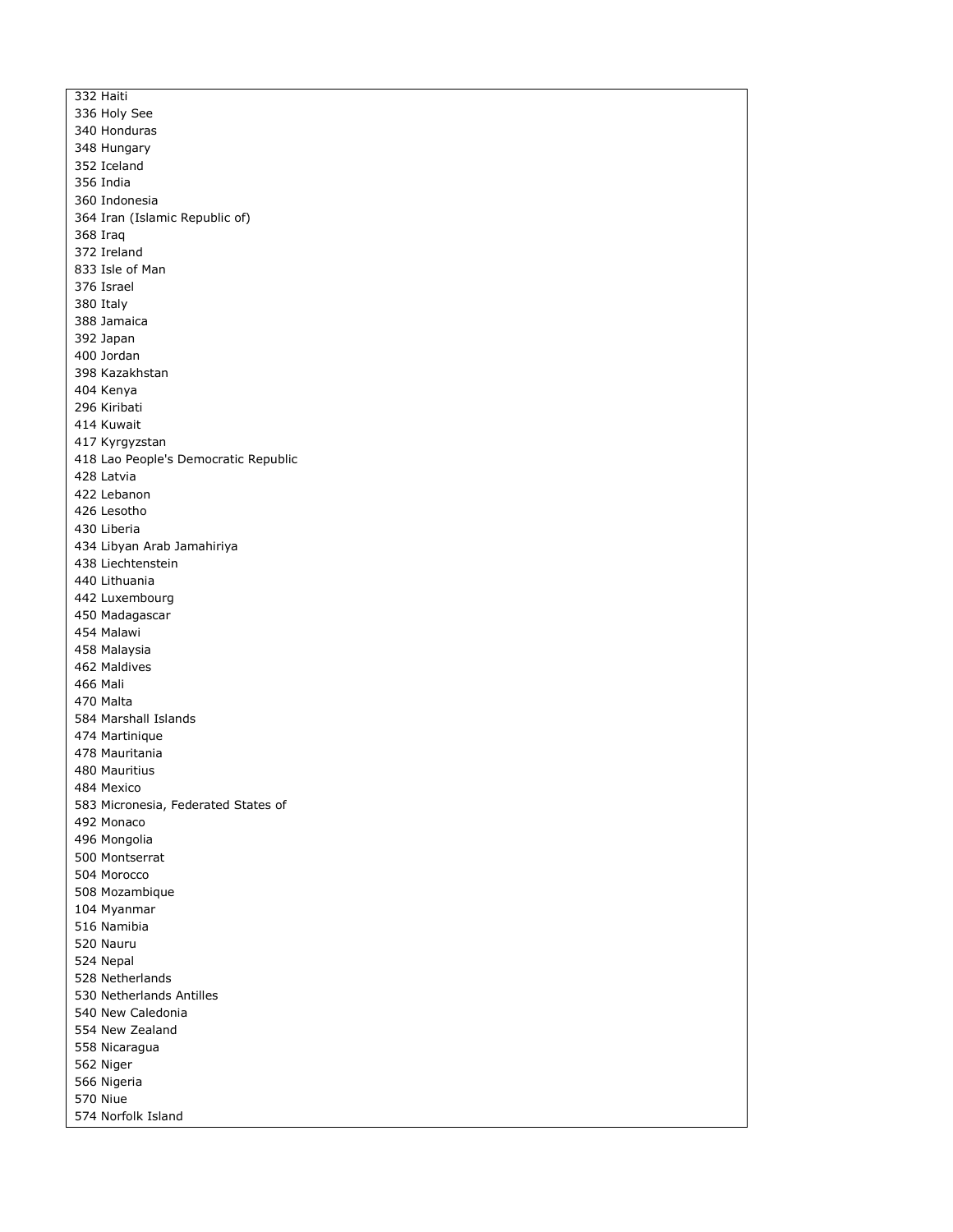580 Northern Mariana Islands 578 Norway 275 Occupied Palestinian Territory 512 Oman 586 Pakistan 585 Palau 591 Panama 598 Papua New Guinea 600 Paraguay 604 Peru 608 Philippines 612 Pitcairn 616 Poland 620 Portugal 630 Puerto Rico 634 Qatar 410 Republic of Korea 498 Republic of Moldova 638 Réunion 642 Romania 643 Russian Federation 646 Rwanda 654 Saint Helena 659 Saint Kitts and Nevis 662 Saint Lucia 666 Saint Pierre and Miquelon 670 Saint Vincent and the Grenadines 882 Samoa 674 San Marino 678 Sao Tome and Principe 682 Saudi Arabia 686 Senegal 690 Seychelles 694 Sierra Leone 702 Singapore 703 Slovakia 705 Slovenia 090 Solomon Islands 706 Somalia 710 South Africa 724 Spain 144 Sri Lanka 736 Sudan 740 Suriname 744 Svalbard and Jan Mayen Islands 748 Swaziland 752 Sweden 756 Switzerland 760 Syrian Arab Republic 158 Taiwan 762 Tajikistan 764 Thailand 807 The former Yugoslav Republic of Macedonia 768 Togo 772 Tokelau 776 Tonga 780 Trinidad and Tobago 788 Tunisia 792 Turkey 795 Turkmenistan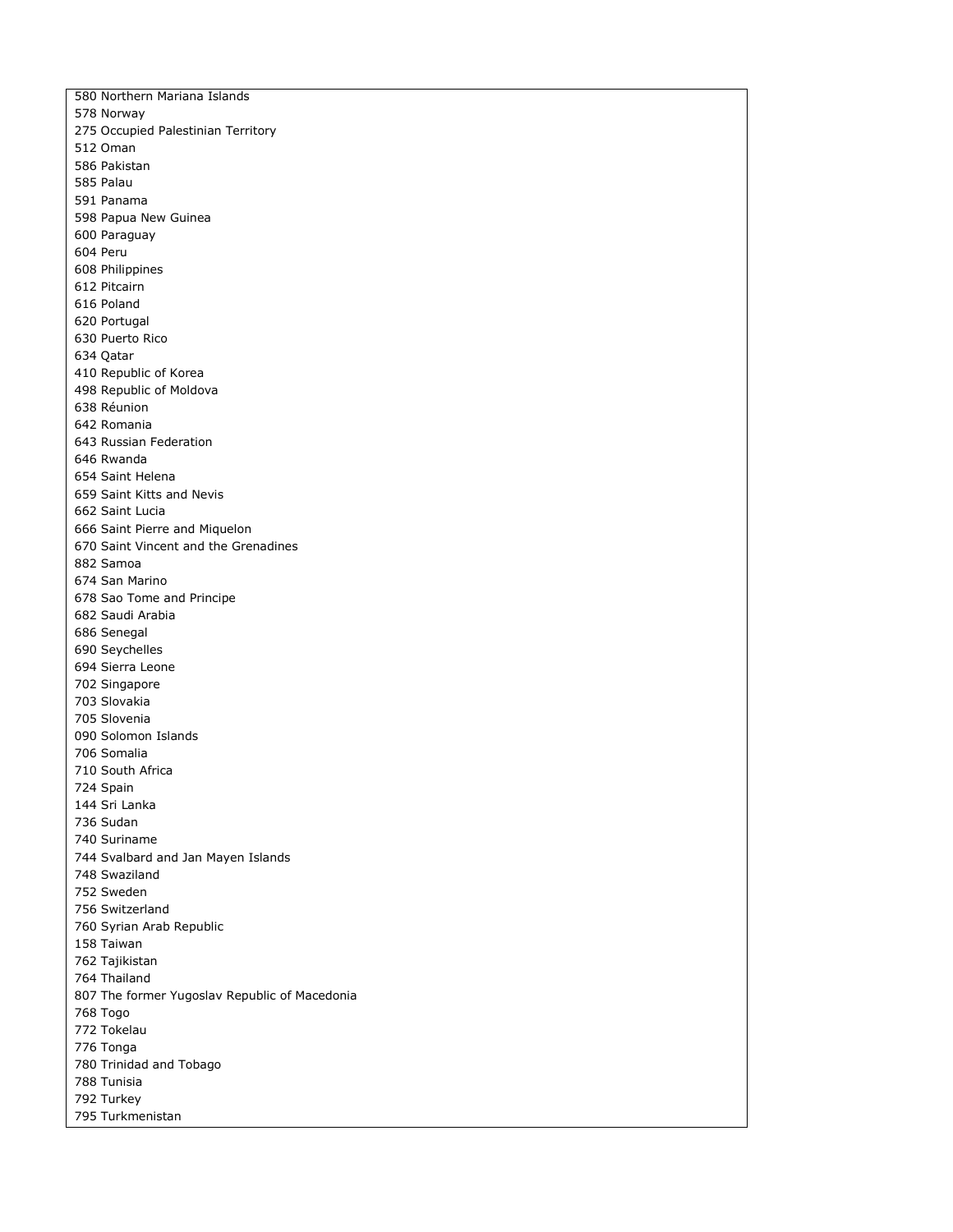| 796 Turks and Caicos Islands                                                                                |
|-------------------------------------------------------------------------------------------------------------|
| 798 Tuvalu                                                                                                  |
| 800 Uganda                                                                                                  |
| 804 Ukraine                                                                                                 |
| 784 United Arab Emirates                                                                                    |
| 826 United Kingdom                                                                                          |
| 834 United Republic of Tanzania                                                                             |
| 840 United States                                                                                           |
| 850 United States Virgin Islands                                                                            |
| 858 Uruguay                                                                                                 |
| 860 Uzbekistan                                                                                              |
| 548 Vanuatu                                                                                                 |
| 862 Venezuela                                                                                               |
| 704 Viet Nam                                                                                                |
| 876 Wallis and Futuna Islands                                                                               |
| 732 Western Sahara                                                                                          |
| 887 Yemen                                                                                                   |
| 891 Yugoslavia                                                                                              |
| 894 Zambia                                                                                                  |
| 716 Zimbabwe                                                                                                |
| a/ The designations employed and the presentation of country or area names in this list do not imply the    |
| expression of any opinion whatsoever on the part of the National Bank of Cambodia concerning the legal      |
| status of any country, territory, city or area or of its authorities, or concerning the delimitation of its |
| frontiers or boundaries.                                                                                    |

Transactions Codes for Banks' Transactions with Nonresidents for Their Own Accounts and on Behalf of Their Clients – Receipts and Payments

44. Transaction codes 110-999 have been devised for the purpose of classifying transactions between residents of Cambodia and the rest of the world into different types to facilitate the analysis of these transactions according to broad balance of payments classifications.

45. In a few instances, some of the transactions in the ITRS are grouped together with categories to which they do not belong. This is done in order for ease of reporting these transactions or because some transactions could belong to more than one major category. An example of the former case is *prepayments received or made for goods (111)*, and of the latter is *processing fees for goods (120)*. Prepayments received or made for goods are actually financial account transactions and would normally be assigned one of the following transactions codes: (a) 760 - loans (short-term) extended to or repaid by non-residents; (b) 790 – other assets/claims; (c) 860 - loans (short-term) extended by or repaid to non-residents; and (d) 890 - other liabilities. These are shown in the *goods* category because the bank clients are most likely to report them in that category as these transactions are not separately identified in the financial transactions categories shown in the ITRS. According to *BPM5,* processing fees would be attributed to exports and imports of goods under some circumstances and to services under other circumstances. It is not necessary for a commercial bank ITRS compiler to be aware of all the nuances of the classification rules that determine when processing fees should be attributed to the value of goods and when they should not. The balance of payments compiler at the NBC will make that decision.

46. The numerical transaction code used is the same for reporting receipts or payments of any particular transaction identified. For example, the transaction code for receipts or payments for goods is 110.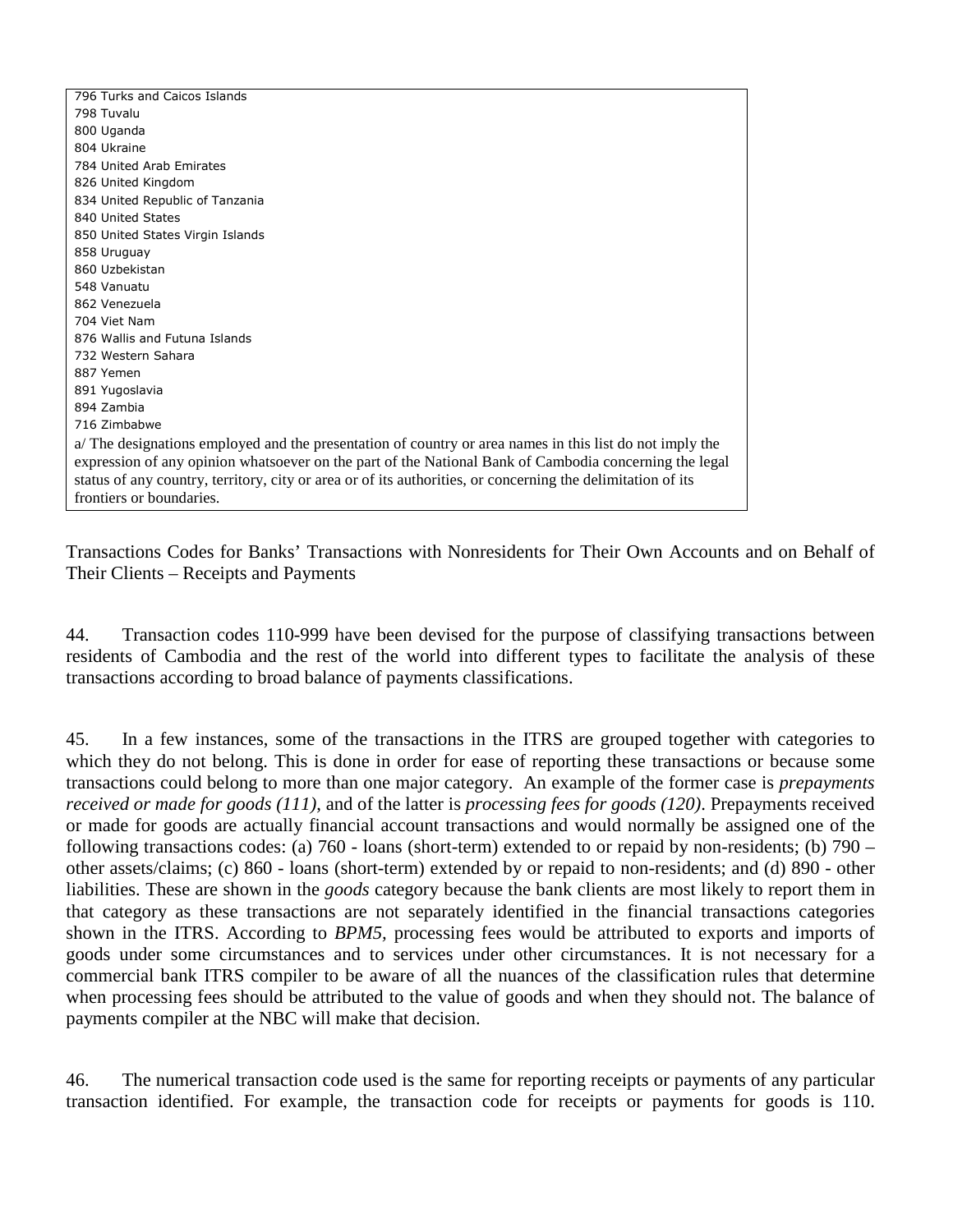However, receipts and payments will be reported to the NBC on separate reporting forms. Thus, forms 1R, 2R, and 3R will be used to report receipts whereas forms 1P, 2P, and 3P will be used to report payments.

47. Receipts arise as a result of exports of goods and services from Cambodia to residents of other countries, salaries, wages, and bonuses paid by nonresidents to Cambodian residents or to short-term Cambodian workers abroad, investment income (dividends, profits, and interest) received by Cambodian residents from their investments abroad, transfer receipts from abroad (migrants transfers, remittances from long-term workers abroad, pensions, and official and private gifts and grants), accumulation of financial liabilities to nonresidents or reduction of financial claims on nonresidents.

48. Payments arise as a result of imports of goods and services to Cambodia from residents of other countries, salaries, wages, and bonuses paid by Cambodians to nonresidents or to nonresident short-term workers in Cambodia, investment income (dividends, profits, and interest) paid by Cambodian residents on their financial liabilities to nonresidents, transfer payments abroad (migrants transfers, remittances from long-term workers in Cambodia, pensions, and official and private gifts and grants), accumulation of financial claims on nonresidents or reduction of financial liabilities to nonresidents.

|                                                 | <b>Transaction</b> |
|-------------------------------------------------|--------------------|
| <b>Type of Transaction</b>                      | Code               |
| <b>Current and Capital Account Transactions</b> |                    |
| <b>Goods</b>                                    |                    |
|                                                 | 110                |
| 1. Receipts or payments for goods               | 111                |
| 2. Prepayments received or made for goods       |                    |
| 3. Processing fees for goods                    | 120                |
| 4. Gold                                         | 130                |
| 5. Repairs on goods                             | 140                |
| 6. Bunkers and stores                           | 150                |
| 7. Other (purpose not specified)                | 199                |
| <b>Transportation Services</b>                  |                    |
| Freight: sea transport<br>8.                    | 211                |
| 9. Freight: air transport                       | 212                |
| Freight: other transport<br>10.                 | 213                |
| Passenger: sea transport:<br>11.                | 221                |
| Passenger: air transport<br>12.                 | 222                |
| Passenger: other transport<br>13.               | 223                |
| Other transportation services<br>14.            | 230                |
| 15.<br>Other (purpose not specified)            | 239                |
| Travel                                          |                    |
|                                                 |                    |
| 16. Business travel                             | 241                |
| Personal travel<br>17.                          | 242                |
| 18.<br>Health-related travel                    | 243                |
| 19.<br>Education-related travel                 | 244                |
| 20. Other (purpose not specified)               | 249                |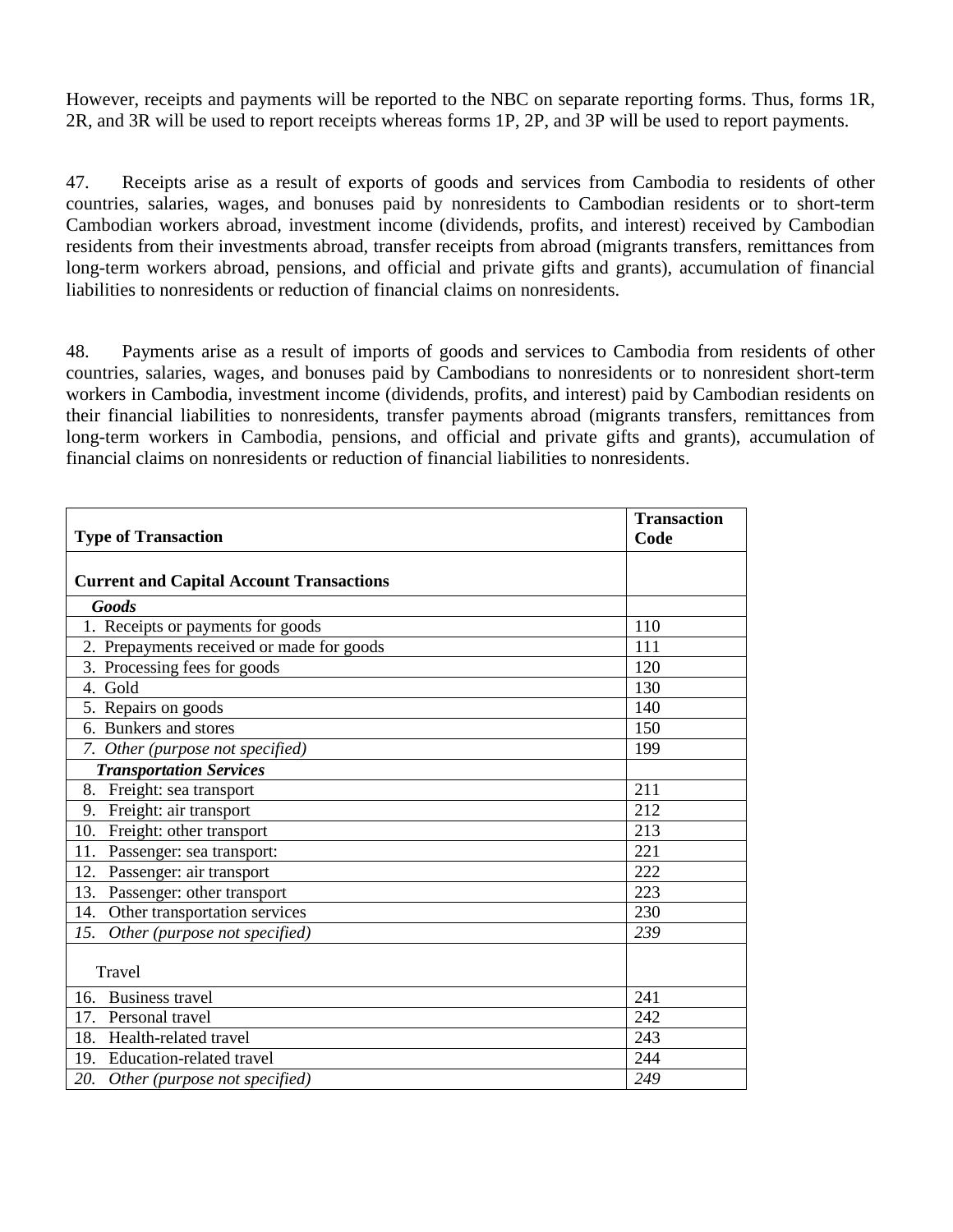|     | <b>Other Services</b>                                              |     |
|-----|--------------------------------------------------------------------|-----|
| 21. | Telephone and other telecommunication services                     | 310 |
| 22. | Postal services and settlements                                    | 311 |
| 23. | Other communication services (purpose not specified)               | 319 |
| 24. | <b>Construction services</b>                                       | 320 |
| 25. | <b>Insurance:</b> Premiums                                         | 331 |
| 26. | Insurance: Claims                                                  | 332 |
| 27. | Other insurance services (purpose not specified)                   | 339 |
| 28. | Financial services, excluding insurance                            | 340 |
| 29. | Computer and information services                                  | 350 |
| 30. | Royalties and license fees.                                        | 360 |
| 31. | Operational leasing services                                       | 372 |
| 32. | Other business, professional, and technical services               | 378 |
| 33. | Administrative and operating expenses between head office and      | 379 |
|     | subsidiaries and branches                                          |     |
|     | 34. Personal, cultural, and recreational services                  | 382 |
|     | 35. Embassy expenditures and government services, n.i.e.           | 390 |
| 36. | Other (purpose not specified)                                      | 399 |
|     | <b>Income</b>                                                      |     |
| 37. | Compensation of employees (e.g. salaries, allowances, bonuses)     | 400 |
| 38. | Dividends                                                          | 510 |
| 39. | Distribution of profits                                            | 520 |
| 40. | Interest on deposits                                               | 521 |
| 41. | Interest on credits and loans                                      | 522 |
| 42. | Interest on securities                                             | 523 |
| 43. | Other (purpose not specified)                                      | 599 |
|     | <b>Transfers</b>                                                   |     |
| 44. | Migrants transfers on immigration or emigration                    | 610 |
| 45. | Workers' remittances                                               | 620 |
| 46. | Pensions                                                           | 621 |
| 47. | Official grants/development assistance                             | 630 |
| 48. | Grants and gifts – private                                         | 640 |
| 49. | Other (purpose not specified)                                      | 699 |
|     | <b>Financial Account Transactions</b>                              |     |
|     |                                                                    |     |
|     | Assets/claims on nonresidents                                      |     |
| 50. | Shares: purchase or sale of shares                                 | 710 |
| 51. | Other equity: investment or withdrawal of investment               | 720 |
| 52. | Bonds and notes (long-term securities): purchase or sale           | 730 |
| 53. | Money market instruments (short-term securities): purchase or sale | 740 |
| 54. | Loans (long-term): extended to or repaid by non-residents          | 750 |
| 55. | Loans (short-term): extended to or repaid by non-residents         | 760 |
| 56. | Deposits with nonresident banks: deposit or withdrawal             | 770 |
| 57. | Options, futures, warrants, swaps, etc.                            | 780 |
| 58. | Other assets/claims                                                | 790 |
| 59. | Other (purpose not specified)                                      | 799 |
|     |                                                                    |     |
|     | <b>Liabilities to nonresidents</b>                                 |     |
| 60. | Shares: purchase or sale of shares                                 | 810 |
| 61. | Other equity: investment or withdrawal of investment               | 820 |
|     |                                                                    |     |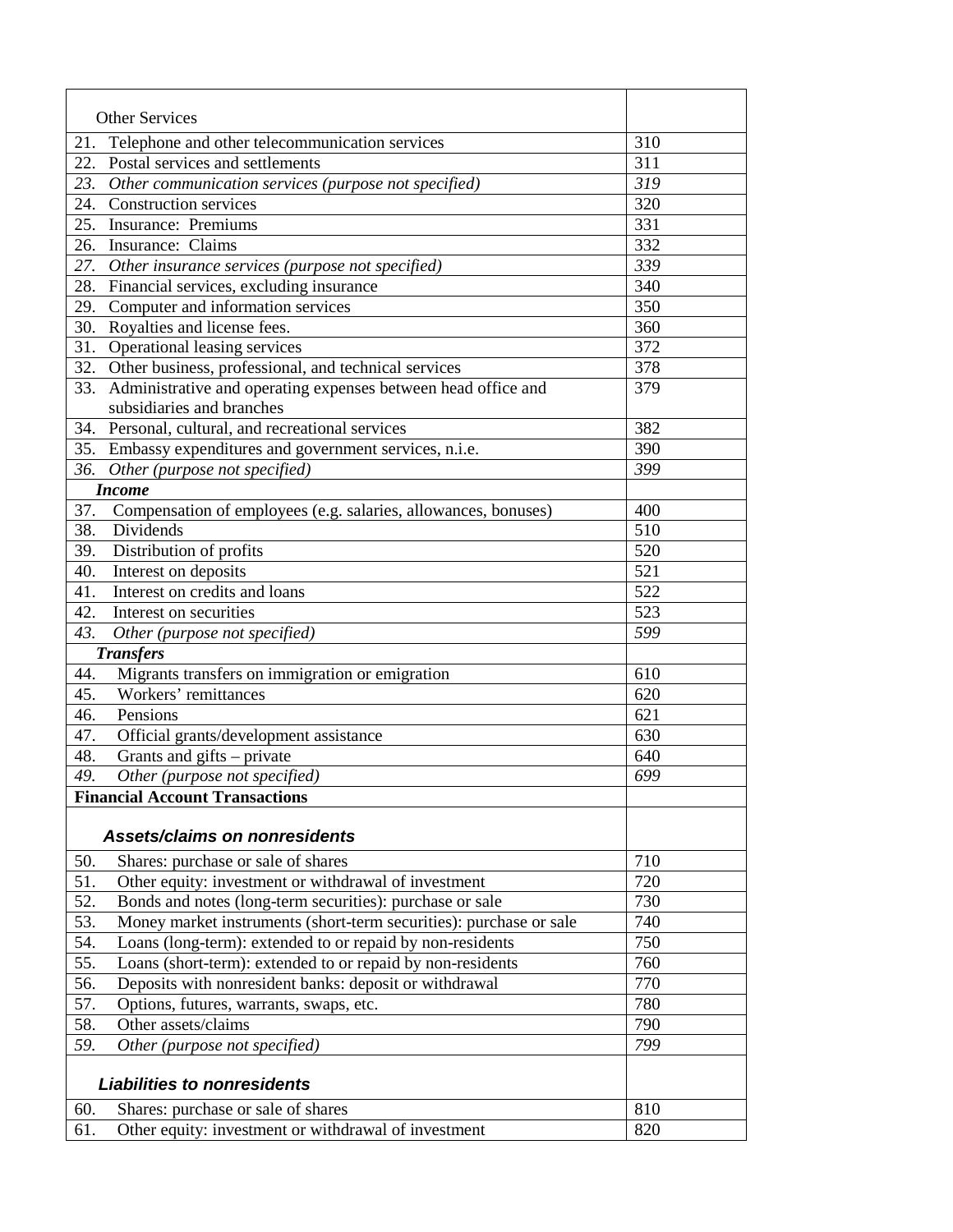| 62.                                       | Bonds and notes (long-term securities): purchase or sale           | 830 |
|-------------------------------------------|--------------------------------------------------------------------|-----|
| 63.                                       | Money market instruments (short-term securities): purchase or sale | 840 |
| 64.                                       | Loans (long-term): extended by or repaid to non-residents          | 850 |
| 65.                                       | Loans (short-term): extended by or repaid to non-residents         | 860 |
| 66.                                       | Deposits with Cambodian banks: deposit or withdrawal               | 870 |
| 67.                                       | Options, futures, warrants, swaps, etc.                            | 880 |
| 68.                                       | Other liabilities                                                  | 890 |
|                                           |                                                                    |     |
| 69.                                       | Other (purpose not specified)                                      | 899 |
| Transactions that could not be classified |                                                                    |     |
| 70.                                       | Please provide the NBC with a copy of the form (1R or 1P)          | 999 |

### *Current and Capital Account Transactions*

*Goods -* Transactions 1to 7 represented by transaction codes *110-199* refer to receipts or payments for exports and imports of goods. Included in this category are prepayments received or made for goods (transaction 111). Prepayments received are by Cambodian exporters from importers in other countries and prepayments made are by Cambodian importers to exporters abroad. Therefore, these transactions will be reported on the appropriate Receipts and Transactions forms. The Balance of Payments Statistics Division (BOPSD) at the NBC will assign the prepayment received by the Cambodian exporter to *860 Receipts* since it is a short-term liability to the importer until the importer receives the goods. When the final settlement is made, the ITRS will capture the balance in transaction code *110* as a receipt. The BOPSD at that time will expunge the short-term liability to the nonresident importer (the pre-payment received earlier) and will make an entry in *860 Payments* and another entry of equal value in *110 Receipts*. The twin entries made by the ITRS and the BOPSD at the time when the final settlement is made will constitute the value of the exports. There is likely to be a time lag between the time the nonresident importer receives the goods (which is the time that the change in ownership takes place) and the time when the financial settlement is made. If so, the BOPSD will make the necessary adjustments to the BOP data.

Transactions 1 and 3-6 represent the various categories of goods identified in *BPM5.* Transaction 1 represents all other goods (*general merchandise*) that are not identified in 3-6. Transaction 3 represents goods for processing. This requires further explanation. According to *BPM5,* goods that are sent from Country A to Country B for further processing and then brought back should be treated as exports when sent and as imports when received. The difference in the two values would be equivalent of the processing fees paid to country B. However, the enterprises involved in these transactions would not treat these as exports and imports. They would be treated as goods on consignment and no financial transactions would be associated with these transactions. At the time the goods are returned, Country A will pay a processing fee to Country B. This will be treated as a *Payment by Country A and as a Receipt by Country B.* Customs and the BOPSD will assign the appropriate export and import values for such transactions. If Country A is Cambodia, the processing fee will be added to the export value of the goods together with other expenses such as transportation costs to derive the imported value. *The ITRS will only reflect the processing fees and not the value of the unprocessed goods. It is important that the ITRS compilers assign the transaction code 120 to processing fees for goods and not any of the codes in Other Services.* 

In some instances, Country A will consign a product to country B for processing and then sell it to Country C without re-importing the product to Country A. *In such an instance, Country A will show the value of*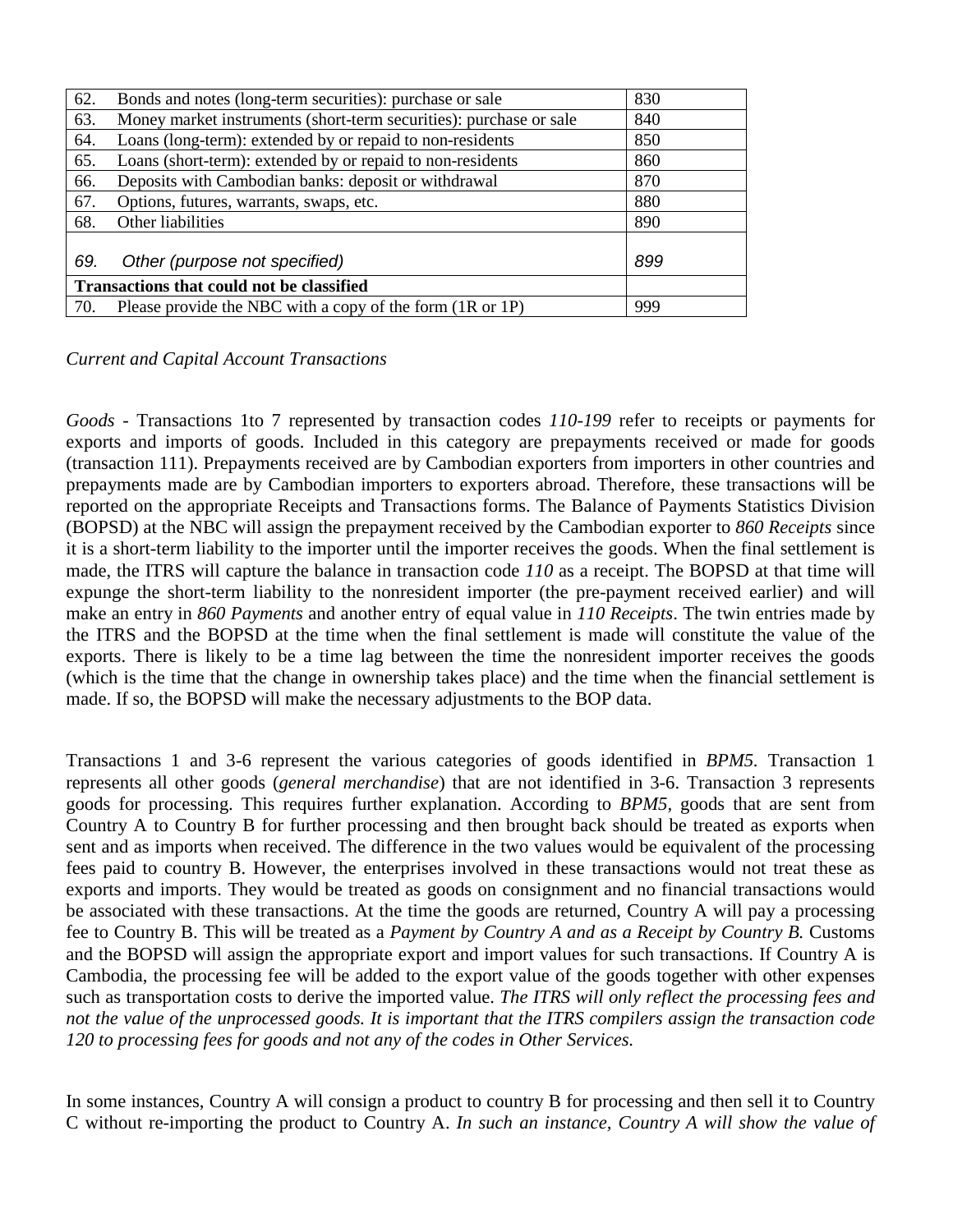*exports (after processing) to Country C. The processing fee paid to country B will then be shown as a service fee assigned to transaction 30 with the transaction code of 378.* In these instances, additional explanations in the appropriate reporting forms will be helpful.

*1. Receipts or payments for goods (110)* – includes all other export (receipt) or import (payment) of goods (general merchandise) that are not classified in transactions 3-6. General merchandise covers most movable goods that residents export to, or import from, nonresidents and that, with a few specified exceptions, undergo changes in ownership.

2. Prepayments received or made for goods (111) – includes prepayments received by Cambodian exporters from importers in other countries and prepayments made by Cambodian importers to exporters abroad.

*3. Processing fees for goods (120)* – are fees paid or received for the processing of goods. For example, goods are sent from Country A to Country B for further processing and then brought back should be treated as exports when sent and as imports when received. The difference in the two values is the equivalent of the processing fees paid to country B. *It is important that the ITRS compilers assign the transaction code 120 to processing fees for goods and not any of the codes in Other Services. The balance of payments compilers at the NBC will make the necessary adjustments to these data as necessary.* At present, Cambodia is not known to either export or import goods for the purpose of processing and therefore it is not expected that any transactions for processing would be reported in the ITRS. In the balance of payments statistics, goods that are sent to or received from abroad for processing that involve a substantial physical change are distinguished from other processing. Goods that cross frontiers for processing and reclassified, upon return, in a different three-digit group of the Central Product Classification (CPC) are included on a gross basis, under goods. The value of other processing is recorded under services. However, some may regard the garments industry in Cambodia as essentially a processing industry where the garments factories cut, manufacture, and trim (CMT) the imported fabrics and accessories into garments. This view gains some credibility since most garments factories in Cambodia do not take any decisions or control the import of raw materials or the exports of the finished garments. Both imports and exports are arranged by the owners of the factories who are resident abroad and payments for imports are made by them and exports receipts are remitted to them directly. Therefore, the various transactions between the factory owners and the factories once they are operational may relate only to payments for working capital requirements such as wages, utilities, rent etc. Garments factories may report these transactions as either processing fees for goods (120), other equity: investment or withdrawal of investment (820), or other liabilities (890). *It is recommended that the ITRS compiler obtain additional information from the garments factories when they report transactions to enable the balance of payments compilers at the NBC to make the appropriate adjustments.* 

*4. Gold (130)* - refers to non-monetary gold. Non-monetary gold covers exports and imports of all gold not held as *reserve assets*. Gold used in production (e.g. industrial, production of jewelry) and as a store of value should be included in this category. Transactions that relate to gold associated with the monetary transactions of the NBC should not be included here. BOP Division will obtain transactions related to *reserve assets* directly from the relevant departments of the NBC and not from the ITRS*.* Therefore, only gold that is imported or exported for industrial use (manufacture of jewelry) or as a store of value by institutions other than the NBC, enterprises (including goldsmiths, importers and exporters), and individuals should be included in this item.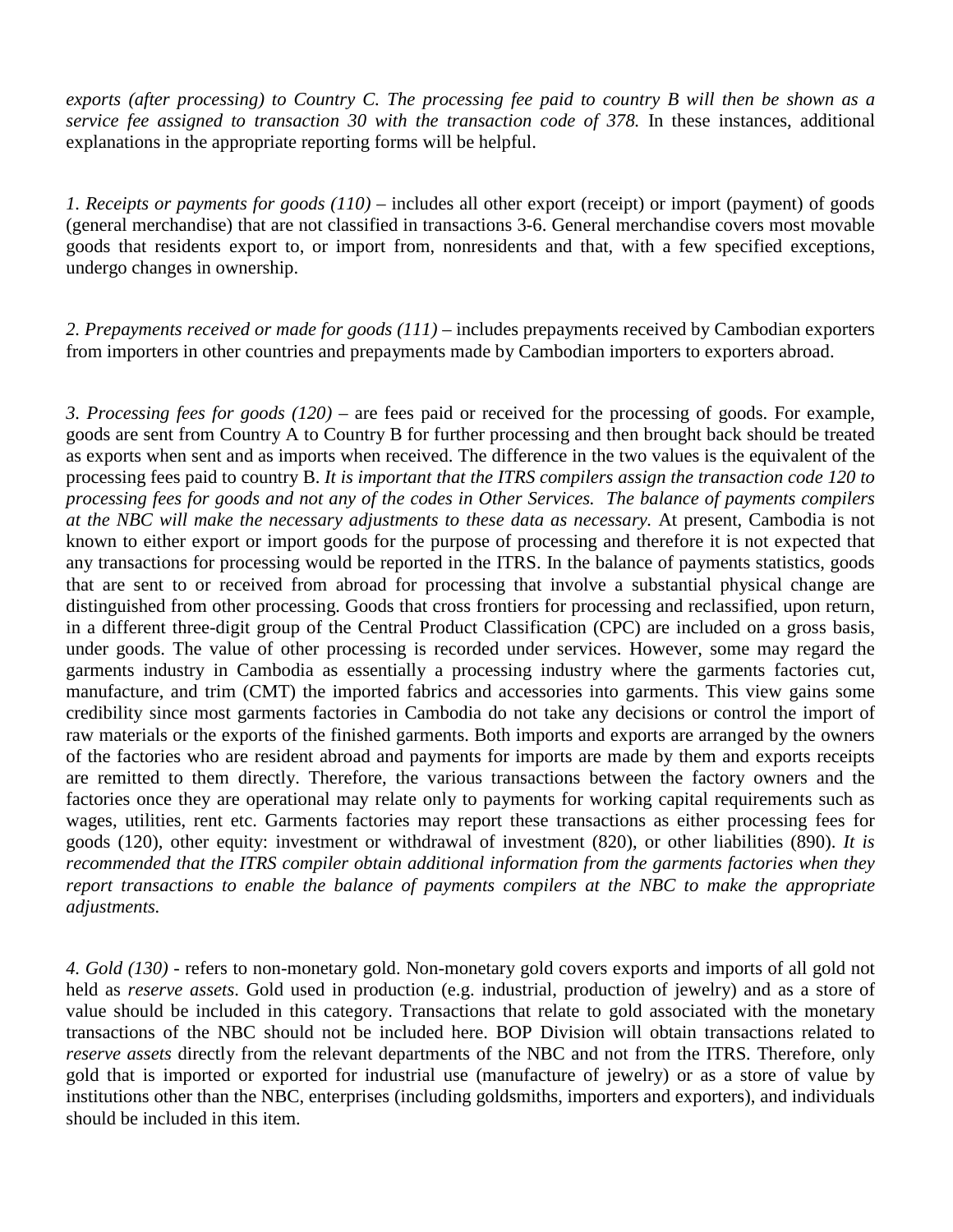*5. Repair on goods (140)* - refers to value of all repairs on goods. Proper classification of this item poses problems in an ITRS. The System of National Accounts (SNA) distinguishes between repairs performed on investment goods and those performed on other goods. The latter are included under services in the SNA. However, the *BPM5* recommends that the value of all repairs be included under goods. This recommendation is made because of the practical difficulty involved in making distinctions between the two types of goods and the fact that the bulk of international repairs are performed on investment goods. Excluded are construction repairs (recorded under *construction services*), computer repairs (recorded under *computer and information services*), and maintenance performed in ports and airports on transportation equipment (recorded under *other transportation services*).

*6. Bunkers and stores (150)* – include all goods procured in ports by carriers (airplanes and ships) such as fuel, (food and other) provisions, stores, and supplies that resident/nonresident carriers (air, shipping, etc) procure abroad or in Cambodia. The classification does not cover auxiliary services (towing, piloting, maintenance, etc), which are covered under *other transportation services (transaction 14 or transaction code 230)*.

*7. Other, purpose not specified (199)* - is a residual category for goods transactions whose purposes are not specified. Care should be exercised to include as few of the transactions as possible in this category. This classification category should be used by the ITRS compilers only when sufficient information is not available to code a transaction in *goods* to any of the other six categories discussed above.

*Transportation Services –* Transactions 8 to 15 represented by transaction codes *211-239*, cover most of the *transportation services* that are performed by Cambodians for nonresidents and vice versa. However, *transportation services* utilized by nonresident travelers within Cambodia to resident carriers should be shown to *travel* (*transactions 16-18*). Also, freight insurance should be covered under *insurance services*  (*transaction 23-24 or transaction codes 331-332*)*. Transportation* includes freight and passenger transportation by all modes of transportation and other distributive and auxiliary services, including rentals of transportation equipment with crew. *Transportation services* are covered by transactions 8-15 or transaction codes 211 to 239.

Importers and exporters usually engage the services of transportation companies directly or through agents. Importers eventually pay for the cost of transportation of goods even though the exporters may have arranged for these services. In such instances, the payments made by the importers include not only the cost of goods but that of transportation as well. In other instances, the importers may pay for the transportation of goods directly to the transportation companies or agents acting on behalf of transportation companies. If a Cambodian importer engages the services of a Cambodian transportation company to import goods into Cambodia, it is a resident to resident transaction and therefore it does not have to be reported on the ITRS forms. If the transportation company is nonresident, then the transportation charges have to be reported on the ITRS.

According to balance of payments concepts, transportation costs include only those that are charged from the port of loading of the exporting country to the port of unloading of the importing country. The cost of transportation from factory gate or farm gate to the port of loading is included in the cost of goods. In the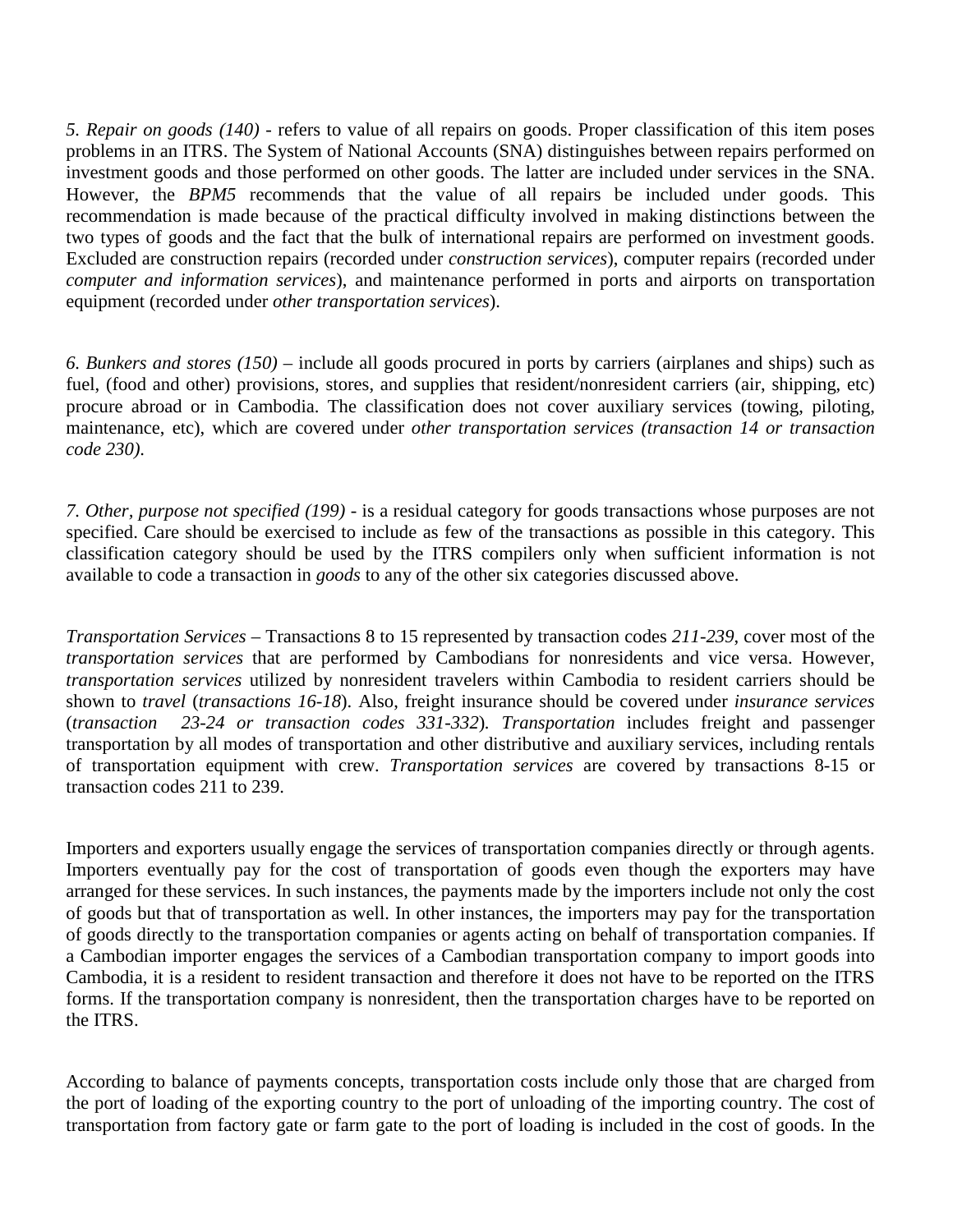case of overland transportation of goods by trucks (for example from Thailand to Cambodia through Poipet), the goods (e.g. steel or cement) may be shipped by a Thai trucking company, from Bangkok to the place of business of the importer in Siem Reap. In this case, the cost of goods and transportation cost from Bangkok to Poipet will constitute the free on board (f.o.b.) cost of goods. The cost of goods in Bangkok (excluding the cost of transportation to Poipet) is called factory gate price. According to balance of payments concepts, the f.o.b. cost constitutes the cost of imported goods. In the above example, the cost of transportation from Poipet to Siem Reap should be included in transportation cost or payments since the services of a nonresident trucker are utilized.

Therefore, when transportation payments or receipts are reported on the ITRS forms, it would be helpful if additional information is provided, to the extent possible, on the mode of transportation, the residency of the transportation companies, and other details such as the cost of transportation from the factory gate to the port of loading and any transportation services provided by nonresident truckers within the geographical boundaries of Cambodia.

In the case of transportation of passengers, the cost of transportation provided by nonresident modes of transportation (such as airlines, ships, automobiles etc) to nonresidents visiting Cambodia should not be reported on the ITRS. However, transportation costs paid by nonresidents to Cambodian resident transportation modes (irrespective of their ownership) should be reported. For example, the President Airlines of Cambodia is a resident of Cambodia even though it is owned by nonresidents. But Bangkok Airlines is not a resident of Cambodia. Therefore payments made to it by nonresidents should not be reported on the ITRS.

*The cost of transportation within Cambodia by nonresidents should be included in travel and not in transportation according to balance of payments concepts.* If such transportation is provided by nonresident carriers to nonresidents, then those payments should not be reported on the ITRS.

In the case of residents, transportation costs paid to nonresident carriers should be reported and not those paid to resident carriers.

Cambodian residents traveling abroad may obtain the required funds by making withdrawals from their foreign currency accounts held in Cambodian banks, or buying foreign currencies or travelers checks from the banks or utilizing their credit cards. To the extent possible, the banks should report the cost of transportation paid to nonresident carriers separately from other costs of travel. *The passenger transportation cost (from Cambodia to the port of disembarkation) should be assigned one of the transaction codes in the range 221-223. Other travel costs including transportation within the countries visited should be assigned one of the transaction codes in the range 241-249.* 

*8. Freight: sea transport (211)* – includes the costs of transportation from the customs border of the exporting country to the importing country, as well as, within the importing country to the point of delivery. Include costs of loading on board ship or the unloading of goods from ships where this service is specified under the freight contract. Payments for freight on all imports should be recorded as a payment, while payments for freight on exports should be recorded as a receipt only when these freight services are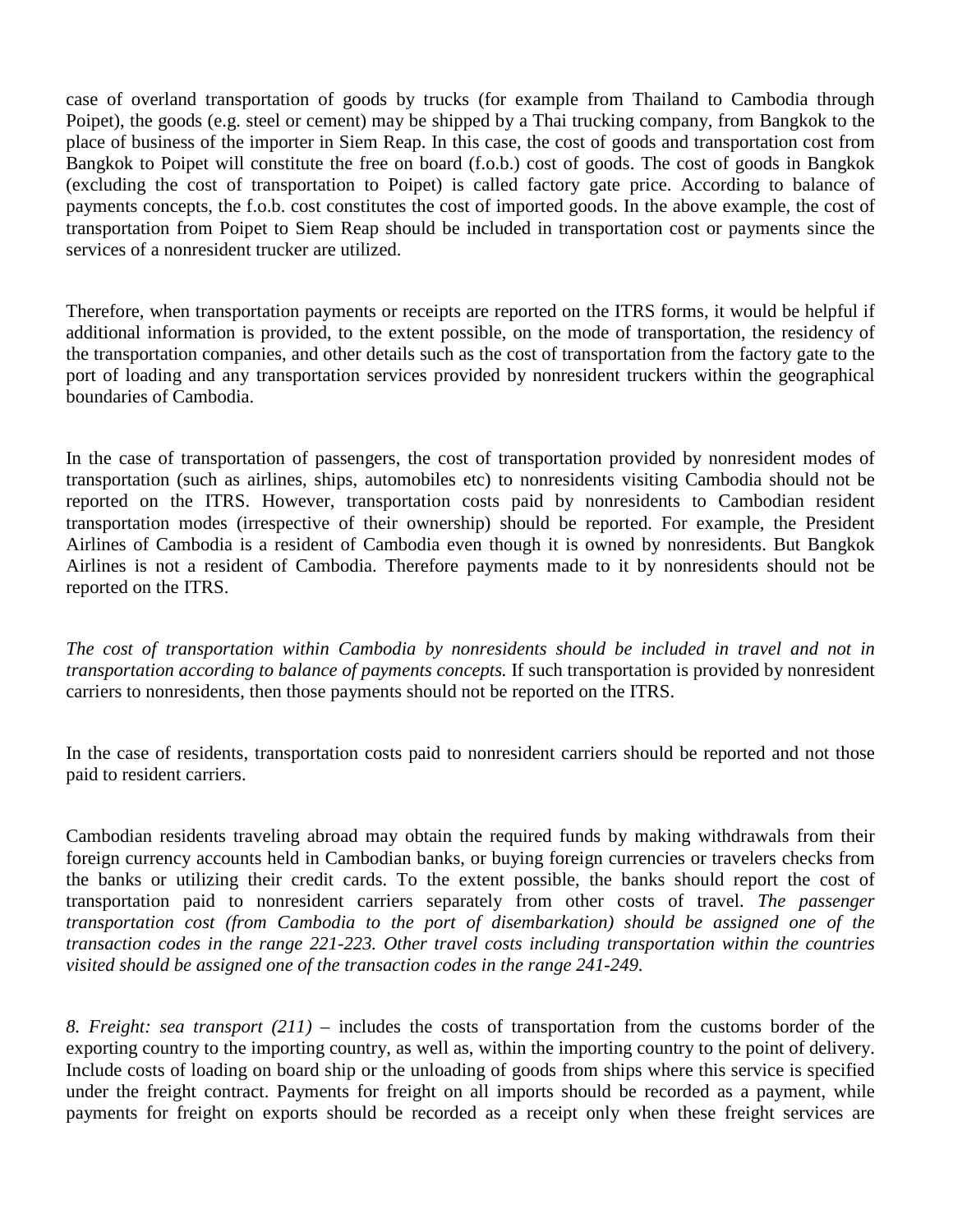provided by Cambodian owned carriers. Please note that the flag flown or the country of registration is not to be used to determine ownership. Also included as a receipt are payments received for freight services provided by Cambodian carriers between other countries (e.g. goods transported between Thailand and Vietnam). Please note that there are currently no Cambodian owned shipping lines.

*9. Freight: air transport (212) –* includes the costs of transportation from the customs border of the exporting country to the importing country, as well as, within the importing country to the point of delivery. Include costs of loading on board or the unloading of goods from airplanes where this service is specified under the freight contract. Payments for freight on all imports should be recorded as a payment, while payments for freight on exports should be recorded as a receipt only when these freight services are provided by Cambodian owned carriers (i.e. President and Phnom Penh Airlines). Also included as a receipt are payments received for freight services provided by Cambodian carriers between other countries (e.g. goods transported between Thailand and Vietnam).

*10. Freight: other transport (213) –* includes the costs of transportation from the customs border of the exporting country to the importing country, as well as, within the importing country to the point of delivery. Include costs of loading on board or the unloading of goods from trucks or railway trucks where this service is specified under the freight contract. Payments for freight on all imports should be recorded as a payment, while payments on exports should be recorded as a receipt only when these freight services are provided by Cambodian owned trucking services or railways. Also included as a receipt are payments received for freight services provided by Cambodian carriers between other countries (e.g. goods transported between Thailand and Vietnam).

*11. Passenger: sea transport (221) –* includes all passenger services between Cambodia and other countries provided by Cambodian ships to nonresident passengers (receipts) and nonresident ships to Cambodian passengers (payments). Passenger services provided to Cambodian passengers by nonresident carriers within Cambodia should also be included here. Passenger services provided to nonresident passengers by Cambodian carriers within Cambodia should be reported under the travel category. Passenger services charges include fares, charges for excess baggage, vehicles, or other personal accompanying effects and expenditures for food, drink, or other items for which passengers make expenditures while on board carriers.

*12. Passenger: air transport (222) –* includes all passenger services between Cambodia and other countries provided by Cambodian airlines (i.e. President Airlines and Phnom Penh Airlines) to nonresident passengers (receipts) and nonresident airlines to Cambodian passengers (payments), e.g. Bangkok Airways, Silk Air. Passenger services provided to Cambodian passengers by nonresident carriers within Cambodia should also be included here. Passenger services provided to nonresident passengers by Cambodian carriers within Cambodia should be reported under the travel category. Passenger services charges include fares, charges for excess baggage or other personal accompanying effects and expenditures for food, drink, or other items for which passengers make expenditures while on board carriers.

*13. Passenger: other transport (223) –* includes all passenger services between Cambodia and other countries provided by Cambodian land transport services (i.e. Cambodian owned bus services) to nonresident passengers (receipts) and nonresident land transport services to Cambodian passengers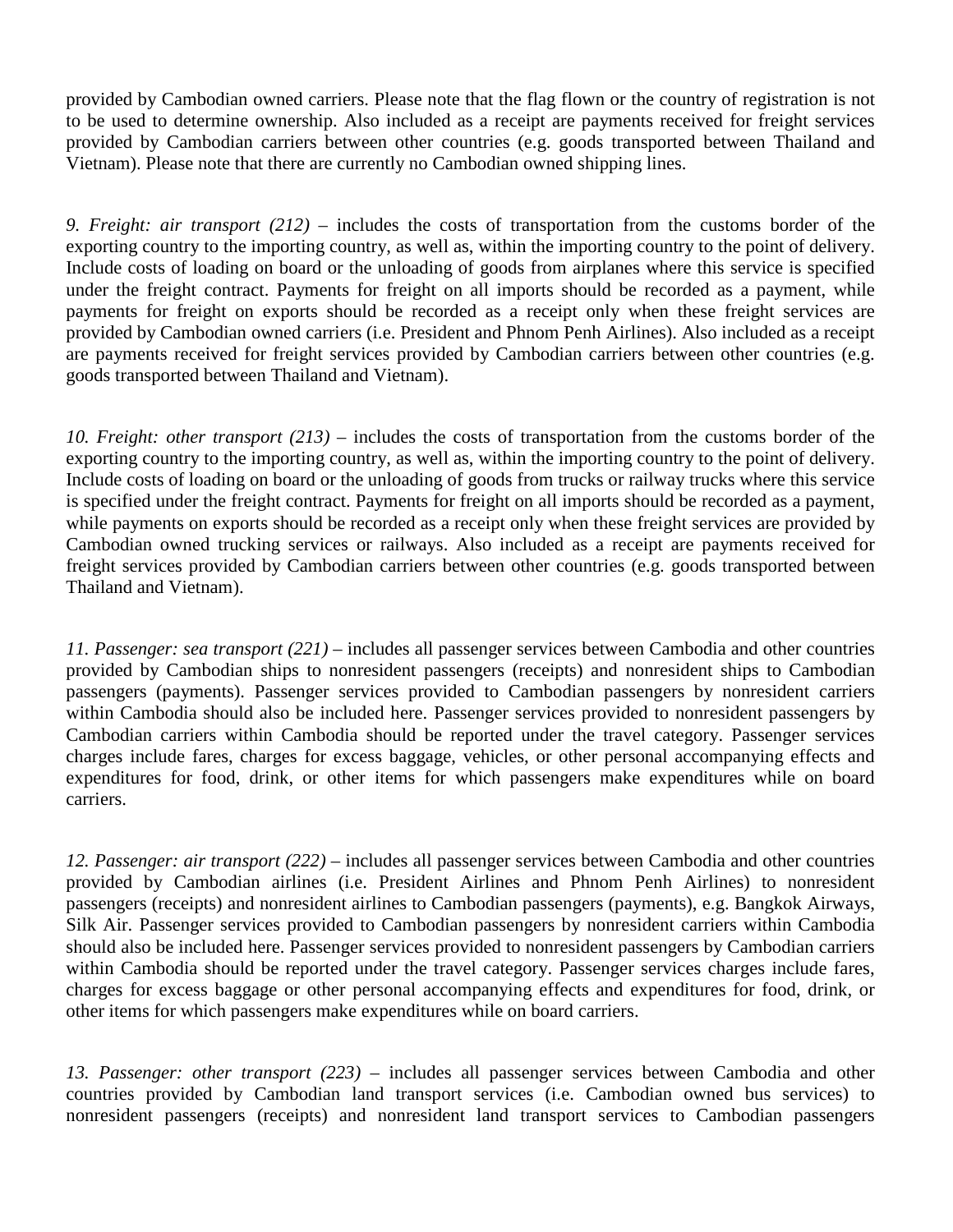(payments), e.g. Laos, Thai or Vietnamese owned bus services. Passenger services provided to Cambodian passengers by nonresident carriers within Cambodia should also be included here. Passenger services provided to nonresident passengers by Cambodian carriers within Cambodia should be reported under the travel category. Passenger services charges include fares, charges for excess baggage or other personal accompanying effects and expenditures for food, drink, or other items for which passengers make expenditures while on board carriers.

*14. Other transportation services (230) –* includes rental or operational leases made by residents to nonresidents (receipt) and vice-versa (payment) of vessels, aircraft, freight cars, or other commercial vehicles with crews for limited periods (such as a single voyage) for the carriage of freight or passengers. Also included are payments or receipts for auxiliary services provided in ports, airports and other terminal facilities (e.g. cargo handling, storage and warehousing, packing and repacking, towing, pilotage, navigational aid for carriers, maintenance and cleaning of transportation equipment, salvage operations, commissions and agents fees etc.).

*15. Other, purpose not specified (239) -* is a residual category for transport services transactions whose purposes are not specified. Care should be exercised to include as few of the transactions as possible in this category.

*Travel –* Transactions 16 to 20 represented by transaction codes *241 to 249,*covers goods and services, including those related to health and education-acquired from Cambodia by nonresident travelers (and vice versa) for business and personal purposes during their visits of less than one year. *Travel* excludes international passenger services, which are included in *transportation.* Students and medical patients are treated as travelers, regardless of the length of stay. Military and embassy personnel and nonresident workers (stay in another country of less than one year) are not regarded as travelers. However, expenditures by nonresident workers are included in *travel,* while those of military and embassy personnel are included in *government services n.i.e.* 

*16. Business travel (241) –* includes business travel related transactions (of a personal nature) including travelers coming to Cambodia (receipts) or going abroad (payments) for all types of business activities, carrier crews stopping off or staying over, employees of international organizations on official business, and employees doing work for businesses that are not resident in the economy where the work occurs. Business travelers include sales persons, academics, commercial negotiators, product buyers, mission members, engineers and technicians, etc. Official travel by government and international organization employees should not be included here but reported under government services n.i.e.

*17. Personal travel (242) –* includes personal travel related transactions for travel other than for business, education, health or official reasons. Includes travel for leisure and holidays, cultural and religious activities, sports, visiting friends and relatives by nonresidents in Cambodia (receipt) or Cambodians abroad (payment). All travel expenses on the purchase of goods and services within the economy should be included here (e.g. hotel accommodation, entertainment and entry fees, drinks and meals, transportation within the economy, gifts and souvenirs etc.). Official travel by government and international organization employees should not be included here but reported under government services n.i.e.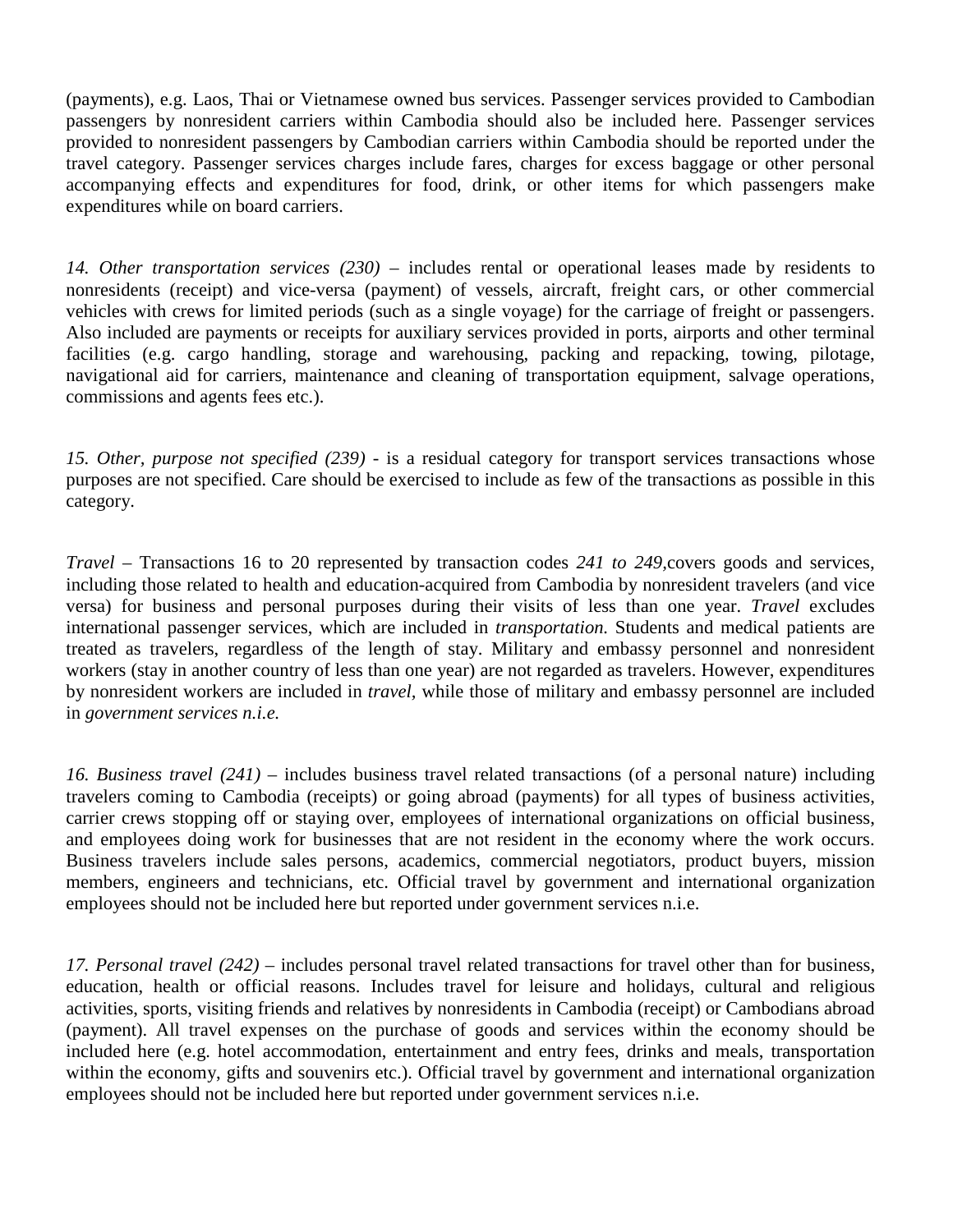*18. Health-related travel (243) –* includes health-related travel transactions where Cambodian residents travel abroad for medical reasons (payment) or vice-versa (receipt), regardless of the length of stay by nonresidents in Cambodia or Cambodians abroad.

*19. Education-related travel (244) –* includes education-related travel transactions includes educationrelated travel transactions where Cambodian residents travel abroad for study (receipt) or vice-versa (payment), regardless of the length of stay by nonresidents in Cambodia or Cambodians abroad.

*20. Other, purpose not specified (249) -* is a residual category for travel related transactions by nonresidents in Cambodia (receipt) or Cambodians abroad (payment), whose purposes are not specified. Care should be exercised to include as few of the transactions as possible in this category.

*Other Services -* are covered by transactions 21 to 36 represented by transaction codes 310-399. These are further subdivided into various categories.

21. Telephone and other telecommunication services (310) - includes payments to nonresidents or receipts from nonresidents for telephone and other telecommunication services, such as transmission of sound, images, and other information by telephone, telex, telegram, cable, broadcasting, satellite, electronic mail, facsimile services, etc. and includes business network services, teleconferencing, and support services, as well as, associated maintenance. The Ministry of Posts and Telecommunications in Cambodia has significant communications related transactions with nonresidents. These include services provided as well as received. Receipts for services provided to and payments for services received from the nonresident counterparts are usually settled on a net basis. However, the NBC officials need the data on gross payments and gross receipts, which would entail additional reporting burden for the banks. *Therefore, it is recommended that the banks report the data on a net settlement basis as would be done by the banks' clients and that the NBC officials follow up with the respondents to obtain the gross data.* 

*22. Postal services and settlements (311)* – includes payments to nonresidents or receipts from nonresidents for postal and courier services, including pickup, transport, and delivery of letters, newspapers, periodicals, brochures, other printed material, parcels, and packages by national postal administrations and other operators. Also included are post office courier and mailbox rental services. The Ministry of Posts and Telecommunication in Cambodia has significant communications related transactions with nonresidents. These include services provided as well as received. Receipts for services provided to and payments for services received from the nonresident counterparts are usually settled on a net basis. However, the NBC officials need the data on gross payments and gross receipts, which would entail additional reporting burden for the banks. *Therefore, it is recommended that the banks report the data on a net settlement basis as would be done by the banks' clients and that the NBC officials follow up with the respondents to obtain the gross data.* International courier services such as DHL and FedEx may operate in Cambodia through local offices established by them or through agents. Any payments to or receipts from the parent companies or their affiliates abroad of these international courier companies for communication services should be shown here.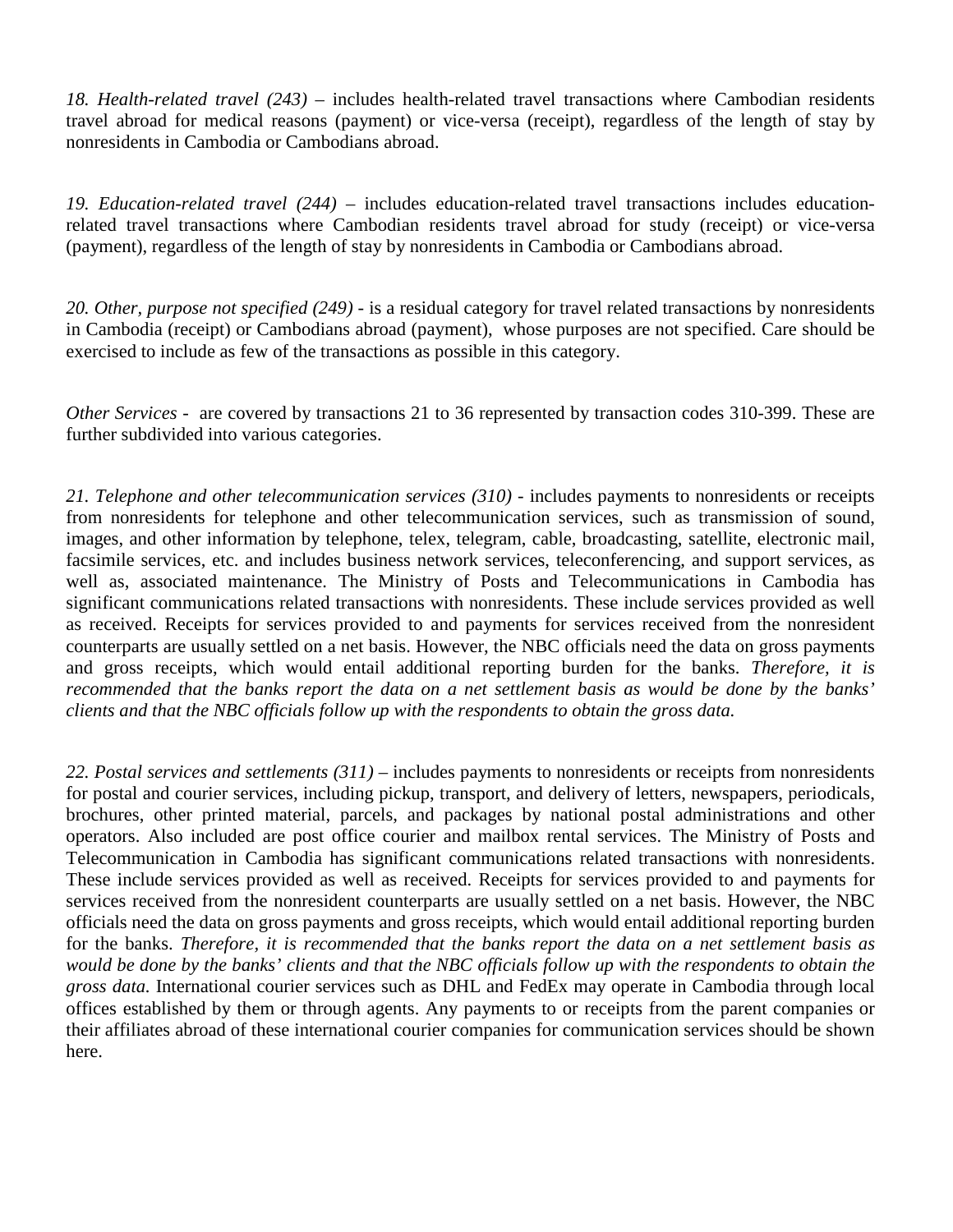*23. Other communication services, purpose not specified (319)* - is a residual category for payments to nonresidents or receipts from nonresidents for communication services whose purposes are not specified. Care should be exercised to include as few of the transactions as possible in this category.

*24. Construction services (320)* - includes payments to nonresidents or receipts from nonresidents for construction and installation project work that is, on a temporary basis, performed in Cambodia/abroad or in extraterritorial enclaves by nonresident/resident enterprises and associated personnel. Such work does not include work that is undertaken by a foreign direct investment enterprise (FDIE). Temporary basis means work that is generally performed for less than one year. Extraterritorial enclaves in Cambodia include embassies, and consulates of foreign governments as well as offices of international organizations such as the World Bank, IMF, Asian Development Bank, etc. A foreign direct investment enterprise in Cambodia is the subsidiary, affiliate, or branch of an enterprise located in a country other than Cambodia. If *construction services* are provided by a Cambodian construction company to a foreign embassy located in Cambodia, they should be reported as receipts. Similarly, if *construction services* are provided by a foreign construction company to a Cambodian embassy located abroad, they should be reported as payments.

*25. Insurance: premiums (331) –* includes premiums paid by Cambodians (payments) for the provision of insurance services by nonresidents and vice versa (receipts). This item comprises insurance premiums paid or received for freight insurance (on goods exported and imported), other types of direct insurance (including life and non-life), and reinsurance. At present, there are very few insurance companies in Cambodia. These do not generally engage in international transactions except for some re-insurance and possibly some freight insurance on behalf of Cambodian importers. Other international transactions by Cambodian insurance companies related to life and non-life are practically non-existent. However, some enterprises in Cambodia obtain fire and casualty insurance directly or through their parent companies or affiliates from foreign insurance companies. Such payments too should be included under *insurance services*. Also recorded as *insurance services* are agent commissions related to insurance transactions.

*26. Insurance: claims (332) –* includes claims paid out to Cambodians by nonresidents (receipts) and vice versa (payments). This item comprises claims paid or received for freight (on goods exported and imported), other types of direct insurance (including life and non-life), and reinsurance.

*27. Other insurance services (339) -* is a residual category for payments to nonresidents or receipts from nonresidents for insurance services whose purposes are not specified. Care should be exercised to include as few of the transactions as possible in this category. This item comprises payments or receipts for freight insurance (on goods exported and imported), services provided for other types of direct insurance (including life and non-life), and services provided for reinsurance.

*28. Financial services, excluding insurance (340) -* includes financial intermediation and services and auxiliary services conducted between residents of Cambodia and nonresidents. Included are commissions and fees for letters of credits, lines of credits, foreign exchange transactions, and consumer and business credit services paid to nonresidents (payments) or received from nonresidents (receipts). Service charges on purchases of IMF resources are included here as financial service payments, as are charges (similar to commitment fees) associated with un-drawn balances under stand-by or extended arrangements with the IMF.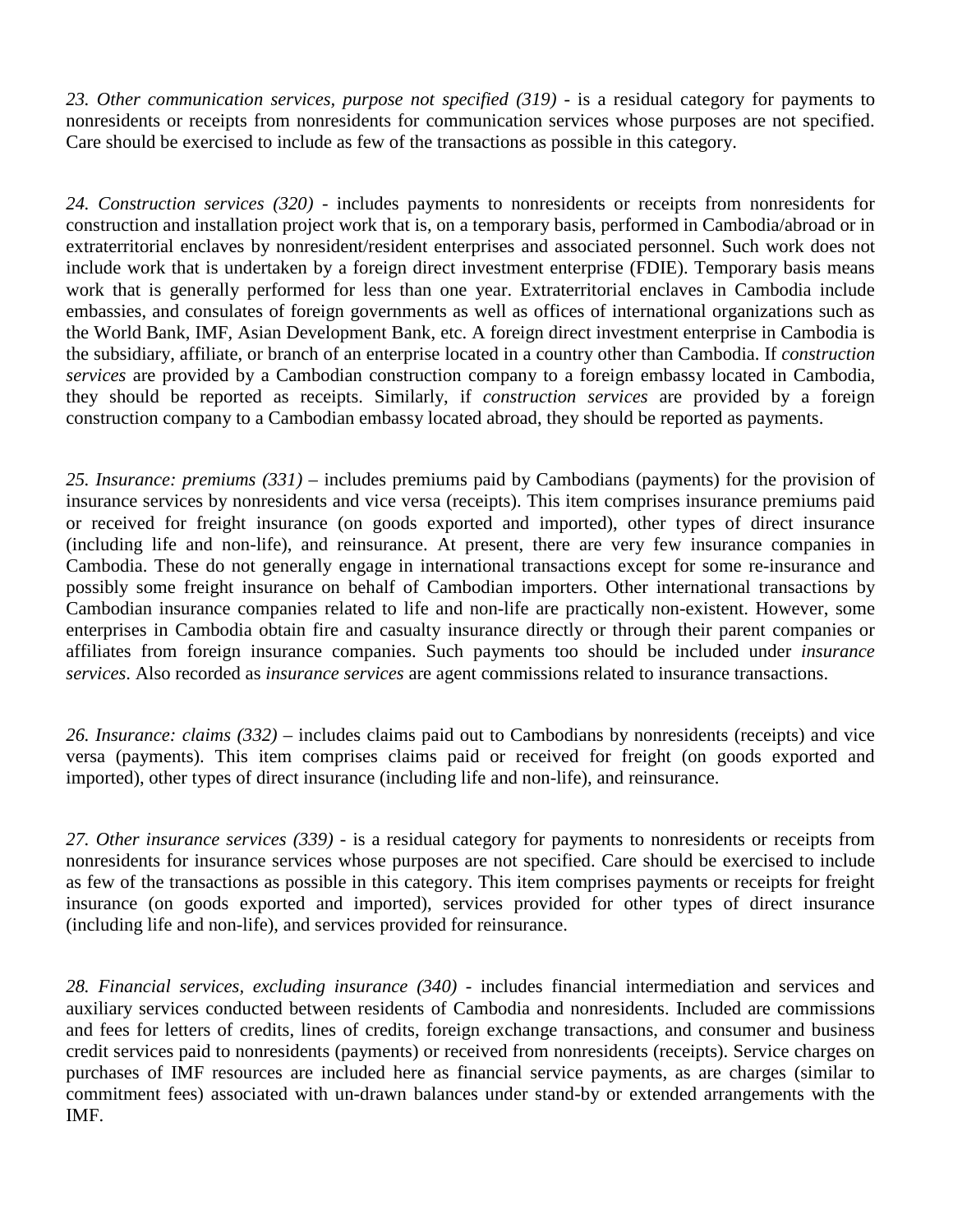*29. Computer and information services (350) -* includes payments to nonresidents or receipts from nonresidents related to hardware consultancy, software implementation, information services (data processing, data base development and storage, news agency), and maintenance and repair of computers and related equipment.

*30. Royalties and license fees (360) -* includes receipts (exports) and payments (imports) of residents and nonresidents for (a) the authorized use of intangible non-produced, non-financial assets and proprietary rights-such as trademarks, copyrights, patents, processes, techniques, designs, manufacturing rights, franchises, etc. and (b) the use, through licensing agreements, of produced originals or prototypes – such as manuscripts, films, etc.

*31. Operational leasing services (372) -* includes payments to nonresidents or receipts from nonresidents for rental of equipment without operators and covers resident-nonresident leasing (other than financial leasing) and charters of ships, aircraft, and transportation equipment such as railway cars, containers, rigs, etc. without crew. A financial lease should not be recorded here as it is a means by which the lessee finances the purchase of the good. The full equivalent of the market value of the goods should be recorded under *goods* and not in *services.* However, the transactions related to financial leases that go through the Cambodian banking system will reflect only the periodic lease payments which consist of the amortization of the principal and interest payments. Information collected by the commercial banks from their clients on the nature of the leases (*operational or financial*) would help the balance of payments compilers to code these transactions appropriately.

32. Other business, professional, and technical services (378) – includes payments to nonresidents or receipts from nonresidents for services provided by residents to nonresidents and vice versa, including merchanting and other trade-related services, and miscellaneous business, professional and technical services.

*33. Administrative and operating expenses between head offices and subsidiaries and branches (379)*  includes various business related services provided to (receipt)/from (payment) head offices and subsidiaries situated in different economies (e.g. accounting and legal services provided by Raffles International Hotel in Singapore, the parent company, to its subsidiary Le Royal Raffles Hotel in Phnom Penh).

*34. Personal, cultural, and recreational services (382)* - includes payments to nonresidents or receipts from nonresidents for audiovisual and related services, and other cultural services provided by Cambodian residents to nonresidents and vice versa.

*35. Embassy expenditures and government services, n.i.e. (390)* - includes all services associated with embassies, consulates, military units, defense agencies, government sectors or international and regional organizations and not classified under other items provided by Cambodians (receipts) or received from nonresidents (payments). Included are receipts from nonresidents or payments to nonresidents for office supplies, furnishings, utilities, official vehicles and their maintenance and operation, official entertainment,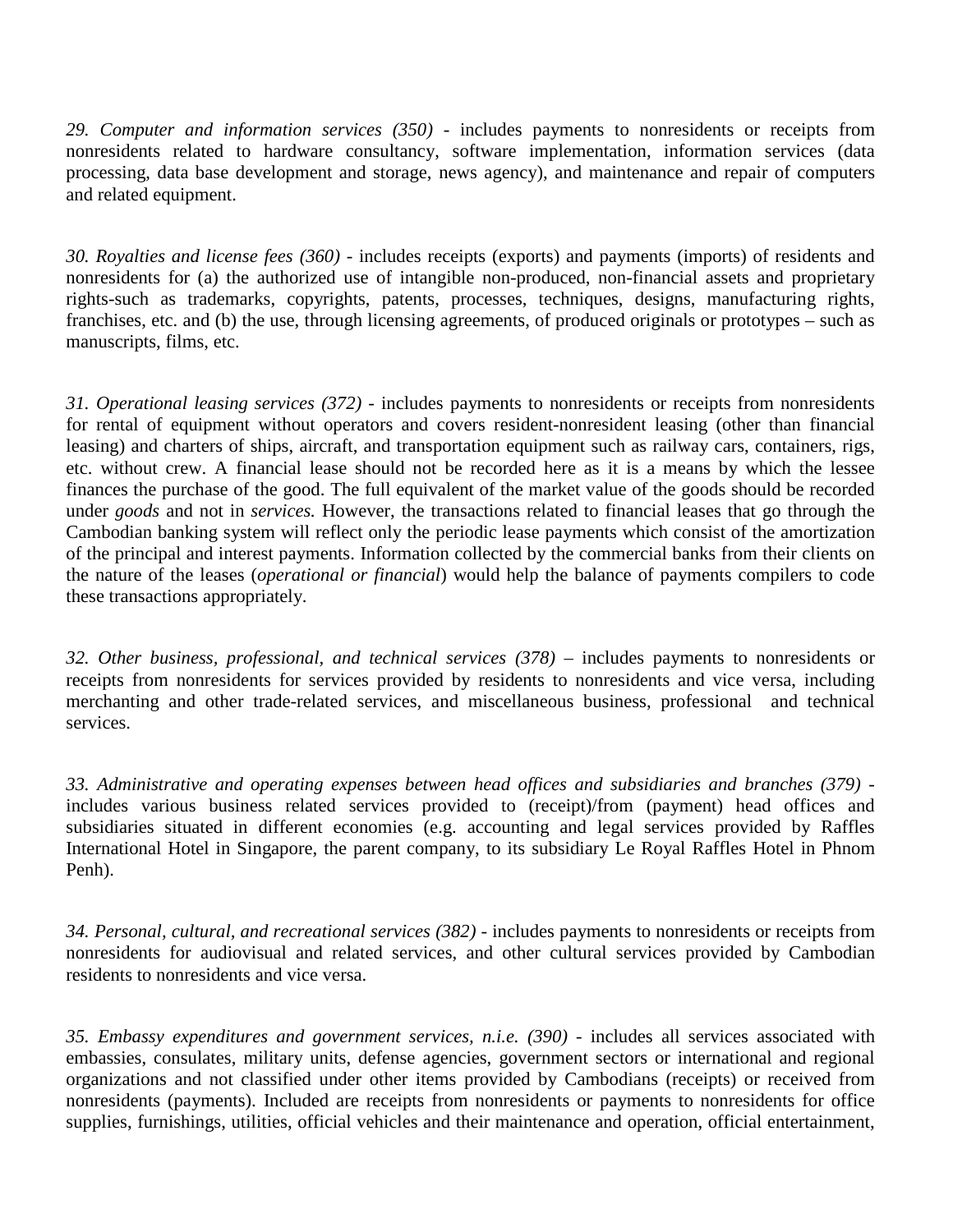and personal expenditure by diplomats and consular staff and their dependents. Also included are expenditure by aid missions, government investment and tourism promotion not reported under other categories.

*36. Other, purpose not specified (399)* – is a residual category for payments to nonresidents or receipts from nonresidents for other services transactions whose purposes are not specified. Care should be exercised to include as few of the transactions as possible in this category.

*Income* - is covered by transactions 37 to 43 or transaction codes *400-599*. Income includes compensation of employees and investment income.

*37. Compensation of employees (400) -* includes wages, salaries, and other benefits, in cash or in kind, earned by Cambodian individuals (receipts) and nonresident individuals (payments), and includes those of border, seasonal, and other short-term (less than one year) resident and nonresident workers (e.g. local staff of embassies). Compensation by international organizations to long-term international experts working in Cambodia should be reported here as receipts.

*38. Dividends (510)* – includes dividends paid by Cambodians (payment) or received (receipt) from direct or portfolio equity investment (i.e. investment in shares or ownership of listed or unlisted companies or enterprises).

*39. Distribution of profits (520)* – includes the distribution of profits by Cambodian branches of foreign enterprises to their foreign head office (payment), or the distribution of profits by foreign branches of Cambodian enterprises to their Cambodian head office (receipt). Rents received by Cambodian residents owning property abroad should be reported under this category.

*40. Interest on deposits (521) –* includes interest received (receipts) by Cambodian residents on deposits held in nonresident banks and other financial institutions abroad and interest paid to nonresident deposit holders living abroad by Cambodian resident banks and other financial institutions (payments).

*41. Interest on credits and loans (522) –* includes interest received (receipts) on credits and loans made to nonresidents by Cambodian financial institutions and enterprises (including direct investors or direct investment enterprises), and interest paid (payments) on credits and loans extended to Cambodian residents by nonresident financial institutions and enterprises (including direct investors or direct investment enterprises).

*42. Interest on securities (523)* – includes interest received (receipts) on debt securities, such as money market instruments (e.g. Treasury bills and other short-term instruments) and bonds and notes (i.e. debt securities with a maturity of one year or more) by Cambodian residents from nonresidents, and interest paid (payments) on debt securities, such as money market instruments (e.g. bills and other short-term instruments) and bonds and notes (i.e. debt securities with a maturity of one year or more) by Cambodian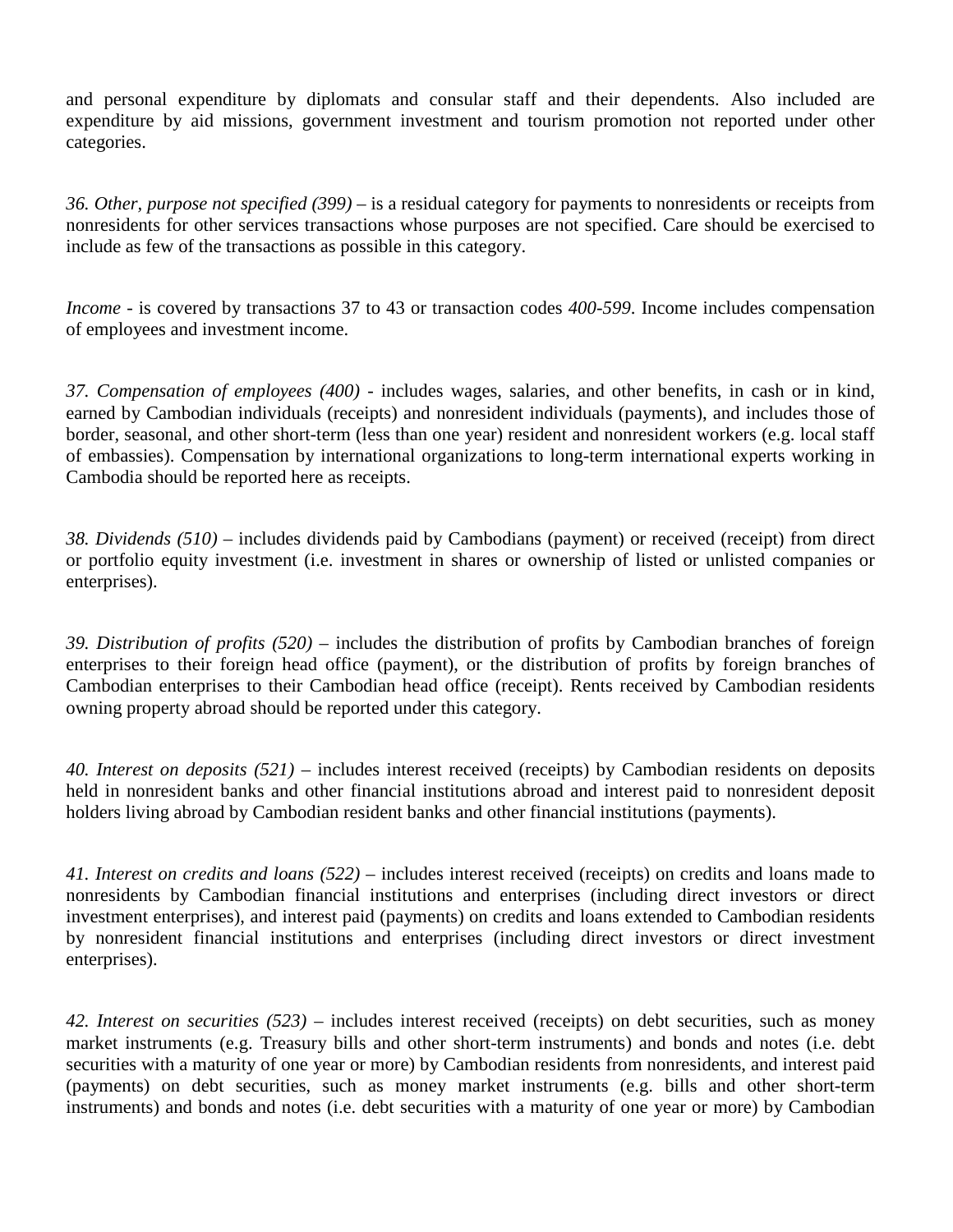residents to nonresidents. Please note that as there are currently no bond or money market instruments issued by Cambodian residents, there should be no payments reported under this category.

*43. Other, purpose not specified (599)* - is a residual category for income transactions whose purposes are not specified. Care should be exercised to include as few of the transactions as possible in this category.

*Transfers -* are covered by transactions 44 to 49 or transaction codes *610 to 699*.

*44. Migrants transfers on immigration or emigration (610) -* includes cash transferred into Cambodia by immigrants or long-term residents (over one year) with the exception of diplomats and employees of international organizations, foreign military and other foreign government representatives should be shown in this account in the ITRS as receipts. Similarly any cash transferred abroad by Cambodians emigrating or taking up long-term residency abroad (over one year) with the exception of Cambodian diplomats and other Cambodian government representatives abroad should be shown in this account in the ITRS as payments.

*45. Workers' remittances (620) -* includes receipts by Cambodian residents of remittances by migrants who are employed in foreign countries and considered residents there. A migrant is a person who is expected to stay in a foreign country for a year or more. Workers' remittances often involve related persons and friends. Cambodians who work for and stay in foreign countries for less than a year are considered residents of Cambodia. Their transactions are appropriate mainly to the component for compensation of employees. Conversely, remittances by foreign migrants employed in Cambodia to relatives and friends abroad should be reported under this category as payments.

*46. Pensions (621) –* includes pensions received in Cambodia by Cambodian residents who had formerly worked for foreign governments or other foreign organizations should be shown as receipts and any pensions paid by Cambodian government or organizations to residents abroad should be shown as payments.

*47. Official grants/development assistance (630) -* includes cash transfers effected between governments for the purpose of financing current expenditures by the recipient government; cash transfers associated with relief efforts in the wake of famine, earthquakes, floods, war, and other natural disasters; and cash grants for development projects such as for building of roads and other infrastructure.

*48. Grants and gifts – private (640) -* include grants and gifts from individuals (other than workers' remittances) and nongovernmental organizations (NGOs).

*49. Other, purpose not specified (699)* - is a residual category for transfers whose purposes are not specified. Care should be exercised to include as few of the transactions as possible in this category.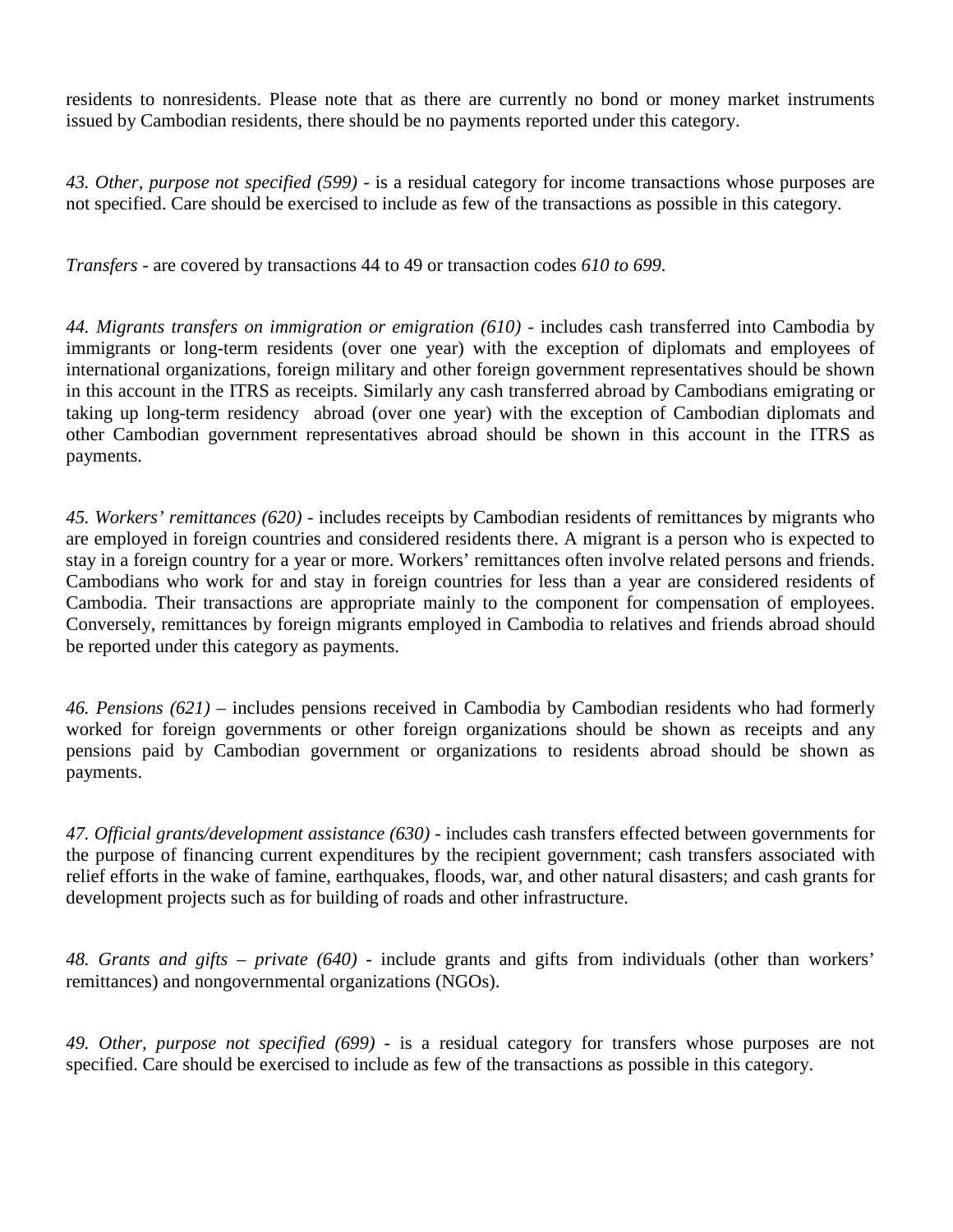*Financial Account Transactions -* The classification adopted in the ITRS is a two tier classification in contrast to the five tier classification used in *BPM5* to classify financial transactions. In *BPM5*, the financial account is first classified on a functional basis into the following categories: direct investment, portfolio investment, financial derivatives, other investment, and reserve assets. These categories with the exception of direct investment are further classified into assets and liabilities. Direct investment is classified on a functional basis into direct investment abroad and direct investment in reporting economy. The third tier of classification is by financial instruments such as equity and debt securities. The fourth tier of classification is by the various sectors in Cambodia who are either the creditors (holders of the assets) or the debtors (holders of the liabilities). The various Cambodian sectors identified for this purpose are (a) the Monetary authority (National Bank of Cambodia), (b) General government which includes the Royal Government of Cambodia as well as the various regional and local governments such as the provinces, cities, and communes, (c) Commercial banks, (d) and other sectors such as enterprises (including government enterprises), non-government enterprises, and individuals. The fifth tier of classification is based on the duration or term of the financial instrument such as long-term or short-term. All financial instruments that mature within one year are classified as short-term and those with maturities over one year are termed longterm.

It is not necessary for the ITRS compiler to know the definitions and the detailed five-tier classification system of *BPM5*. If the ITRS compilers are able to obtain data on the basis of the two-tier classification system reflected in the various reporting forms, then the balance of payments compilers will be able to convert the data to fit the five-tier classification system of the *BPM5* with the help of other information provided on the forms as well as data collected by them directly from various respondents.

*Assets/claims on Nonresidents -* are covered by transactions 50 to 59 representing transaction codes *710- 799*. These transaction codes have been simplified in the ITRS forms (compared to the structure in *BPM5*) to reflect the Cambodian circumstances. Therefore, in the ITRS forms the *financial account transactions* have been broadly classified for *assets or claims on nonresidents.* Under this broad category of assets, various financial instruments such as shares, bonds and notes, money market instruments, loans and deposits are identified. Acquisition of assets abroad will be reported as payments and withdrawal of assets as receipts.

*50. Shares: purchase or sales of shares (710)* – includes transactions involving the purchase (payment) or sale (receipt) of shares in nonresident corporations (i.e. Cambodian direct or portfolio investment abroad). Direct investments abroad are made by Cambodian direct investors. A Cambodian direct investor is an investor who seeks a significant voice in the management of an enterprise operating in a country other than Cambodia. The ownership of ten percent of the equity of the company (usually also ten percent of the voting rights) is considered sufficient to exercise a significant voice in the management of a company. At present, the amount of identified Cambodian direct investment abroad is small. It is likely that Cambodian individuals have portfolio investments abroad in equity securities. Investment of less than ten percent in the equity security of a foreign company by a Cambodian resident would constitute portfolio investment abroad. To the extent that acquisition and disposition of such assets are executed through the Cambodian banking system, these transactions should be reflected in the ITRS.

*51. Other equity: investment or withdrawal of investment (720)* – includes transactions involving new or increased investment (payment) or withdrawals of investment (receipt) in unincorporated direct investment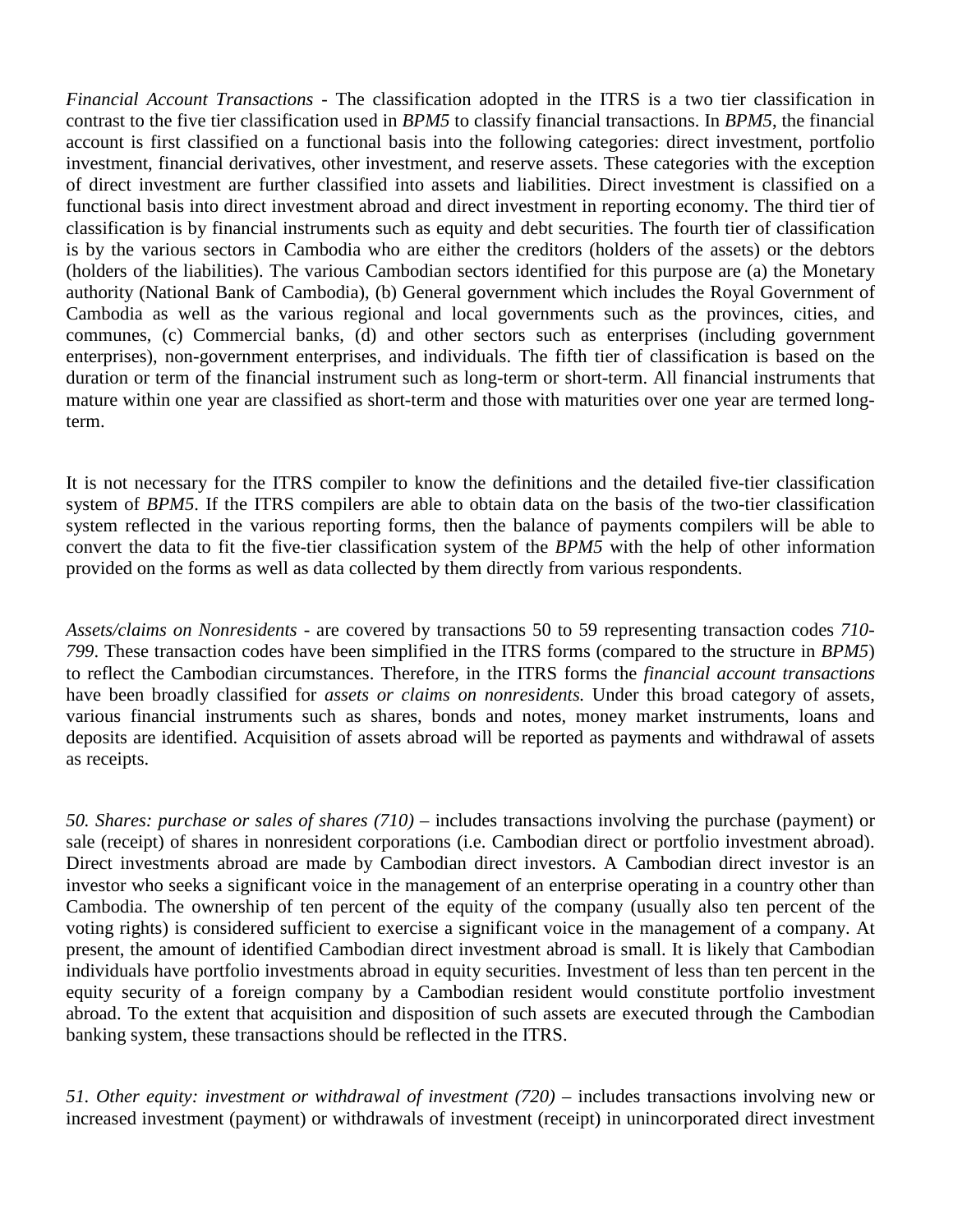enterprises abroad - such as equity in a branch operation abroad of a Cambodian enterprise or investments in real estate abroad by Cambodian individuals and enterprises. According to *BPM5*, investments in real estate should be treated as direct investment.

*52. Bonds and notes (long-term securities): purchase or sale (730)* – includes transactions involving the purchase (payment) or sale (receipt) of bonds, notes and other long-term marketable debt securities (with a maturity of one year or more). Bonds and notes are considered long-term debt securities even if the holder disposes of the investment within one year.

*53. Money market instruments (short-term securities): purchase or sale (740)* - includes transactions involving the purchase (payment) or sale (receipt) of bills and other money market instruments. Moneymarket instruments mature under a year and hence are short-term debt securities.

*54. Loans (long-term): extended to or repaid by nonresidents (750)* – includes transactions involving the provision (payment) or repayment (receipt) of loans to non-residents by Cambodian residents, where the maturity period for the loans is one year or more. The holders of these assets are monetary authorities, general government, banks, and other sectors.

*55. Loans (short-term): extended to or repaid by nonresidents (760)* – includes transactions involving the provision (payment) or repayment (receipt) of loans to non-residents by Cambodian residents, where the maturity period for the loans is less than one year. The holders of these assets are monetary authorities, general government, banks, and other sectors. Trade credits should also be included in these transactions.

*56. Deposits with nonresident banks: deposit or withdrawal (770)* – includes transactions involving deposits (payments) or withdrawals (receipts) of currency and deposits with nonresident banks by Cambodian residents. The holders of these assets are the monetary authorities, general government, banks, and other sectors.

*57. Options, futures, warrants, swaps etc. (780)* – includes transactions involving financial derivatives such as options, futures, warrants, swaps etc. There are no known transactions in financial derivatives between Cambodians and nonresidents now or expected in the near future. Therefore, these transactions are not likely to be collected through the ITRS.

*58. Other assets/claims (790)* – includes transactions comprising other assets/claims on nonresidents by Cambodian residents other than shares and other equity, loans, currency and deposits and financial derivatives. Capital subscriptions to international non-monetary organizations are to be classified under this category, as are miscellaneous prepayments made.

*59. Other, purpose not specified (799)* - is a residual category for transactions relating to assets and claims on nonresidents whose purposes are not specified. Care should be exercised to include as few of the transactions as possible in this category.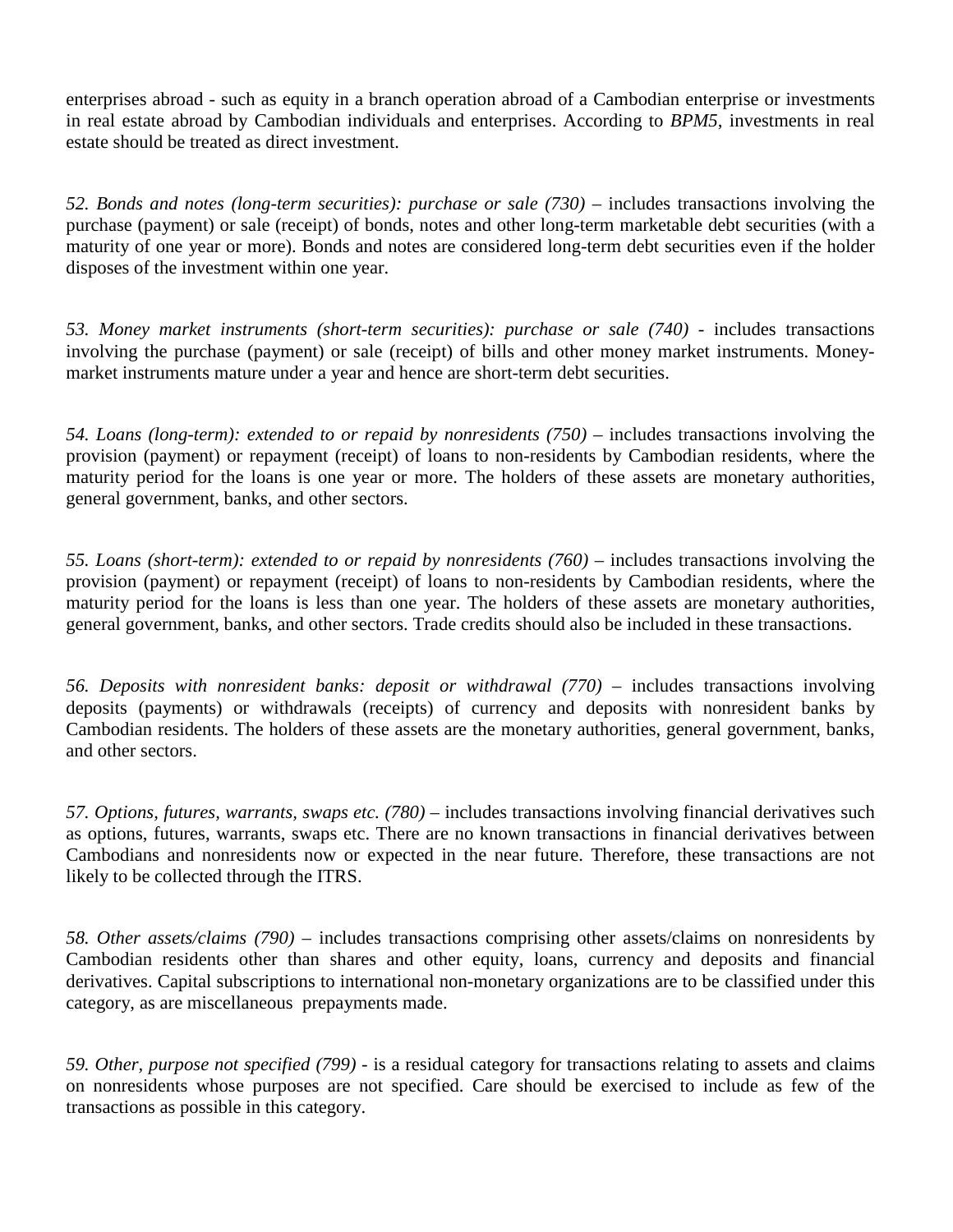*Liabilities to Nonresidents -* are covered by transactions 60 to 69 representing transaction codes *810-899*. These transaction codes have been simplified in the ITRS forms (compared to the structure in *BPM5*) to reflect the Cambodian circumstances. Therefore, in the ITRS forms the *financial account transactions* have been broadly classified for *liabilities to nonresidents.* Under this broad category of liabilities, various financial instruments such as shares, bonds and notes, money market instruments, loans and deposits are identified. Increases in liabilities to nonresidents will be shown as receipts and decrease in liabilities as payments.

*60. Shares: purchase or sales of shares (810)* – includes transactions involving the purchase (receipt) or sale (payment) of shares in Cambodian corporations (i.e. direct or portfolio investment in Cambodia). At present, the amount of identified direct investment in Cambodia is significant. Direct investments in Cambodia are made by foreign direct investors. A foreign direct investor is an investor who seeks a significant voice in the management of an enterprise operating in Cambodia (i.e. a foreign direct investment enterprise). The ownership of ten percent of the equity of the company (usually also ten percent of the voting rights) is considered sufficient to exercise a significant voice in the management of a company. The best known foreign direct investment enterprises in Cambodia are the garment factories owned by investors from China, Hong Kong, Taiwan, Malaysia, Singapore and Indonesia. Other foreign direct investments in Cambodia include the tourism industry such as the hotels, consumer goods industries such as the manufacture of beer, soft drinks, and cigarettes, utilities such as cell phones and generation of electricity. If these investments are made in Cambodian incorporated companies, the equity investments made by the foreign direct investors (registered capital) should be attributed to shares. Investment of less than ten percent in the equity security of a Cambodian company by a foreign resident would constitute portfolio equity investment in Cambodia. So far, only a small amount of equity portfolio investment has been identified in Cambodia. Since there are no publicly held shares of Cambodian companies, all direct and portfolio investments in Cambodia are privately held. Until an active stock market develops in Cambodia, portfolio investment will tend to be negligible. To the extent that acquisition and disposition of such liabilities are executed through the Cambodian banking system, these transactions should be reflected in the ITRS.

*61. Other equity: investment or withdrawal of investment (820)* – includes transactions involving new or increased investment (receipt) or withdrawals of investment (payment) in unincorporated direct investment enterprises in Cambodia - such as equity in a branch operation of a foreign enterprise in Cambodia or investments in real estate in Cambodia by nonresident individuals and enterprises. According to *BPM5*, investments in real estate should be treated as direct investment. According to the laws of Cambodia, noncitizens cannot own real estate in Cambodia. However, there are citizens of Cambodia who are resident abroad and may own real estate in Cambodia. Since balance of payments statistics are based on residency rather than citizenship, such investments should be recorded under this category.

*62. Bonds and notes (long-term securities): purchase or sale (830)* – includes transactions involving the purchase (receipt) or sale (payment) of bonds, notes and other long-term marketable debt securities (with a maturity of one year or more). Bonds and notes are considered long-term debt securities even if the holder disposes of the investment within one year. As there are currently no marketable bonds or notes issued in Cambodia, there are likely to be no ITRS transactions for this category in the near future.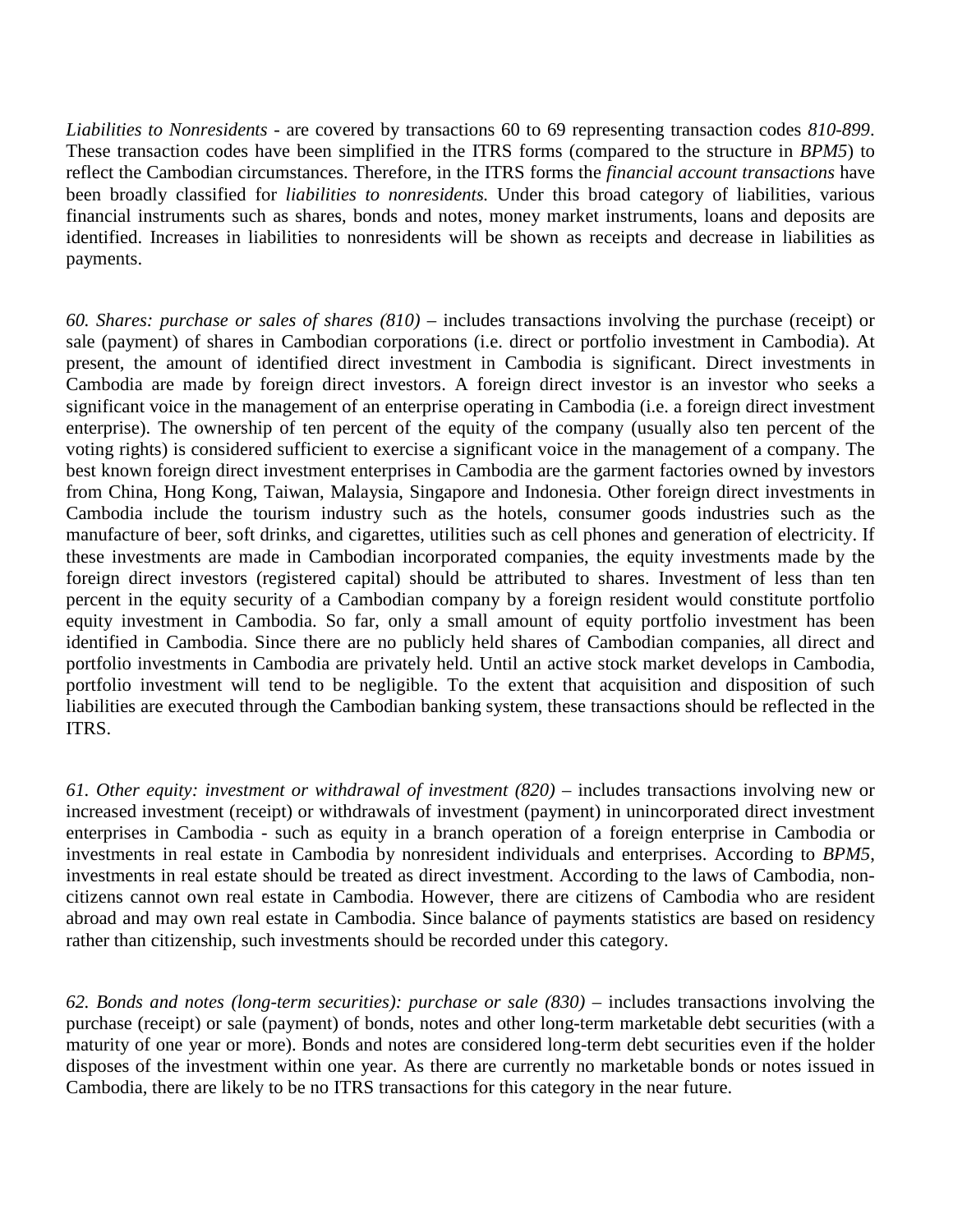*63. Money market instruments (short-term securities): purchase or sale (840)* - includes transactions involving the purchase (receipt) or sale (payment) of bills and other money market instruments. Moneymarket instruments mature under a year and hence are short-term debt securities. As there are currently no money-market instruments issued in Cambodia, there are likely to be no ITRS transactions for this category in the near future.

*64. Loans (long-term): extended by or repaid to nonresidents (850)* – includes transactions involving the drawing (receipt) or repayment (payment) of loans by Cambodian residents from/to nonresidents, where the maturity period for the loans is one year or more. The holders of these liabilities are monetary authorities, general government, banks, and other sectors.

*65. Loans (short-term): extended by or repaid to nonresidents (860)* – includes transactions involving the drawing (receipt) or repayment (payment) of loans by Cambodian residents from/to non-residents, where the maturity period for the loans is less than one year. The holders of these liabilities are monetary authorities, general government, banks, and other sectors. Trade credits should also be included in these transactions.

*66. Deposits with Cambodian banks: deposit or withdrawal (870)* – includes transactions involving deposits (receipts) or withdrawals (payments) of currency and deposits with Cambodian banks by nonresidents.

*67. Options, futures, warrants, swaps etc. (880)* – includes transactions involving financial derivatives such as options, futures, warrants, swaps etc. There are no known transactions in financial derivatives between Cambodians and nonresidents now or expected in the near future. Therefore, these transactions are not likely to be collected through the ITRS.

*68. Other liabilities (890)* – includes transactions comprising other liabilities of Cambodian residents to nonresidents other than shares and other equity, loans, currency and deposits and financial derivatives. Miscellaneous prepayments received are to be classified under this category.

*69. Other, purpose not specified (899)* - is a residual category for transactions relating to liabilities to nonresidents whose purposes are not specified. Care should be exercised to include as few of the transactions as possible in this category.

### *Transactions that could not be classified*

*70. Please provide the NBC with a copy of the Form 1R or 1P (999)* – is a residual category for ITRS transactions whose purposes could not be classified by the bank staff under any of the categories above. The bank should provide a hard copy of the relevant Form 1R or 1P to the NBC when it provides its monthly summary report.

### **Appendix I. Frequently Asked Questions**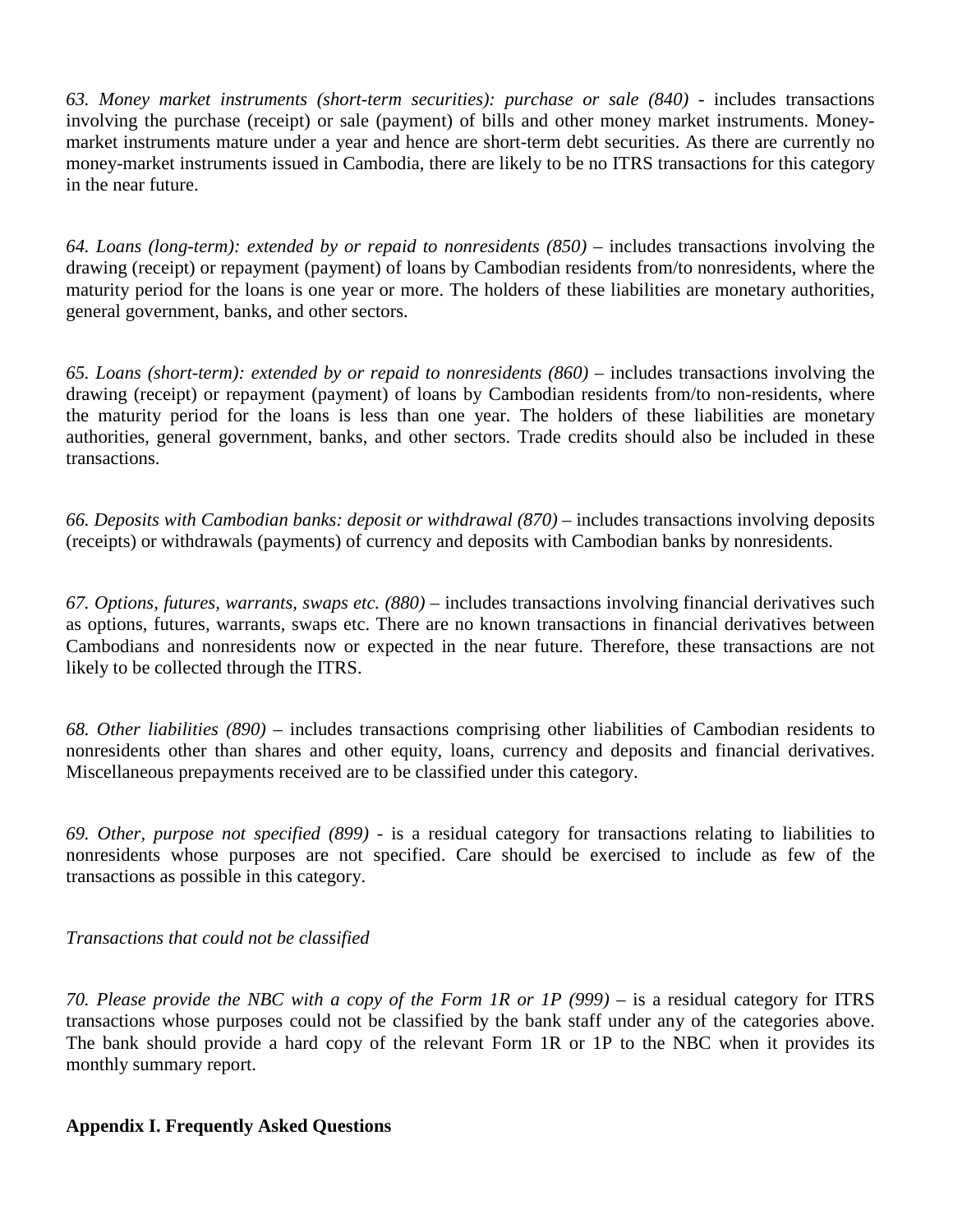### *1. Are sufficient regulatory arrangements for functioning of the ITRS in place?*

*Response:* The information reported by the banks and the NBC, on their own account transactions or on behalf of their clients, would be collected under the authority of the *Law on the Organization and Conduct of the National Bank of Cambodia* and the *Statistics Law of Cambodia*. The Statistics Law provides for the compulsory provision of individual information to institutions and ministries of the Royal Government of Cambodia, for statistical purposes under Article 24. The article states that "ministries and government institutions may conduct statistical activities to obtain statistical information from respondents". Furthermore, the Law states under Article 29 that the "respondents must provide accurate, complete, timely and truthful information to a designated statistical officer of the National Institute of Statistics of the Ministry of Planning or any other ministry or institution of the Royal Government. Where accurate and complete information is not available within the time required, respondents must provide approximate information. Articles 30 and 31 state that, "Penalties shall apply to any respondent who knowingly violates Article 29" and "any individual who deliberately and without legal justification prevents or prohibits statistical activities conducted by the National Institute of Statistics, Ministries, or other government institutions under the provisions of this Law, will be subject to penalties as determined under the judicial code".

The National Bank of Cambodia (NBC) has the authority to collect the ITRS data under article 39.1 of the *Law on the Organization and Conduct of the National Bank of Cambodia*. This article states that "a bank or financial institution must furnish to the Central Bank such information and data as the Central Bank may require for the discharge of its functions and responsibilities". Further in Title II of the Law, which describes the general functions, and duties of the NBC, the establishment of the balance of payments is listed in article 7.8 as one of the functions and duties. Also, article 33.4 states that " the Central Bank shall be empowered to take remedial actions or sanctions according to the existing laws if there has been an infraction by a bank or financial institution of its officers or employees with respect to the violation of a provision of the existing laws or regulations of the Central Bank".

### *2. Have the response burden of the banks and cost for balance of payments compilers been carefully considered?*

The concerns raised are that notwithstanding the relatively small number of international transactions in Cambodia, it is important to be mindful of the low level of automation of the Cambodian banking system. An effective ITRS system requires adequate computer resources in both commercial banks and the NBC to ensure efficient processing of data and management of the databases. This issue will become even more crucial in future when further development of the settlement system in Cambodia might jeopardize the proper functioning of the ITRS.

*Response:* Any new system of data collection imposes demands on human and material resources of both data compilers and data providers. The ITRS has been designed currently to minimize such demands. The human and material resources demand will obviously not be distributed evenly among the commercial banks. The larger banks and those that conduct most of the transactions with nonresidents will have a greater share of the burden. It is hoped that such banks can cope with the ITRS using their current computer and human resources. If not, it is hoped that they will have the financial capability to enhance their resources.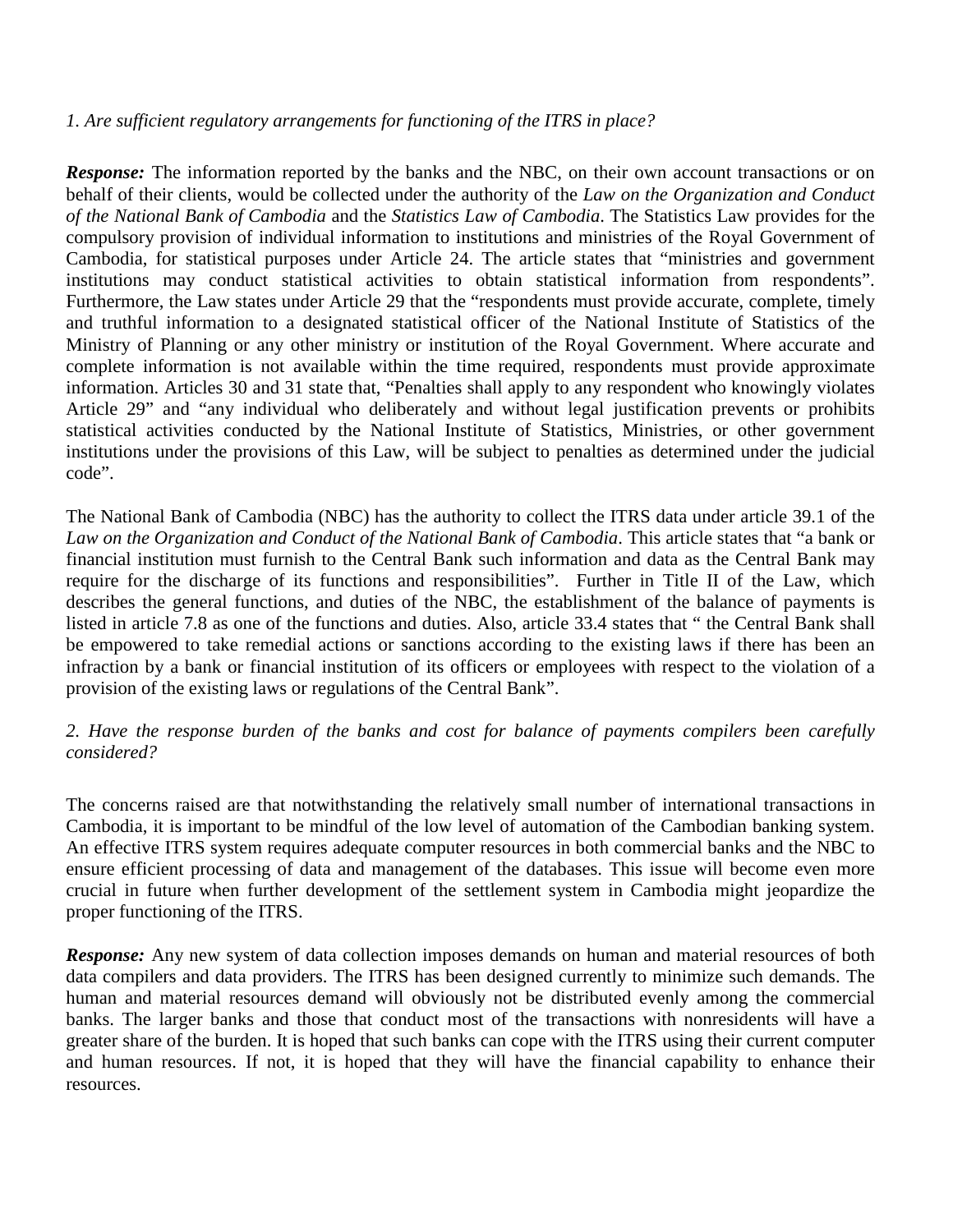The data collected by the NBC will be provided back to the banks in aggregated form. These and the data obtained on the ITRS by each individual bank will help them to analyze the international transactions conducted by their clients in relation to the total transactions by the commercial banks. This will help to enhance their business development. Also, reliable balance of payments data produced by the NBC will help the banks to focus their activities in fast growing economic activities such as tourism. Therefore, any investment made in the ITRS by the commercial banks is not just a cost of satisfying regulatory requirements but also an investment in their own business development.

The NBC is aware that its human, computer, and space resources have to be enhanced not only to cope with the ITRS but also to carry out its current system of compilation of balance of payments data. Any shortcomings in the human and material resources available to the commercial banks and the NBC will definitely affect the efficiency of the ITRS data collection and hence its reliability. While some of these resource problems can be anticipated and taken care of, as the ITRS is introduced, other problems will only surface when the system is in operation. Therefore, both the commercial banks and the NBC should be able to cope with such problems, as they become known.

3. Will individual pieces of information provided by the banks and its customers kept strictly confidential?

*Response:* Yes, the *Statistics Law* provides for the confidentiality of all individual information collected under this Law. Individual data remain confidential to the NBC and the data are only to be released in the form of aggregated statistics. Article 25 of the Law specifically guarantees "the confidentiality of all individual information obtained from respondents" and that "the information collected under this Law is used only for statistical purposes". Further more, Article 30 specifies that "Government employees and designated statistical officers of the National Institute of Statistics and statistical units in ministries or institutions of the Royal Government who violate Article 25 …. will be subject to penalties as determined under the judicial code".

The data will be published only in an aggregated form so that no individual data will be disclosed, even residually. Rules on aggregation to observe strict confidentiality will be followed by the NBC. No data for a particular dataset will be published unless there are three responses. If any one of these responses accounts for a substantial proportion, then the particular dataset will be combined with another related dataset to avoid any residual disclosure. In deciding what is a substantial proportion, the procedures followed in countries such as Australia and Canada will be followed. For instance, in Australia, the rule of 85/90 is applied. According to this rule, if there are three responses and one of these accounts for 85 percent of the total, then that dataset will be suppressed or combined with another related dataset. Similarly, if two of the responses account for 90 percent of the total, then again that dataset will not be separately identified. Similar rules with some variations are followed in other countries with developed statistical systems such as Canada, the United States, United Kingdom, Netherlands, Sweden, New Zealand, and Germany etc to protect confidentiality.

4. Purpose of transaction is meaningless as there may be thousands of reasons for transactions.

*Response:* For purposes of reporting, 70 transactions have been identified and codes assigned to them. The same codes have been assigned for both receipts and payments. If they are receipts, they will be reported on forms 1R, 2R, and 3R. If they are payments, they will be reported on forms 1P, 2P, and 3P. In addition, a brief description is requested for purpose of large transactions on these forms. The explanation provided will relate to the transaction code. The reason for requesting a brief description of large transactions is that even in the best designed ITRS, coding errors are made. Sometimes exports are coded to imports and vice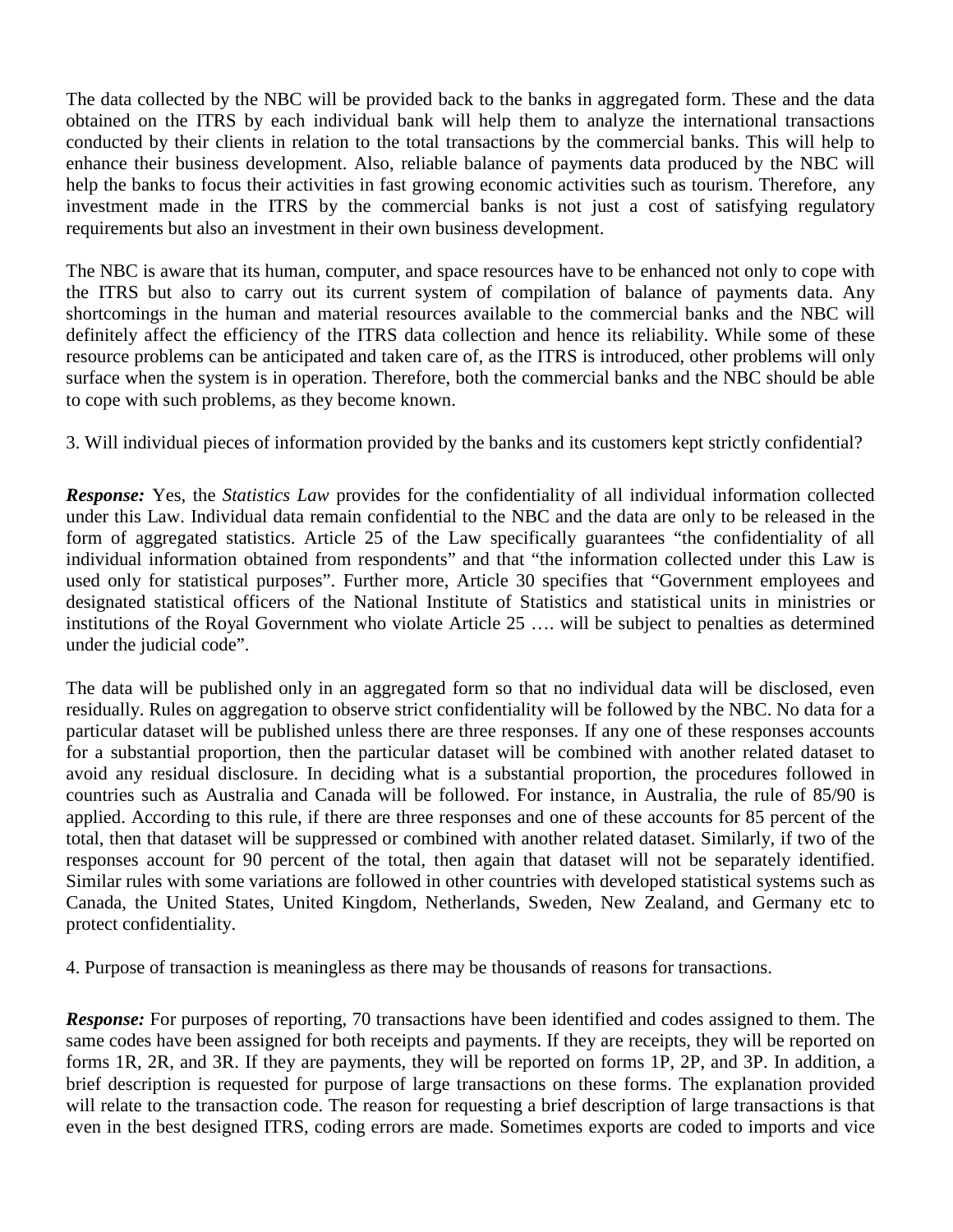versa. In financial transactions, asset related transactions might be confused for liabilities related transactions. That is why a brief description of the purpose of large transactions is requested to clarify the nature of transactions.

### *5. The bank staff will take a long time to remember the complicated procedures to enter the information on the questionnaires.*

*Response:* A two days training was held on November 26 and 27, 2002 for NBC and commercial banks' staff to familiarize them with the forms and how to enter the data. Examples of the most common transactions were discussed and practical class exercises will be conducted during the training session. A broad explanation of international balance of payments transactions was also provided. Further follow up training in groups as well as on the premises of individual banks will be provided on request. The banks' staff have also been provided with a NBC contact person's name and phone number. As the banks' staff become familiar with the forms and how to report the transactions, the procedures will cease to be complicated.

### *6. Customers do not like to provide some of the non-statistical information requested on Forms 1R and 1P such as Resident Name, Other Party Name and Purpose of Transaction.*

*Response:* All statistical inquiries request such information since the data reported have to be related to the statistical population reporting such data. This information helps to classify the transactions and to ensure that the data provided is nearly as complete as possible. Also, such information is necessary to validate the data reported. However, in the case of Forms 1R and 1P, the information requested is only for the large transactions. Such information will be provided to the NBC when clarification is required for some of the transactions. It is not intended that the NBC will have a *carte blanche* access to all the Forms 1R and 1P.

### *7. Who is a resident/nonresident?*

*Response:* The concept of residency used in the balance of payments statistics is not based on nationality or legal criteria. It is based on a sectoral transactor's *center of economic interest.* Thus, a parent company, branch or subsidiary of a Cambodian company located abroad is a nonresident. A subsidiary or a branch of a foreign bank located in Cambodia is a Cambodian resident. A Cambodian working in Thailand for less than one year is a Cambodian resident. If he works in Thailand for more than one year, he is a resident of Thailand (usually). A contract worker (more than one year) from Philippines working in a Cambodia casino is a Cambodian resident. Embassy officials and members of their families are always considered as residents of their own countries rather than that of the countries where they work. The embassy premises are considered as the territory of the countries represented by the embassies.

### *8. The scope of the ITRS requires further clarification.*

*Response:* Under Cambodian banking regulations, both residents and nonresidents can have foreign currency accounts with resident banks. In most instances, large international transactions are managed through these accounts. These transactions need to be captured for the purpose of the ITRS. These accounts may also be used to carry out transactions denominated in foreign currency between residents since Cambodia is substantially dollarized. It is our understanding that transactions in big-ticket items such as real estate, automobiles, electronic goods and consumer durables are carried out in foreign currency. Although, in principle such transactions should be captured for the purpose of classification of foreign currency holdings among different sectors (e.g. banks, individuals etc), the scope of the ITRS as outlined above does not intend to do so.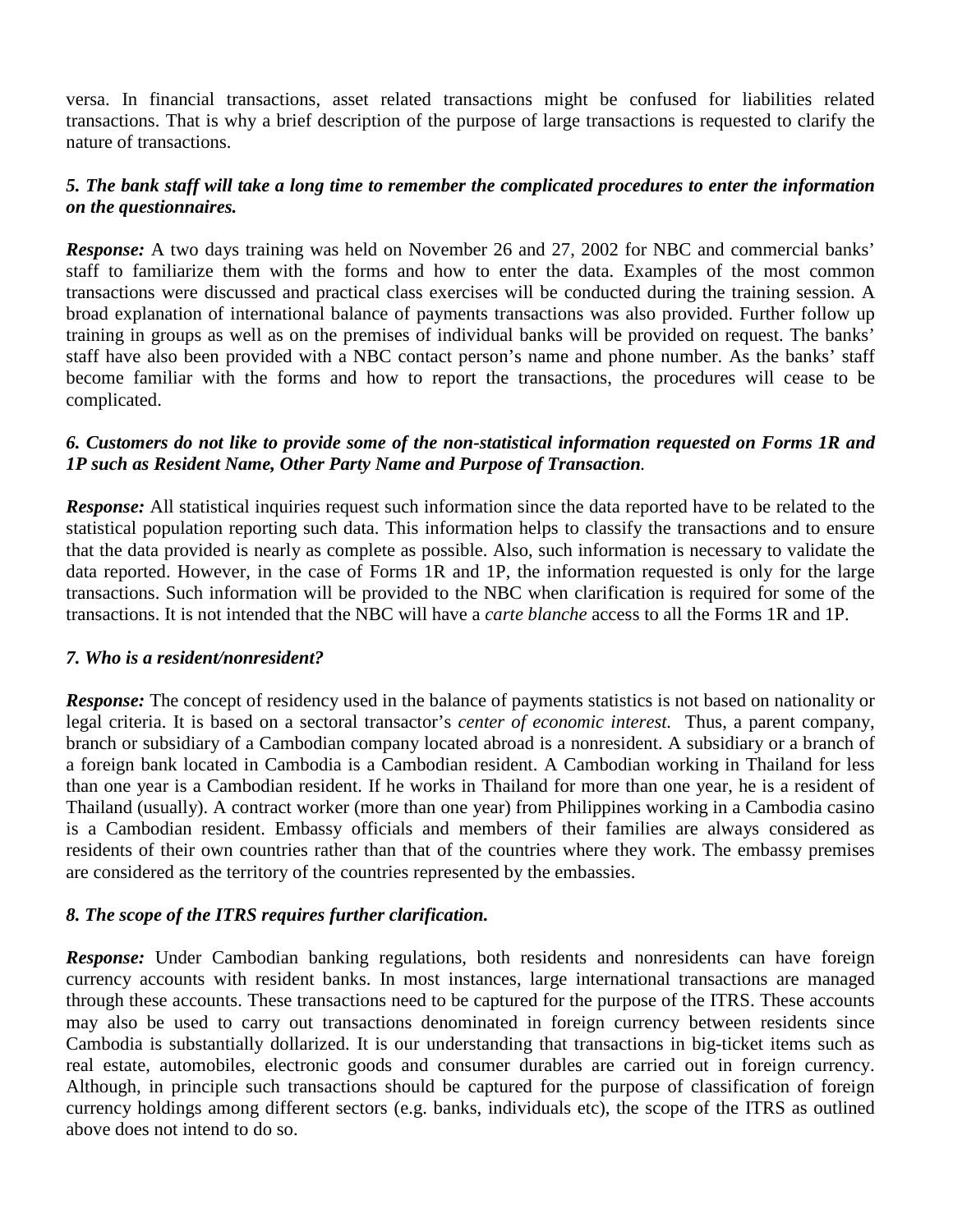We also realize that to obtain the full scope of transactions between residents and nonresidents, we need to know the transactions settled outside of the Cambodian banking system. Such transactions include cash transactions as well as transactions through foreign accounts of individuals and domestic enterprises with banks abroad and intercompany accounts. The NBC intends to do so through surveys of direct investment enterprises, data provided by the Bank of International Settlements and through estimation techniques.

### **Appendix II. Practical Exercises**

Show how the following transactions will be reflected in the ITRS Forms.

### **Exercise 1.**

A freighter based in Singapore bought fuel and ship supplies in the amount of US\$11,000 from the Port Authority of Sihanoukville on September 29, 2002. A check drawn on a Singapore bank was given as payment for these supplies. The check was deposited in a Cambodian bank on October 2, 2002.

### **Solution**

This transaction would be reported on Forms 1P and 3P. Most of the information collected by the forms are the same. Two additional pieces of information are available from Forms 1P which are the names of the resident Cambodian transactor, and that of the nonresident counterpart. This additional information would be used by the NBC in the event that further investigation is necessary to obtain clarifications on the transactions. Therefore, the following solutions will be discussed with reference to the reporting on Forms 3P and 3R (in the case of receipts) only.

In the case of the example given in Exercise 1, the transactor code would be 5 since the Port Authority of Sihanoukville is a State Owned Enterprise.

The transaction code would be 150 since fuel and ship supplies are considered as goods and are classified to the sub-category bunkers and stores.

The country of nonresident counter-party is Singapore (code 702).

The other party is probably an enterprise (code 8-other nonresident) since a freighter is most likely to be owned by an enterprise.

The currency of transaction is US\$ (code 51).

The amount in original currency would be reported as 11,000.00.

To report the amount in Riel (millions), the amount in original currency (US\$ 11,000) should be converted at the market exchange rate prevailing at the time the transaction takes place. This rate is defined as the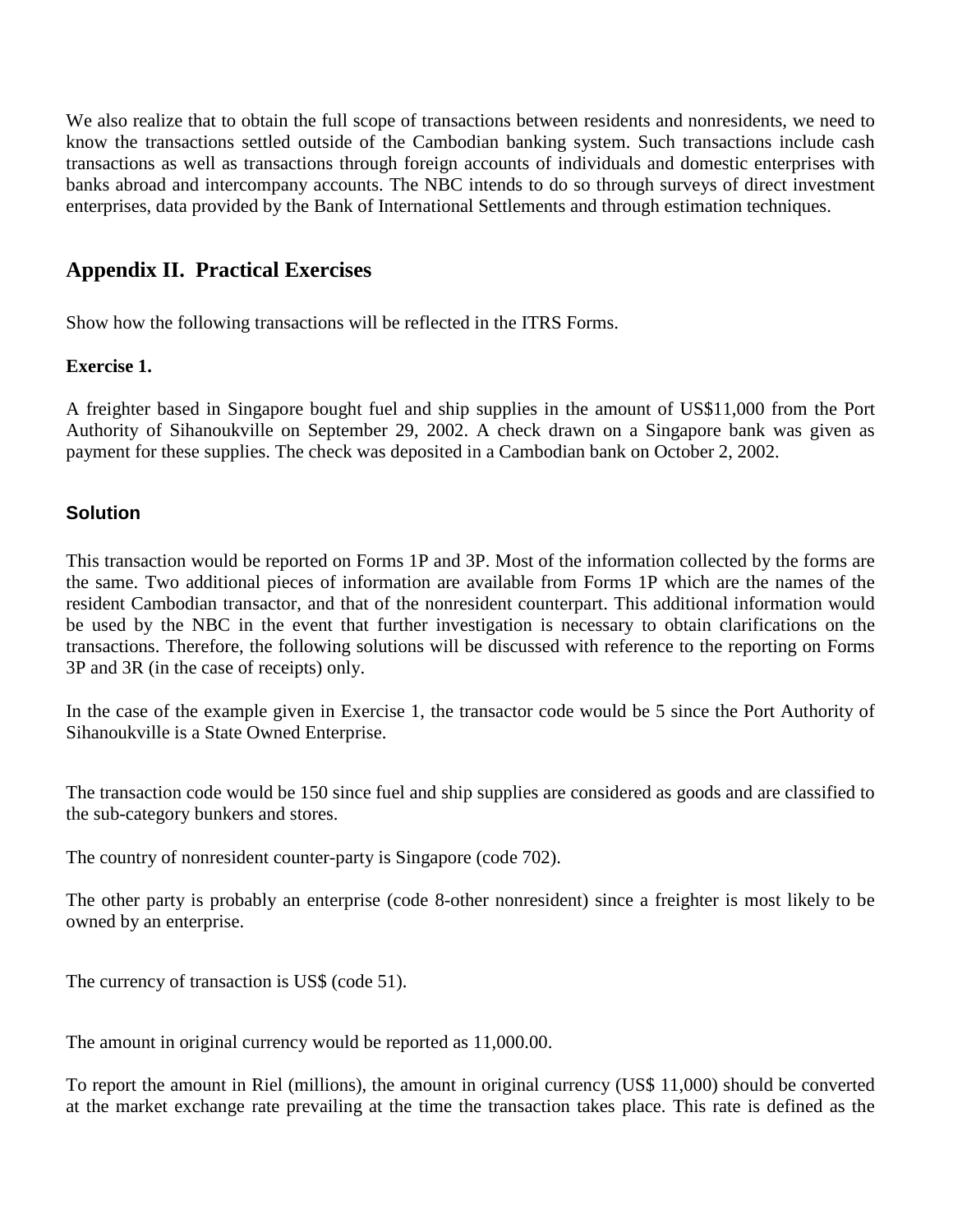midpoint between buying and selling rates applicable to the transaction or, alternatively, as the average rate for the shortest period applicable.

### **Exercise 2**

The Port Authority of Sihanoukville rented a container loading and unloading equipment with crew from a Singapore company from January 1, 2002. The monthly rental for this equipment is US\$20,000. It pays by check drawn on an account with a Cambodian bank.

### **Solution**

The transactor code would be 5 since the Port Authority of Sihanoukville is a State Owned Enterprise.

The transaction code would be 230 since rental of transportation equipment with crew is coded to other transportation services rather than as leasing services in the services account in *BPM5*.

The country of nonresident counter-party is Singapore (code 702).

The other party is probably an enterprise (code 8-other nonresident) since such equipment is most likely to be owned by an enterprise.

The currency of transaction is US\$ (code 51).

The amount in original currency would be reported as 20,000.00.

To report the amount in Riel (millions), the amount in original currency (US\$ 11,000) should be converted at the market exchange rate prevailing at the time the transaction takes place. This rate is defined as the midpoint between buying and selling rates applicable to the transaction or, alternatively, as the average rate for the shortest period applicable.

### **Exercise 3.**

Sokhann Import Enterprises of Cambodia negotiated with Singapore Electronics Company to import five containers of various electronic products at a cost of US\$5 million. The Singapore company also arranged the shipping and insurance for the imports at a cost of US\$1 million to Sokhann Import Enterprises. As part of the contract, Sokhann Enterprises made a pre-payment to the exporter on March 17, 2002 of US\$2 million. As agreed in the contract, the balance of US\$4 million was paid when the goods were delivered at Sihanoukville port on April 21, 2002. The pre-payment and the final payments for the imports were transacted through a Cambodian bank.

### **Solution**

The transactor code would be 6 (Other Enterprise) since Sokhann Import Enterprise of Cambodia is a private enterprise.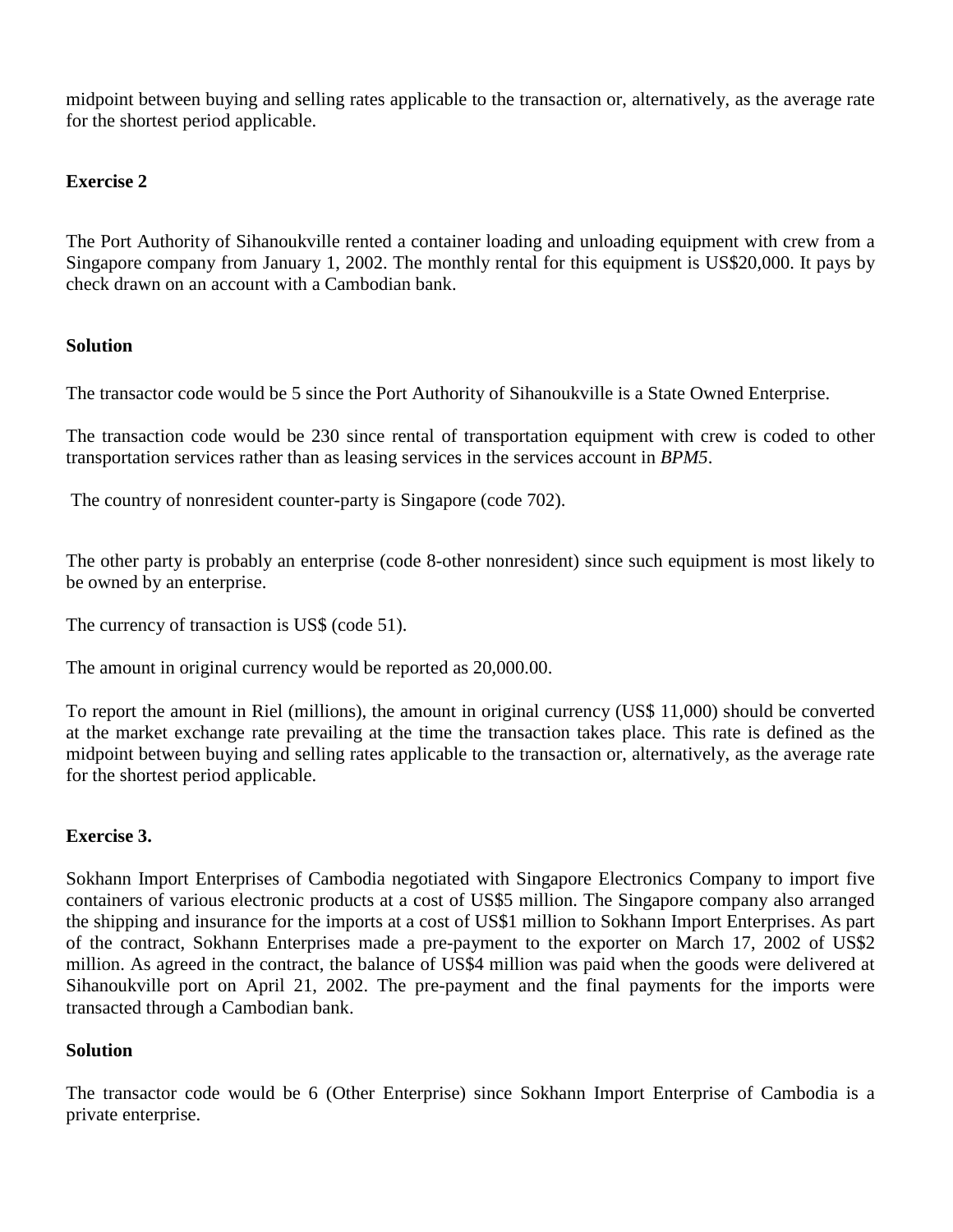There are several different balance of payments transactions, all of which should be identified with different codes.

The first transaction was the pre-payment of US\$2 million made by Sokhann Import Enterprises of Cambodia to Singapore Electronics Company on March 17, 2002. This should be assigned the transaction code 111 (pre-payment made for goods).

The second payment of US\$4 million made on April 21, 2002 consisted of three different transactions. The first was the balance owing on the value of imports of US\$3 million. This should be assigned the transaction code 110, payments for goods. The balance of US\$1 million was for insurance and transportation of goods from Singapore to Sihanoukville. The ITRS compiler would obtain additional information from the client/respondent on the allocation of the expenses between transportation and insurance. On the basis of such information the cost of transportation (e.g.US\$800,000) would be shown to freight (sea transport) and assigned the transaction code 211 and the cost of insurance (e.g. US\$200,000) shown to insurance and assigned the transaction code 331.

The country of nonresident counter-party is Singapore (code 702).

The other party is an enterprise (code 8-other nonresident).

The currency of transaction is US\$ (code 51).

The amounts in original currency would be reported as 2,000, 000.00, 3,000,000.00, 800,000.00, and 200,000.00.

To report the amount in Riel (millions), the amounts in original currency should be converted at the market exchange rate prevailing at the time the transaction takes place. This rate is defined as the midpoint between buying and selling rates applicable to the transaction or, alternatively, as the average rate for the shortest period applicable.

### **Exercise 4.**

Two nonresidents walked into a commercial bank in Phnom Penh on Friday 22 November 2002 to cash travelers' checks (TCs). One was well dressed, carried an expensive briefcase and very impatient. He cashed US\$10,000 worth of TCs. The other person was very casual, carried a backpack and cashed TCs worth US\$50. November is the month designated in the ITRS schedule for that particular commercial bank to report in detail all transactions with nonresidents.

### **Solution**

The transactor code would be 2 (Deposit Money Bank).

There are two different balance of payments transactions, both of which should be identified with different codes.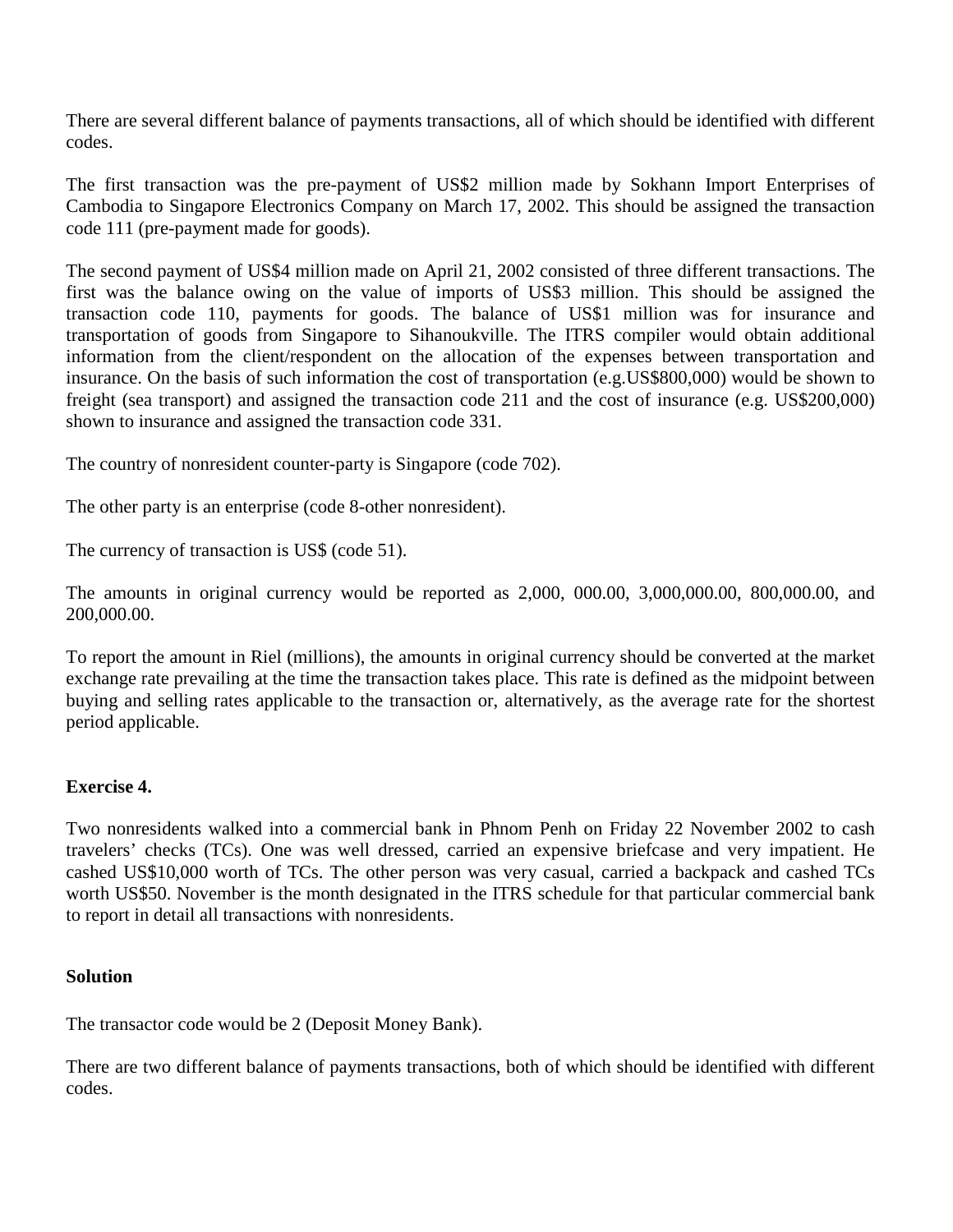The first transaction, the encashment of a TC for US\$10,000, appears to have been made by a business traveler. This should be assigned the transaction code 241. The second transaction, the encashment of a TC for US\$50, appears to have been made by a personal traveler. This should be assigned the transaction code 242.

The countries of nonresident counter-parties could be ascertained from the clients' passports by the ITRS compilers since passports have to be shown when TCs are encashed.

The other parties' codes would be 7 (Individual Nonresident).

The currency of transaction is US\$ (code 51).

The amounts in original currency would be reported as 10,000.00, and 50.00.

To report the amount in Riel (millions), the amounts in original currency should be converted at the market exchange rate prevailing at the time the transaction takes place. This rate is defined as the midpoint between buying and selling rates applicable to the transaction or, alternatively, as the average rate for the shortest period applicable.

### **Exercise 5.**

Mr. Pel Sararh, a Cambodian resident received a scholarship from the University of Pennsylvania to study in the United States for 5 years. The value of scholarship was US\$100,000, which was paid to him in the United States in five equal installments each year starting from January 1, 1998. Since this amount was not sufficient for Mr. Sarath to live in the United States, his wife sent him additional money of US\$10,000 once every year on October 1 through a Cambodian bank.

### **Solution**

The transactor code would be 7 (Individual Resident).

The transaction code would be 243 (Travel- studies abroad).

The country of nonresident counter-party is the United States (code 840).

The other party code would be 9 (Resident Entity or Individual).

The currency of transaction is US\$ (code 51).

The amounts in original currency would be reported every year on October 1 as 10,000.00

To report the amount in Riel (millions), the amounts in original currency should be converted at the market exchange rate prevailing at the time the transaction takes place. This rate is defined as the midpoint between buying and selling rates applicable to the transaction or, alternatively, as the average rate for the shortest period applicable.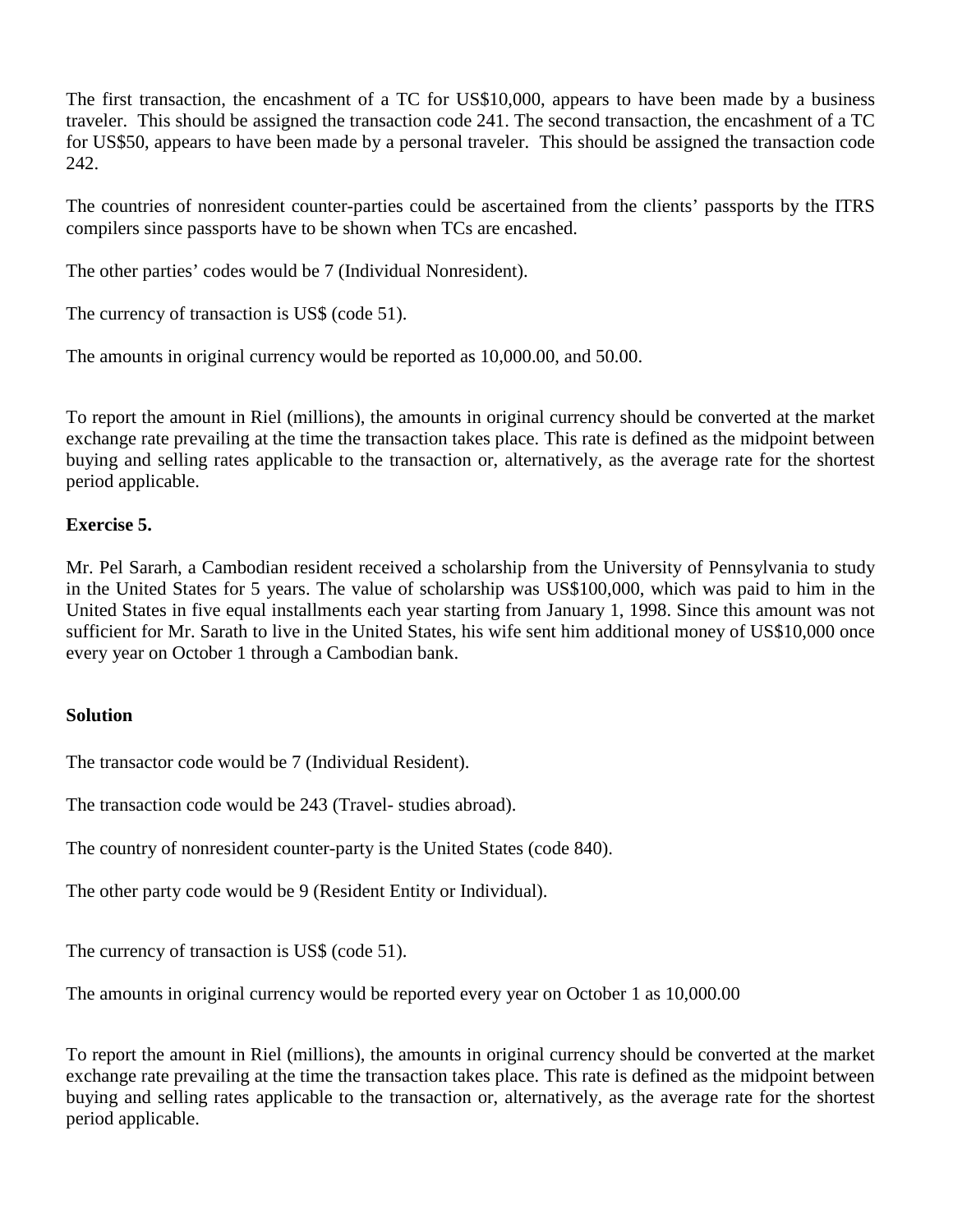### **Exercise 6.**

On September 29, 2002, a Thai company sent some garments on consignment to a factory in the newly established Industrial Estate in Koh Kong for affixing labels. It was a simple processing process as no substantial transformation of product took place. The garments were returned after processing on October 2, 2002. The Thai company paid US\$20,000 by check drawn on a Thai bank to the Koh Kong company for processing. The Koh Kong company deposited the check to its own account in a Cambodian bank on October 5, 2002.

### **Solution**

The transactor code would be 6 (Other Enterprise).

The transaction code would be 120 (Processing fees for goods).

The country of nonresident counter-party is Thailand (code 764).

The other party code would be either 6 or 8. If the other party is the parent company or nonresident head office of the Cambodian company, code 6 should be assigned. If it is an unrelated party, code 8 should be assigned.

The currency of transaction is US\$ (code 51).

The amounts in original currency would be reported as 20,000.00.

To report the amount in Riel (millions), the amounts in original currency should be converted at the market exchange rate prevailing at the time the transaction takes place. This rate is defined as the midpoint between buying and selling rates applicable to the transaction or, alternatively, as the average rate for the shortest period applicable.

### **Exercise 7.**

Golden Eagle Garments Company of Cambodia imports US\$2 million of fabrics from its parent company in Taiwan on June 3, 2002. No payments were made at the time of imports. On August 3, 2002, the Cambodian company exported the finished garments to the United States. The export order was arranged by the parent company, which also received the export proceeds of US\$4 million from the importer on September 15, 2002. The profits on this manufacturing operation was US\$1 million. The Cambodian company is 100 percent owned by the Taiwanese company. After retaining the amount owed by the Cambodian company for the cost of fabrics and its share of profits, the Taiwanese company returned the balance of the export proceeds to the Cambodian company. These proceeds were deposited to the Cambodian company's bank account in Phnom Penh.

### **Solution**

The transactor code would be 6 (Other Enterprise).